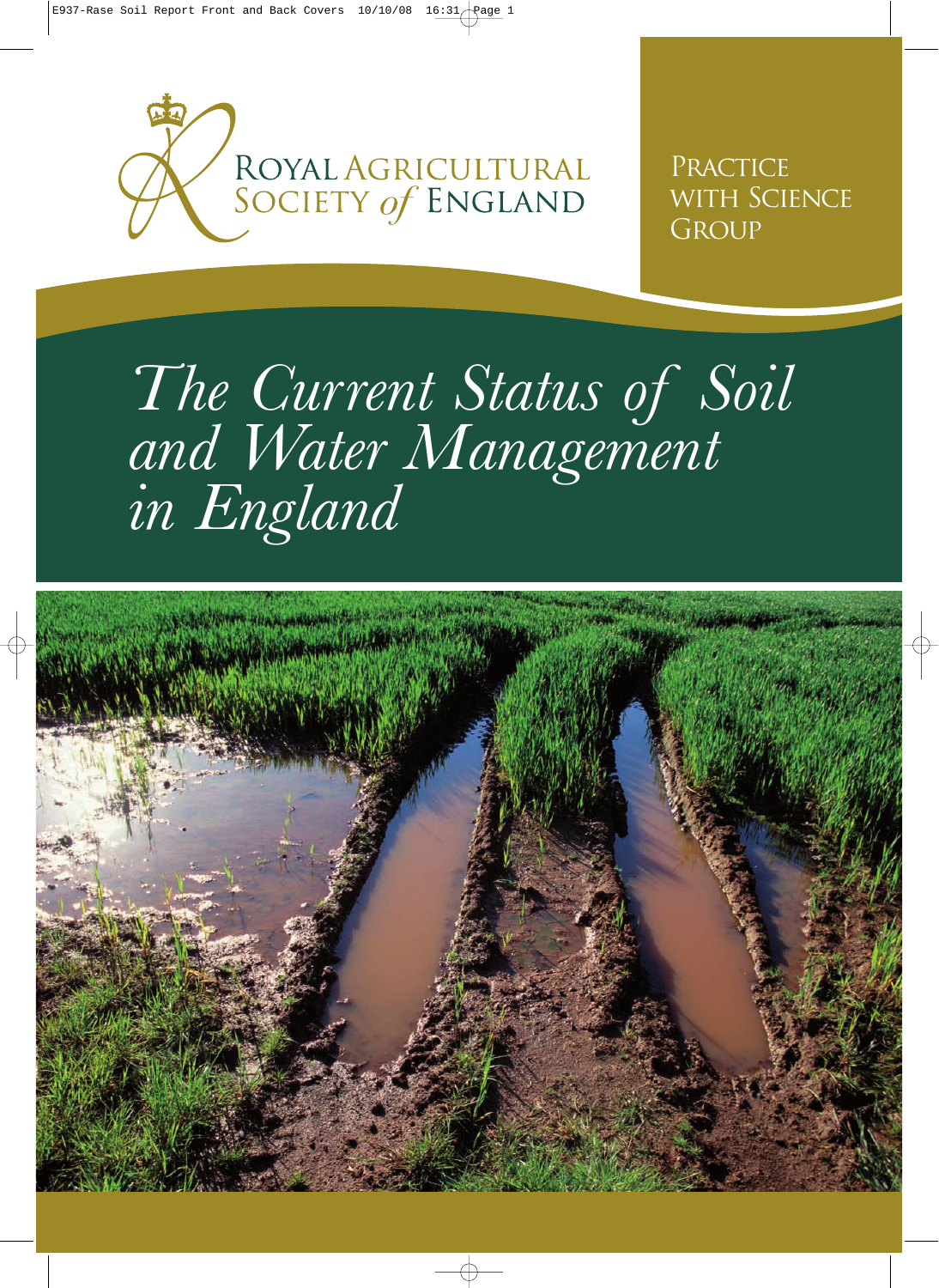

**Royal Agricultural Society of England** 

# **The Current Status of Soil and Water Management in England**

**Prepared for the "Practice with Science" Group** 

**Authors:** 

**Richard Godwin Gordon Spoor Brian Finney Mike Hann Bryan Davies** 

**Report Prepared with Financial Support from the Felix Cobbold Agricultural Trust**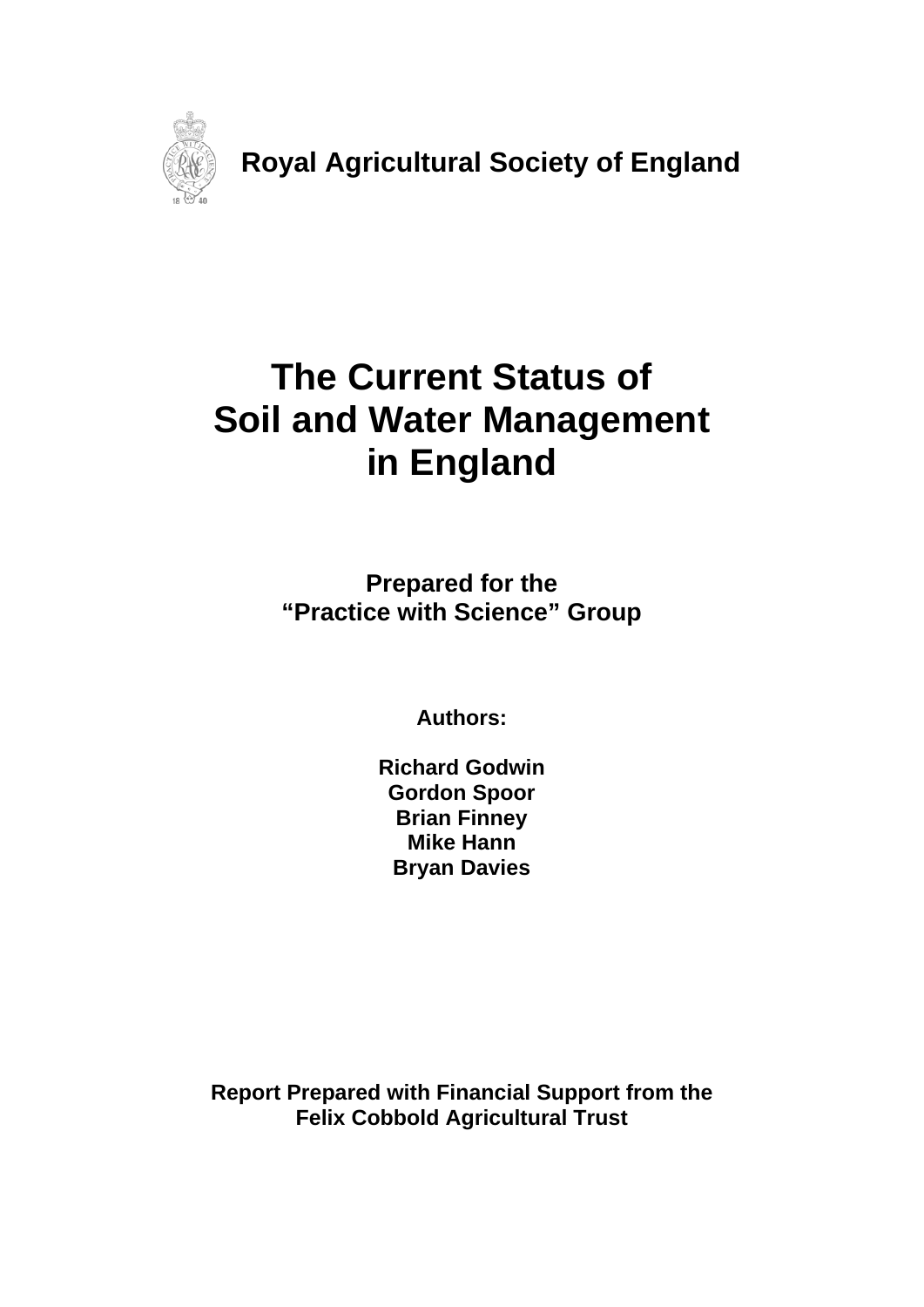#### **Authors of the Report**

#### **Professor Dick Godwin**

Professor Godwin holds Emeritus, Honorary and Visiting Professorships in agricultural engineering from Cranfield University, Czech University of Life Sciences and Harper Adams University Colleges respectively and in this capacity he supervises research student programmes and provides academic leadership. A former Director of Research, Dean of the Faculty of Agricultural Engineering, Food Production and Rural Land Use and Pro Vice Chancellor of Cranfield University, he is an internationally recognised researcher and educator in the field of soil-implement mechanics, soil and waste management and precision agriculture.

Professor Godwin's research has helped to improve the efficiency of food production and reduced the environmental impact of agriculture, through improved production systems, increased quantity and quality of food production, "the sustainability of soils" and the improvement of the environment. He has taught numerous courses in agricultural engineering, soil mechanics and soil and water management. In addition to developing masters' courses in agricultural engineering, precision farming and soil management he has developed and delivered many practically orientated short courses for manufacturers, advisors and farmers.

A member of the Institution of Agricultural Engineers for over 40 years, Prof Godwin served as President from 1994-1996 and was made an Honorary Fellow in 2000. He is also a Fellow of the Royal Academy of Engineering, an Associate of the Royal Agricultural Societies, Chairman of the Douglas Bomford Trust and a founding Trustee for the Claas Foundation.

#### **Professor Gordon Spoor**

Emeritus Professor of Applied Soil Physics, Silsoe College, Cranfield University, Professor Spoor is a former President of both the Institute of Professional Soil Scientists and the British Society of Soil Science. He has 45 years' experience in teaching, research and consultancy in soil and water engineering and management both in the UK and overseas. As such, he has regular contact with farmers and is also a contributor to the farming press, farmer discussion groups and conferences. In more recent years, he has also worked closely with bodies such as Natural England, RSPB and the Environment Agency on water management issues at the interface between agriculture and natural habitats.

#### **Brian Finney**

Brian Finney CBE is former Chief Mechanisation Adviser, ADAS, and Head of Specialist Services within ADAS. He is a past-President and Honorary Fellow of the Institution of Agricultural Engineers, an Honorary Fellow and until recently Honorary consulting Engineer to RASE. Since retirement from ADAS he has carried out consultancy and examining work for Cranfield University and other organisations, both in Britain and overseas.

#### **Dr Mike Hann**

Dr Hann has worked extensively both in the UK and all over the world on projects relating to soil and water conservation engineering and management, soil erosion conservation measures, land drainage, habitat creation and restoration, sports field development, pipeline restoration and soil management in the built environment. His areas of expertise also extend to agricultural engineering, soil engineering and waste engineering for agronomically and environmentally acceptable application of rural and urban bio-solids to land.

#### **Dr Bryan Davies**

Bryan Davies MA PhD is an Honorary Member of the British Soil Science Society and a Fellow of the Institute of Professional Soil Scientists. He is a Former Head of ADAS Soil Science Specialists and Head of Soil Science at the ADAS Institute of Soil and Water Management in Cambridge. He is now a Consultant on the management of soil structural problems and cultivation systems. He is the Scientific Advisor to the British Beet Research Organisation on soil management and former Editor of the Journal "Soil Use and Management".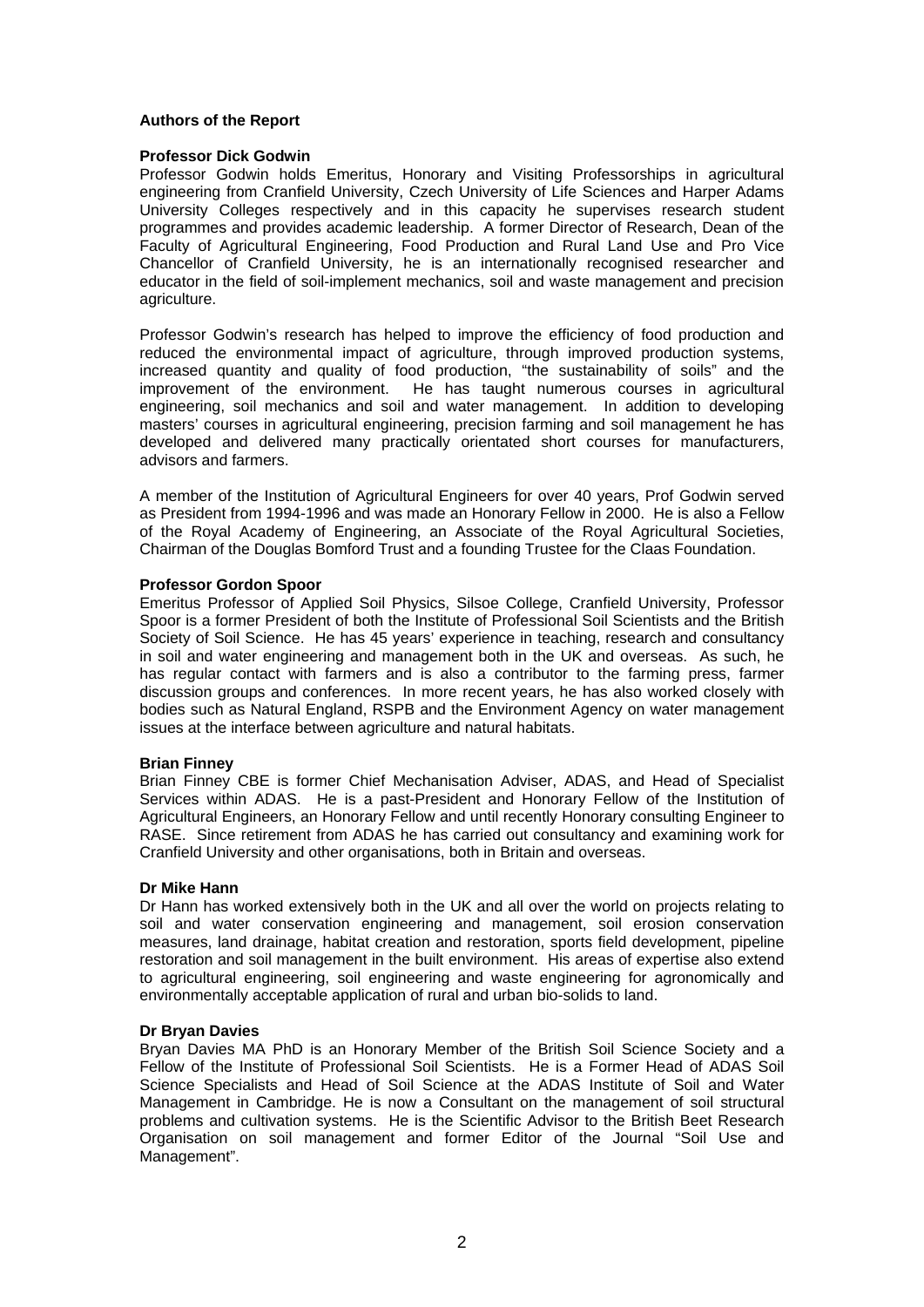# **Executive Summary**

Farmers in England, who manage 72% of the land, face the challenge of increasing yields while at the same time reducing inputs, improving soil health and generally enhancing the environment. The Royal Agricultural Society of England wishes to ascertain whether they will be able realistically to meet these demands in the fundamental area of soil and water management and engineering and has therefore raised the following questions:

- o Is appropriate research in the pipeline to help?
- o Will there be enough specialists to help?
- o Is new information filtering through to farmers quickly and effectively?

The following key areas are considered:-

- o Research;
- o Education;
- o Information availability to farmers;
- o Awareness of policy makers and advisers to current situation.

The report, which focuses on the applied physical sciences and engineering to provide practical engineering and management solutions to soil and water problems, was prepared by taking a holistic view in drawing together the combined knowledge and experience of the authors, and seeking advice from other specialists, policy makers and practitioners.

The key conclusions of the report are:

Agricultural production in general and soil and water management in particular, face a considerable challenge in meeting the demands of i. increasing food production and security at both national and international level, ii. the demand for alternative fuels, iii. climate change, iv. soil protection, v. flood and pollution control and vi. the availability of water resources for crop and animal production combined with the diminishing supply of labour. The reduction in labour force will continue the drive for larger machines, increasing the average weight of the national fleet.

Currently due to various issues of both policy and economy linked to the retirement of key applied physicists and engineers, there is a much depleted professional body of specialists who can address the research, extension and training issues required to support the farming community and work with the environmental bodies. The career structure for new entrants to these professions is poorly defined, and this discourages entry. Immediate attention needs to be given to the provision of a small cohort of professionals that can supply the necessary expertise, whilst there is sufficient time for them to be mentored by those (now mostly retired) with a proven field record.

There is a considerable store of fundamental research information available and whilst there is a need for some further supplementation, the prime requirement is to use and develop this existing information, linking in with field experiences elsewhere, to address current problems. Future emphasis, therefore, needs to be given to applied research and development, conducted by personnel with a good understanding of agricultural and environmental needs who can "design" innovative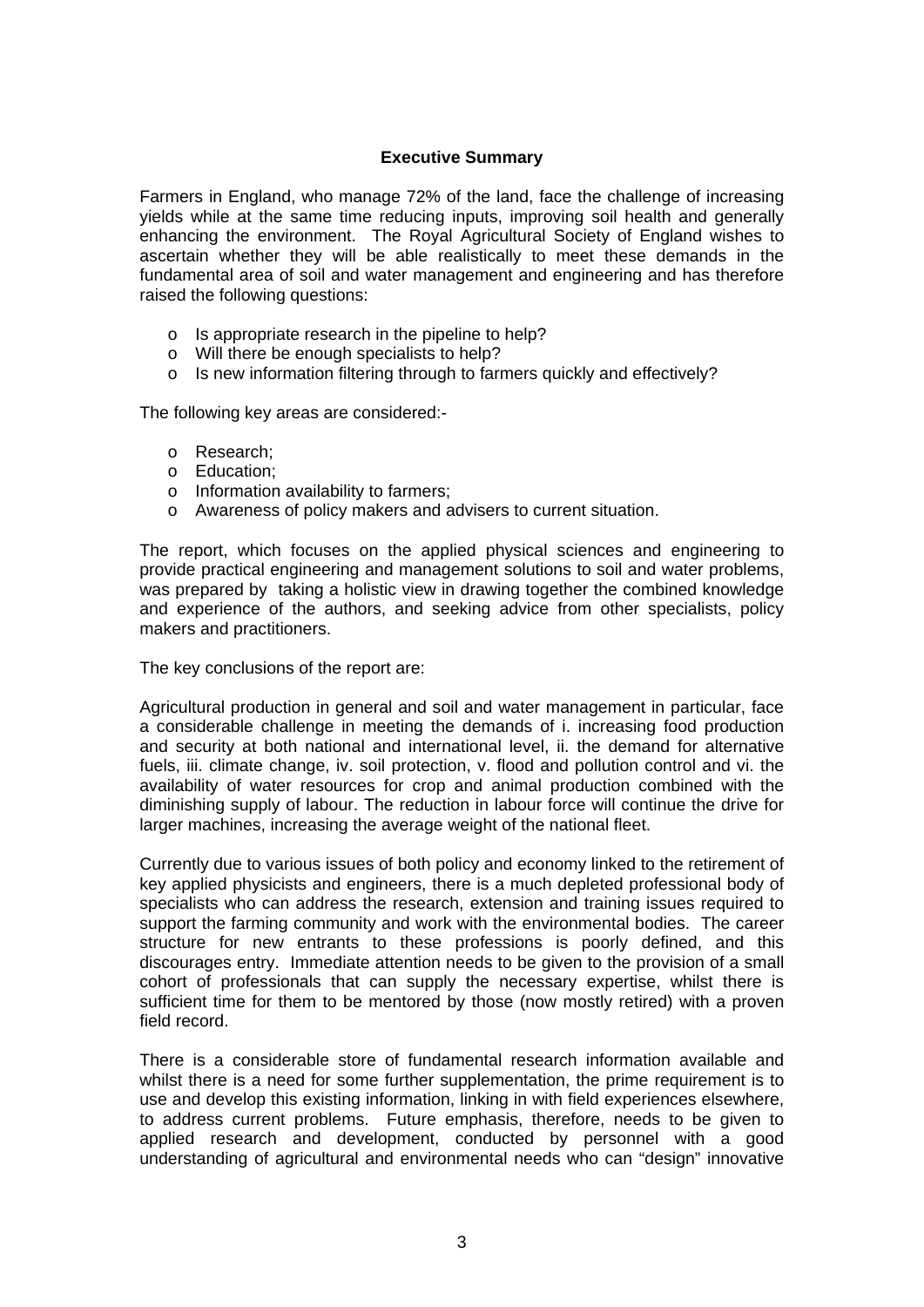solutions to practical problems. These professionals need also to be encouraged to provide extension advice and practical training for farmers and agronomists.

The specialists require suitable academic backgrounds in engineering or applied physical science including soil science together with a good base and support structure (possibly at colleges or universities or within a Government Agency) and need to be in regular contact with farmers and farming problems.

This gives rise to the following recommendations:

- Alert DEFRA and other bodies to the problem and encourage DEFRA to move from its current largely environmental policy to one which also embraces production within the environmental framework. The commitment of DEFRA and its supporting agencies will be critical if the current situation is to be reversed.
- The RASE, working with other parties should attempt to raise  $£1$  million/year for a 5 year period to stem the decline in available professionals. An additional £300,000 is required to train doctoral engineers and applied soil physicists over the same period. A further fund of £20,000 to £30,000 per year would also assist in supplemental funding of undergraduate and postgraduate students and their projects.
- Encourage the development of research, training and professional accreditation at the existing establishments, identified below, and attempt to generate an atmosphere of excellent communication between all parties.
	- o Rothamsted, North Wyke Research and IBERS in basic and strategic research. With the exception of Rothamsted, however, there are no applied physicists and engineers at the other two centres, hence good linkages need to be formed with the other partners in the network;
	- o Cranfield University in postgraduate teaching and basic and applied research;
	- o Harper Adams University College in undergraduate education, training and applied research;
	- o Reaseheath College providing Level 3 National Diploma graduates and acting as a feeder route to Harper Adams University College;
	- o BASIS in the further development of accredited short courses;
	- o Institution of Agricultural Engineers for professional accreditation.
- Give consideration and support to the establishment of one base, for a pilot scheme to provide a national centre for soil and water management and engineering. This centre would link applied research and development with teaching, extension and short course provision.
- Encourage universities and colleges offering agriculture and soil science programmes to include modules on soil and water management in their curriculum.
- Collaborate with the key groups to organise events, produce a journal (hardcopy and electronic) and develop an electronic library of soil and water management articles to promote good management practices and to provide a network for practitioners.
- Convene a conference for all interested parties, to include DEFRA and its agencies, farmers, charities, commercial businesses, practitioners, professional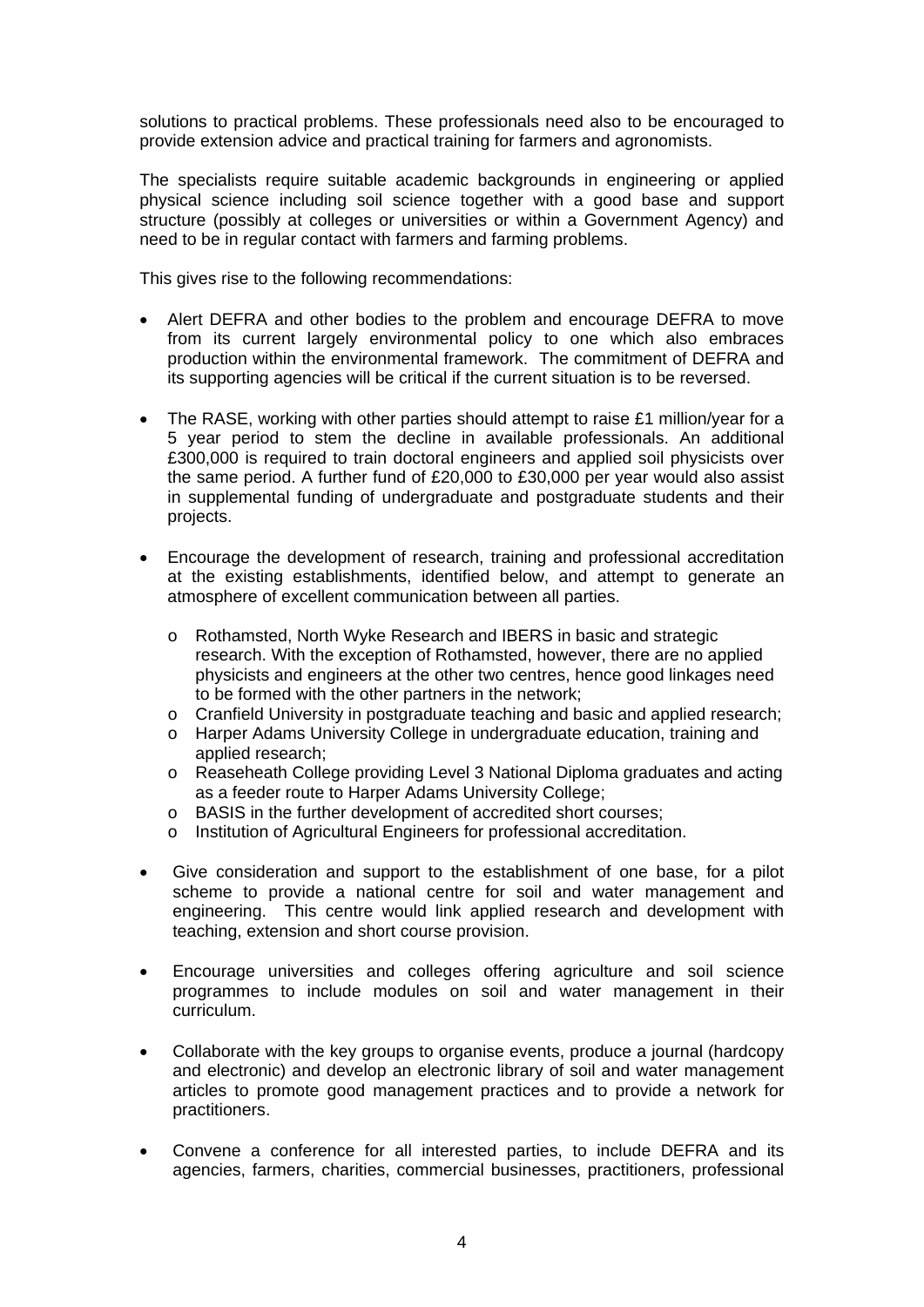• The Practice with Science Advisory Group should nominate a champion/facilitator to work with agri-business over a period of years to steer the new initiatives, and report to the Group as required.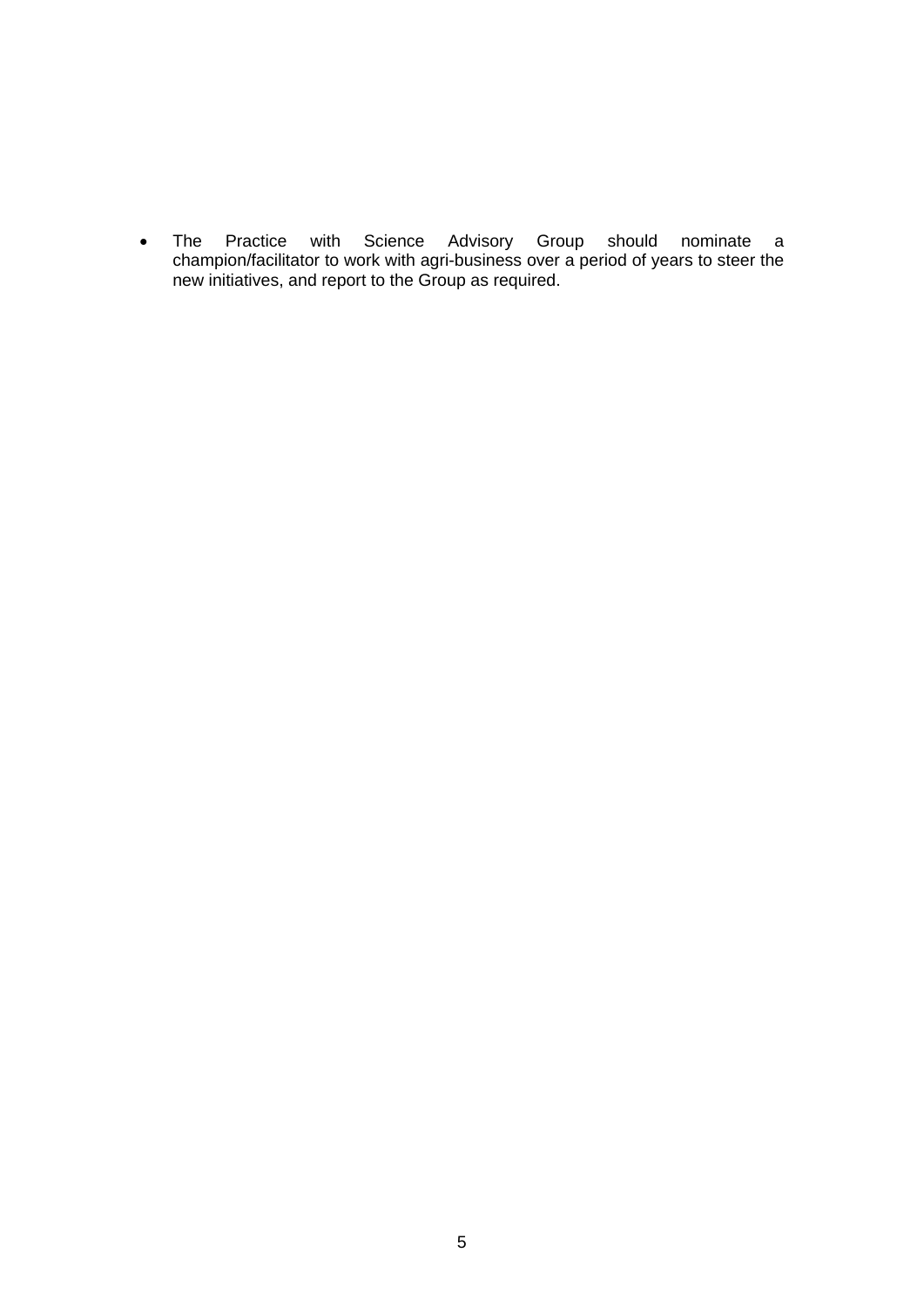# **Contents**

|    |                                                                           | Page |
|----|---------------------------------------------------------------------------|------|
| 1. | <b>Introduction</b>                                                       | 8    |
| 2. | <b>Purpose of the report</b>                                              | 8    |
| 3. | <b>Current concerns and potential drivers of change</b>                   | 9    |
|    | 3.1 Food supply and security                                              | 9    |
|    | 3.2 Biomass and bio-fuel production                                       | 9    |
|    | 3.3 Crop nutrition and the land application/utilization of waste products | 9    |
|    | 3.4 Climate change and Flood Risk Management                              | 9    |
|    | 3.5 Irrigation Water Management                                           | 10   |
|    | 3.6 Land drainage                                                         | 10   |
|    | 3.7 Soil erosion control and sediment transport                           | 10   |
|    | 3.8 Labour availability                                                   | 10   |
|    | 3.9 Increasing machine weight and soil compaction                         | 11   |
|    | 3.10 Environmental stewardship                                            | 11   |
|    | 3.11 Management of Less Favoured Areas (LFA's)                            | 11   |
|    | 3.12 Summary                                                              | 12   |
| 4. | <b>Requirements</b>                                                       | 13   |
|    | 4.1 Little need for further basic research                                | 13   |
|    | 4.2 Need for education                                                    | 13   |
|    | 4.3 Need for extension specialists                                        | 13   |
| 5. | <b>Synopsis of National Capability</b>                                    | 16   |
|    | 5.1 Research (fundamental and applied)                                    | 16   |
|    | a) Rothamsted and North Wyke                                              | 16   |
|    | b) Cranfield University                                                   | 17   |
|    | c) ADAS                                                                   | 17   |
|    | d) Harper Adams University College                                        | 18   |
|    | e) IBERS                                                                  | 18   |
|    | f) University of Reading                                                  | 18   |
|    | f) Others                                                                 | 18   |
|    | 5.2 Funding for research                                                  | 21   |
|    | 5.3 Education                                                             | 23   |
|    | 5.4 Extension and short courses                                           | 23   |
|    | a) Extension                                                              | 23   |
|    | b) Short courses                                                          | 24   |
|    | c) BASIS                                                                  | 24   |
|    | d) Soil Management Initiative                                             | 25   |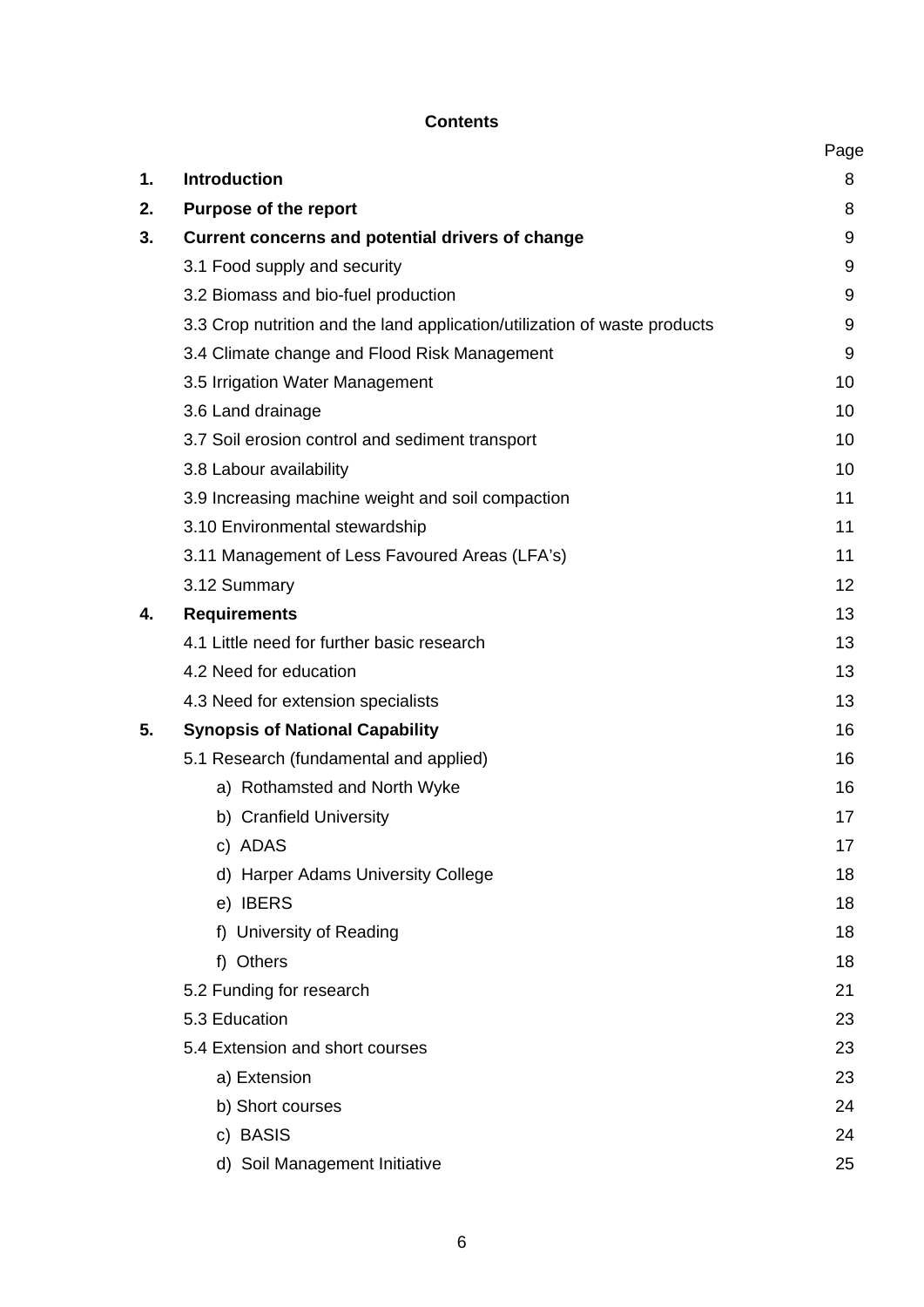| e) Environment Agency - Catchment Sensitive Farming                                                       | 25 |
|-----------------------------------------------------------------------------------------------------------|----|
| f) FWAG                                                                                                   | 25 |
| g) LEAF                                                                                                   | 25 |
| h) Consultants                                                                                            | 25 |
| 6. Estimation of Current and Future National Requirements                                                 | 26 |
| 6.1 The immediate future                                                                                  | 26 |
| 6.2 The longer term future                                                                                | 26 |
| 7. Responses to questions raised by the Practice with Science Panel                                       | 28 |
| 7.1 Is the UK's soil and water research capacity 'fit for purpose'?                                       | 28 |
| 7.2 What future Research and Development will be required?                                                | 29 |
| 7.3 Does the UK have the necessary resources?                                                             | 30 |
| a) Physical resources                                                                                     | 30 |
| b) Expertise                                                                                              | 30 |
| 7.4 How can UK soil and water management capability be sustained?                                         | 31 |
| 7.5 Are sufficient people being attracted to soil and water management as a<br>career?                    | 32 |
| 7.6 Is there a career structure which will help to retain them in the discipline/in<br>the UK?            | 32 |
| 7.7 Is there sufficient capacity of the right quality in the education system?                            | 33 |
| 7.8 Do farmers and contractors receive reliable information?                                              | 34 |
| 7.9 Do they take notice of such information and implement 'good practice'?                                | 35 |
| 7.10 Are there specific knowledge transfer actions which the RASE should<br>consider taking?              | 35 |
| 7.11 Are soil and water management issues understood and taken into account<br>by policy makers?          | 36 |
| 8. Conclusions and Recommendations                                                                        | 38 |
| 8.1 Conclusions                                                                                           | 38 |
| 8.2 Recommendations                                                                                       | 39 |
| <b>Acknowledgements</b>                                                                                   | 41 |
| <b>References</b>                                                                                         | 43 |
| <b>Appendix 1</b>                                                                                         |    |
| Proposed syllabus for an integrated course in Soil and Water Management                                   | 44 |
| <b>Appendix 2</b>                                                                                         |    |
| Sample contents from 'Soil and Water', the Journal of the Soil and Water<br><b>Management Association</b> | 45 |
| <b>Appendix 3</b>                                                                                         |    |
| Current structure of former ADAS Experimental Husbandry Farms                                             | 47 |
| <b>Appendix 4</b>                                                                                         |    |
| The Royal Agricultural Society of England                                                                 | 48 |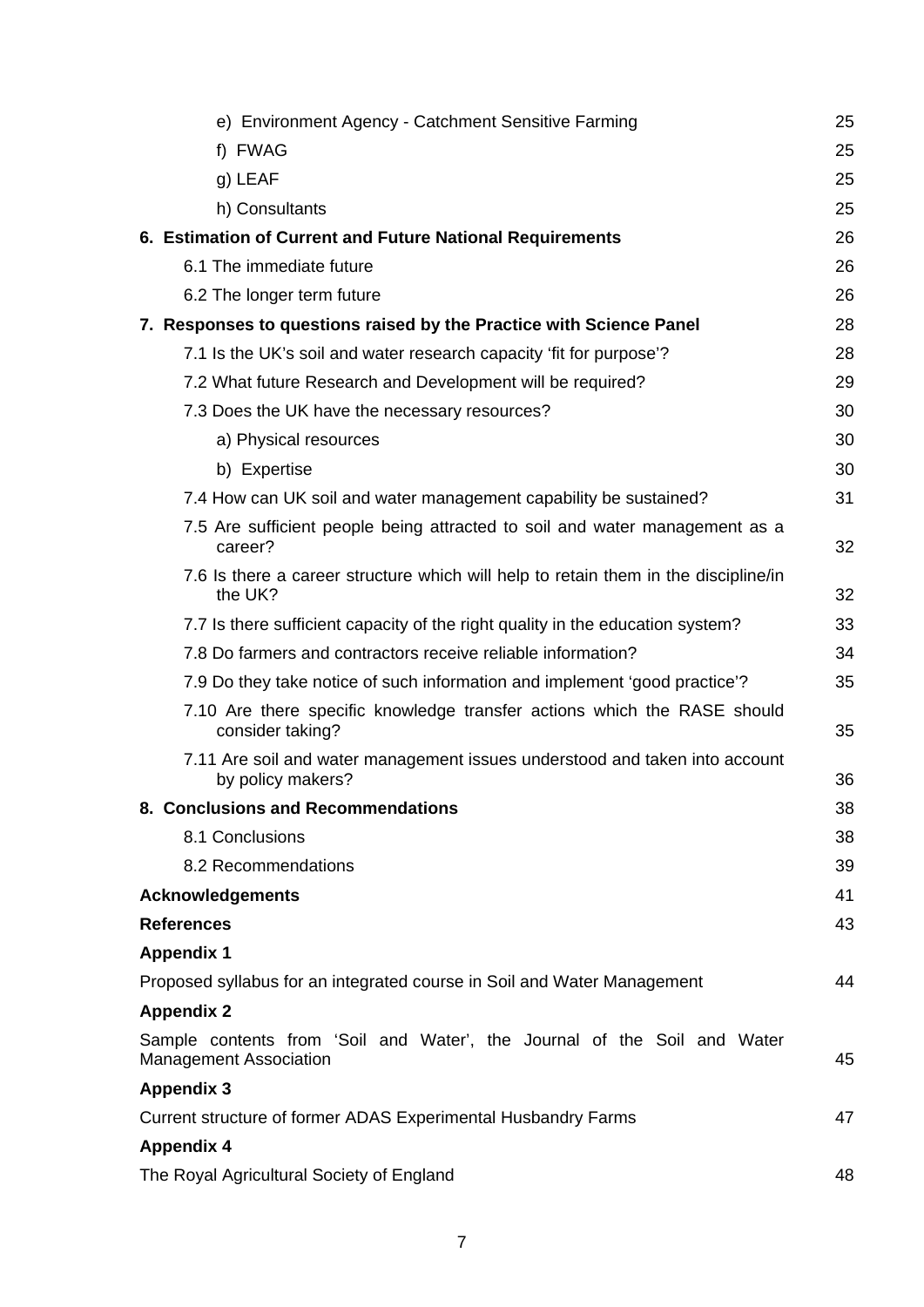# **1. Introduction**

The Royal Agricultural Society of England has asked its new "Practice with Science" Advisory Group to advise it on year-round activity relating to the RASE's objective "to be the leading independent voice for agriculture and the rural economy", based upon its commitment to "Practice with Science". Chaired by Sir Don Curry, the Group has focussed on four early priority areas: - these are soil, water & energy; plant breeding; the environmental benefits of livestock; and public good. Underlying all the theme areas is the importance of investment in research and the need for an effective bridge between knowledge and practice. Because of the remit of the Royal Agricultural Society of England, this work focuses predominantly on England, but incorporates information from Wales, Scotland, Northern Ireland and areas further afield where appropriate.

This report focuses on the issues surrounding the national capability to provide practical solutions to physical problems in soil and water management within the field. Whilst focusing on the physical and engineering issues, nutrient aspects are not being ignored where they interact; for example, where bio-solids and other materials are used to supplement granular fertiliser and issues of application and materials handling have to be considered. Similarly, issues relating to the application of pesticides and herbicides are considered. For the purpose of clarification, the term "water" in this report relates to the water held within or passing through soil and hence includes field drainage and irrigation but not to the broader issues of the availability of water resources in general.

# **2. Purpose of the Report**

Farmers in England, who manage 72% of the land, face the challenge of increasing yields while at the same time reducing inputs, improving soil health and generally enhancing the environment. The Royal Agricultural Society of England wishes to ascertain whether they will be able realistically to meet these demands. Hence it raises the following questions:

- o Is appropriate research in the pipeline to help?
- o Will there be enough specialists to help?
- o Is new information filtering through to farmers quickly and effectively?

The report will address these issues by considering the following key areas:-

- o Research
- o Education
- o Information availability to farmers
- o Awareness of policy makers and advisers to current situation.

The report was prepared by the authors taking a holistic view in drawing together their combined knowledge and experience, and seeking advice from other specialists, policy makers and practitioners, as listed in the Acknowledgements, to whom grateful thanks are extended.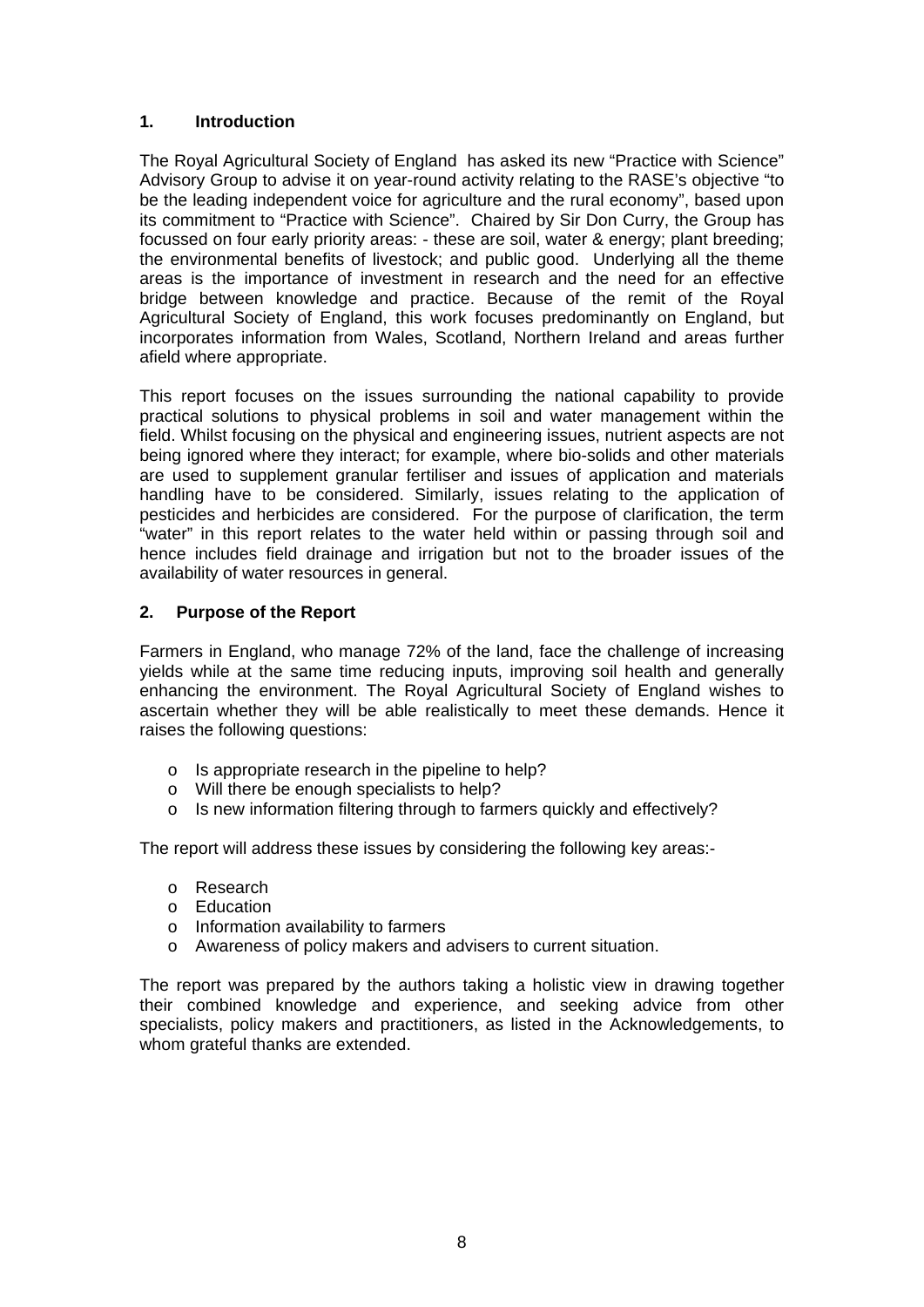# **3. Current concerns and potential drivers of change**

Recent months have seen a major change in the perception and role of agriculture which has been brought about by a series of major international issues. These issues relate to the growth and expectations of the world population, and the demand for food and fuel, interlinked with climate change. Specific aspects are highlighted below.

#### 3.1 Food supply and security

Both the national and international population is increasing, with the national population currently estimated at increasing by 1 million every 3 years and more alarmingly the projected world population due to increase from the current 6.7 to 9 billion by 2050. In addition to which, many developing countries are changing their diets to a more western style. Recent statistics have shown that the available cereal/capita/year is now well down from its peak in the early 1980's and that the food self sufficiency ratio in the UK has been reduced from 75% in 1994 to a current 58%.

#### 3.2 Biomass and Bio-fuel production

The recent fossil fuel energy issues have seen a major international demand for biofuel substitution. This is especially so in the USA, where so called surplus grain is being processed for domestic energy consumption, to offset the massive transfer of wealth to non-US oil producers in a climate of increasing international oil prices. In addition to this, former food producing land is currently being used for the production of bio-mass (e.g. short rotation willow coppice and miscanthus) for direct combustion or co-firing with other fuels. There is, therefore, a significant demand for land and a potential conflict between fuel and food, especially in the UK, a small island with a high population density.

#### 3.3 Crop nutrition and the land application/utilization of "waste products"

Fertiliser prices have recently risen due to the need for gas in the production of nitrogen and the increased demand for phosphates and potassium in a market with finite resources. The use of organic materials, animal manures and bio-solids (processed sewage sludge) offers a partial solution. Farmers are now requesting rather than resisting sewage sludge from the water companies and most major supermarkets now accept produce from bio-solid treated land (Waitrose and Tesco are the exceptions).

#### 3.4 Climate Change and Flood Risk Management

The practical issues related to climate change have been caused by concerns over shifting weather patterns which influence the distribution of rainfall. The scientific opinion is that the UK will experience less but higher intensity rainfall in the summer months and greater winter rainfall. Recent summer flooding issues call for a greater concentration of effort in the field management of soil water, its temporary storage and drainage.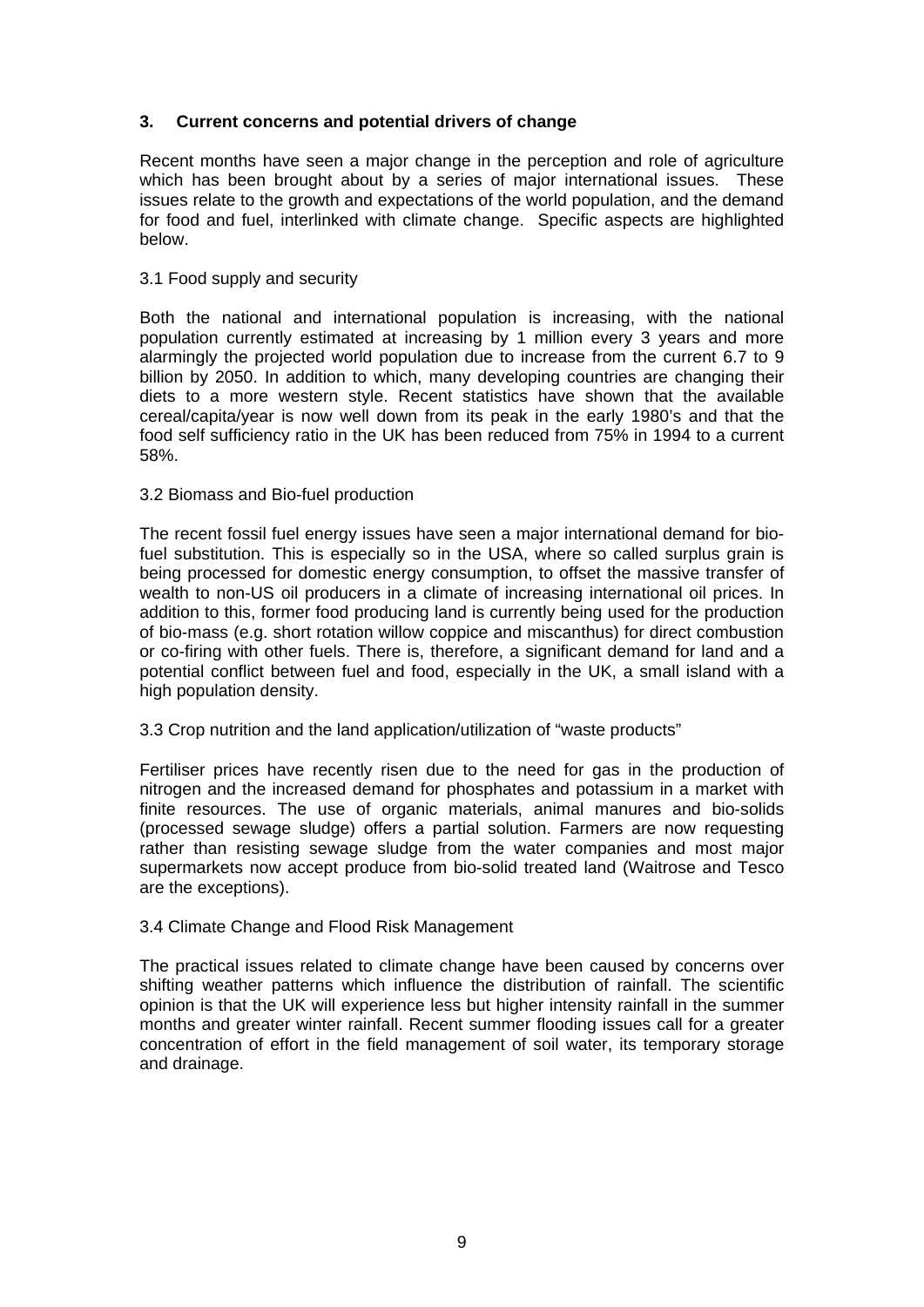# 3.5 Irrigation Water Management

Although irrigated agriculture accounts for only 1% of total UK water abstraction and 4% of the crop area, it accounts for 20% of the crop value. A third of all potatoes and a quarter of all fruit and vegetables are supplied by just 1000 agri-businesses in Eastern England. These businesses depend upon reliable water supplies to deliver continuous supplies of premium quality produce demanded by consumers. A recent study by Knox, Kay and Hammett (2007) to develop a water strategy for agriculture, reported that the way forward for improved irrigation water management included:

- o *Working together*. Improving the dialogue between individual abstractors, the agri-food industry and regulator;
- o *Making best use of available water*. Improving the security of on farm water supplies and ensuring its wise use;
- o *Developing a knowledge base*. Improving water management knowledge and skills training within the agri-food industry.

However, increased competition for water, rising demands from other sectors, coupled with environmental protection and the longer-term threat of climate change, all threaten the sustainability of irrigated agriculture and the livelihoods it supports. It is essential that irrigation water management, therefore, receives priority support.

# 3.6 Land Drainage

Linked to the issues of climate change is the need to maintain good land drainage which, as shown in Table 1, has seen little reinvestment in recent years. The renewal of failing land drainage systems was buoyant when there was a government subsidy (up to mid 1980's) and this provided some 15 to 20 years leeway. Stansfield (1987) was suggesting that 50,000 ha of drainage were ceasing to function each year and that a further 2 million ha needed/would benefit from drainage. After this period, rather than a routine replacement of the older systems, falling commodity prices and farm incomes prevented anything but the most urgent investment. There is currently concern with respect to the possible impact of field drainage on peak flood flows.

3.7 Soil erosion control and sediment transport

This area has seen a concentrated effort by DEFRA with a number of initiatives, including Soil Management Plans, to address the joint problems of soil erosion and sediment transportation from fields into water courses and roadways and the associated issue of phosphate transfer. One underdeveloped area which offers considerable promise to both the environment and production agriculture in the future is the development of appropriate soil conservation measures more appropriate to efficient machinery operations.

#### 3.8 Labour availability

The continuing decline in the total farm labour force, the ageing farmer population (average age now 58) and the increase in farm size all have important implications for machine design and size, and soil management in general. An appreciable proportion of land, particularly in Southern and Eastern England, is now farmed on behalf of owners by large scale operations which may work over a 50km radius. The result is a further trend towards larger entirely 'combinable' farms, larger and heavier machines, minimal cultivation, the emphasis on minimizing the number of hours' work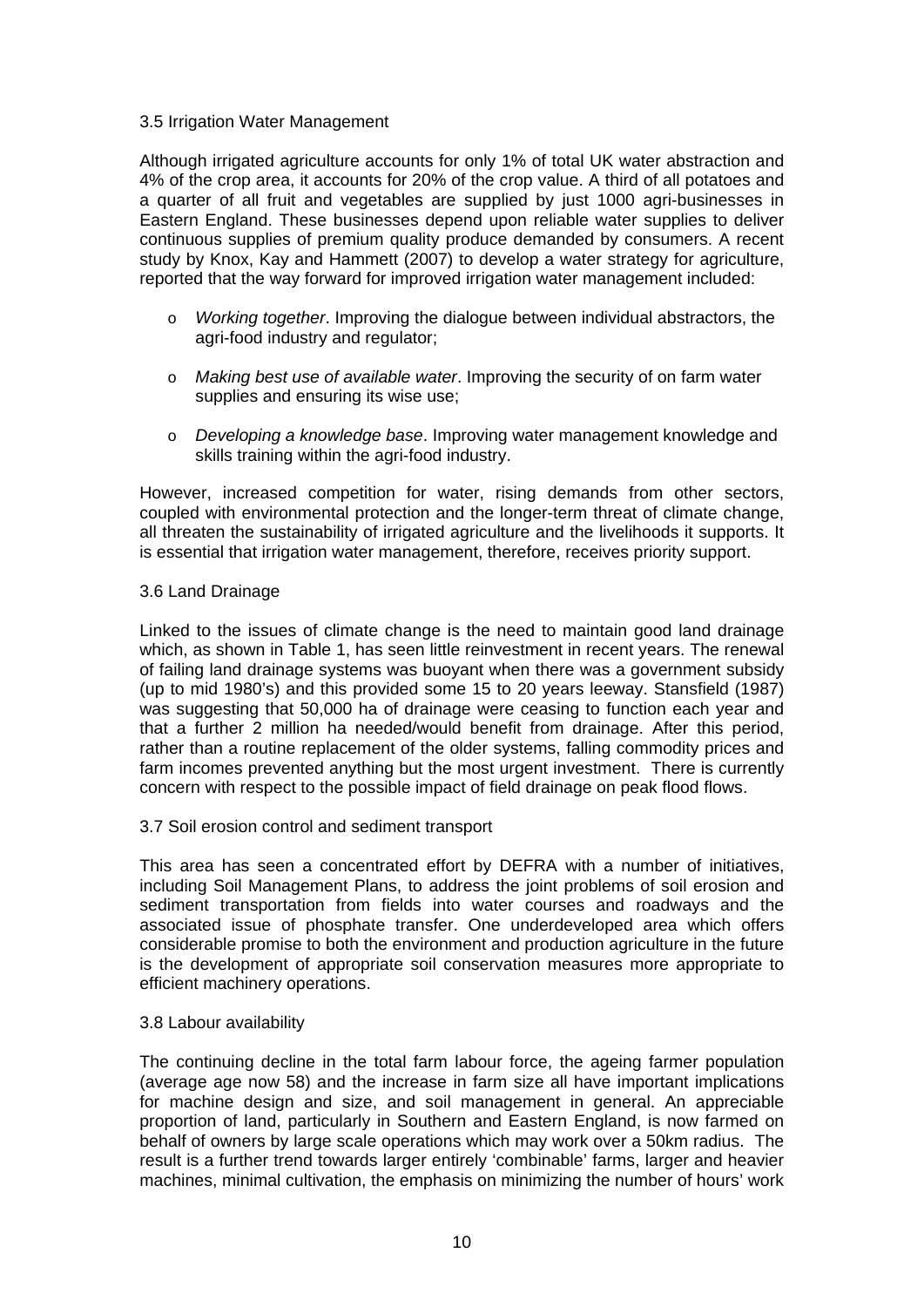to establish a crop, and good mobility between sites. Many managers spend long hours driving machines during the peak periods, which must have implications on the time available for management, but also reinforces the need for the continuing development of driver assistance and partial or complete automation. The long term sustainability of some arable systems may call for the integration of livestock enterprises and the efficient use of manures and other organic materials, all labourintensive projects. It is difficult to see how this could be achieved with the labour presently available on arable farms. Although due to physical size constraints, it is difficult to envisage a time when individual machine size will become larger than the current largest machines, the average size/weight of the national fleet will continue to increase.

# 3.9 Increasing machine weight and soil compaction

Current issues of labour costs and profitability have driven up machine capacity, size and weight. This is especially true in the area of harvesting machines, where not only has the machine to propel itself across the field, it also requires sufficient power to undertake key threshing/separating/cleaning tasks and to temporarily carry several tonnes of harvested product. Typically the larger combine harvester models weigh c.30 tonnes and sugar beet harvesters c.50 tonnes. The latter has also an operating season in late autumn and winter, when soil conditions may be at their most fragile. In an attempt to ensure that these machines are not prevented from operating by EU legislation, significant work has been undertaken to ensure that the larger section tyres fitted to them and rubber tracks do little or no more damage than earlier much lighter (5 -10 tonne) models. Had good engineering solutions not been found, the economic competitiveness of EU and UK agriculture could have been severely damaged. Applied research and development still remains to be undertaken in this area, especially in the further development of an effective low or zero ground pressure (controlled traffic) solution for a range of crops and cropping systems. The above enable shallower or no-till farming systems to be more effective and reduce the need for deeper soil loosening to improve root penetration, infiltration and soil hydraulic conductivity. This in turn reduces the size of tractors and the labour requirements.

# 3.10 Environmental Stewardship

Much has been made of this activity in recent years and many lessons have been learned about the preservation of flora and fauna in agricultural environments. It appears, however, to some, that the recommendations from this work have been implemented without the dual need for both production agriculture and environmental stewardship. Work is required in future to rectify this situation in a sustainable way. It would appear that the environmental focus of the past 10 to 15 years, enabled by a period in history of food surplus, requires revision to provide long and lasting benefits.

# 3.11 Management of Less Favoured Areas (LFA's)

There is a body of opinion that expects (as in earlier times of National crisis) that in order to provide additional food and fuel, increased output will be required from land with the LFA status. Fraser (2008) indicates this accounts for 45% of the agricultural area in the UK (and 80% of Wales), and reports that climate change could make the uplands more agriculturally productive. This could lead to the adoption of new crops and livestock breeds compensating for loss of lowland areas growing bio-energy crops. It would thus play a crucial role in ensuring food security without impacting unfavourably on the 70% of the UK's water supply which the uplands contribute.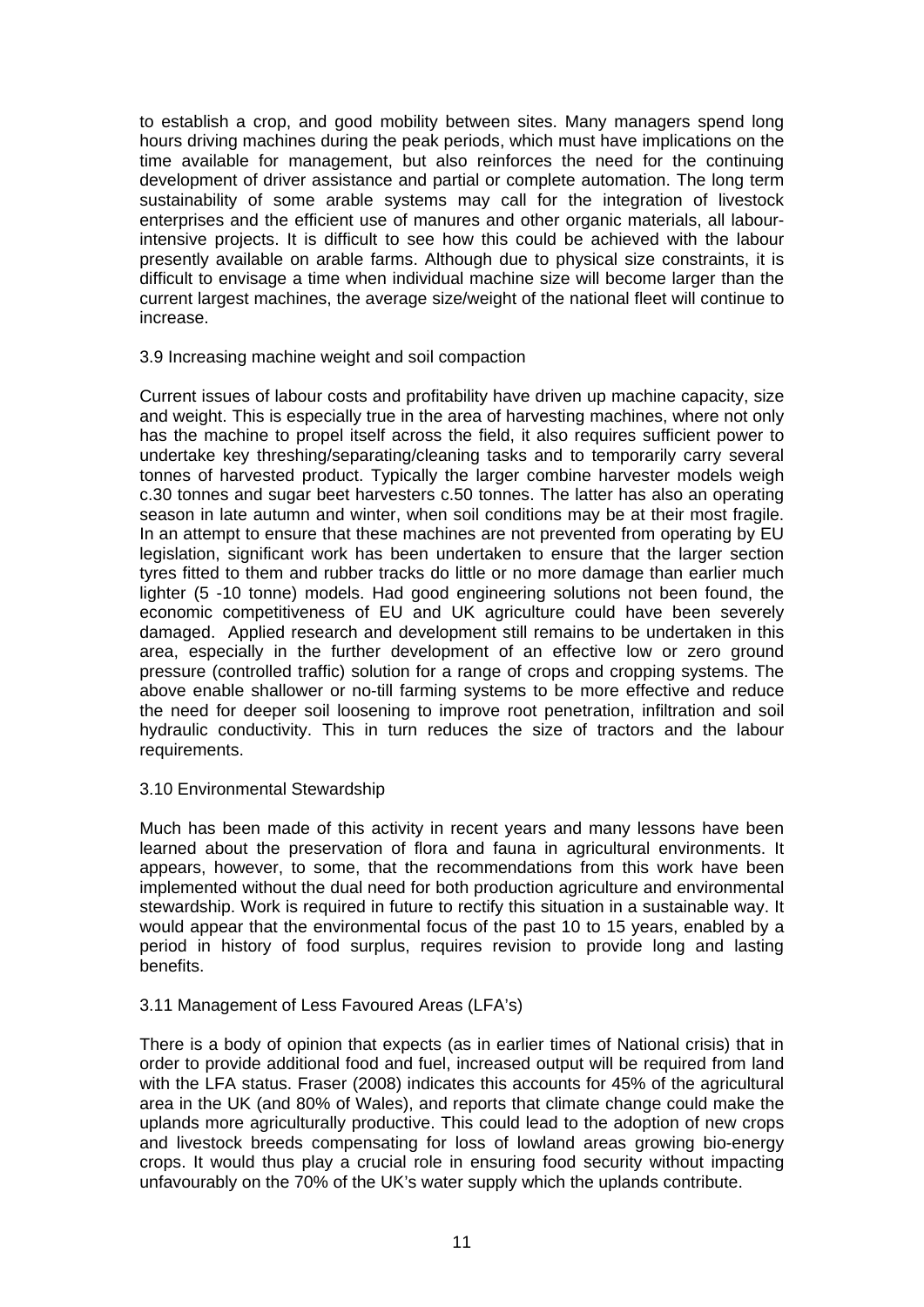## 3.12 Summary

This brief analysis indicates there is a major issue relating to soil and water management nationally where there is a need to feed the nation (world food stocks will be in short supply), provide as much energy as possible, accommodate climate change, be good stewards of the environment and conserve our precious soil resource. It is pertinent to remember that currently 72% of the land of England is under agricultural management and a further 9% in forestry, DEFRA (2008). This will probably require a greater intensity of farming in the more marginal areas with relatively fragile environments, where soil and water issues will need to be sensitively managed. The above concerns echo those recently published by the Commercial Farmers Group (Leaver (2008)) concerning the wider agricultural scene.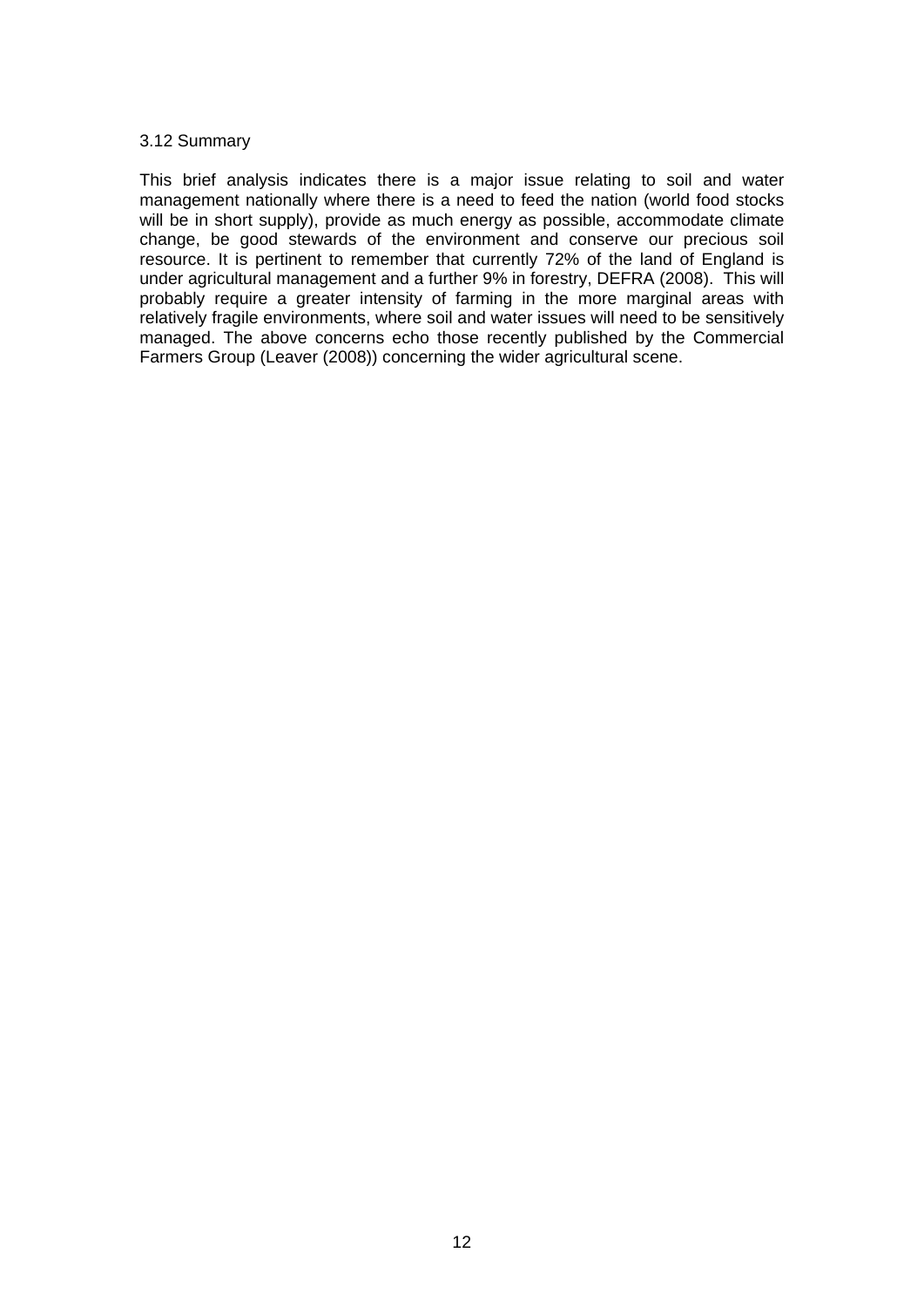# **4. Requirements**

Table 1 summarises the current status, ranging from fundamental research to training for farmers, of the main components of soil and water management, which are identified below.

- o Drainage;
- o soil erosion control;
- $\circ$  improved management of soil structure including tillage traction compaction – controlled traffic;
- o waste to land;
- o irrigation.

4.1 The table shows that currently there is little need for further basic research as most of the fundamental principles are well understood. It does, however, emphasise the need for applied research and development in each of the areas relevant to both arable and grassland conditions. Whilst there is need for continuing applied research and development in all of the above areas, probably the two most significant are related to in-field water management (drainage and soil erosion control), to reduce flooding and the issues related to the management of upland areas. All the pressures demand the highest levels of skill and innovative engineering in applied research, development and design to ensure their sustainability. A recent review paper by Thompson (2008) which focuses primarily on basic soil science research highlights the need for the following applied work:

- o increasing the efficiency of management at the machine/soil and soil/plant interfaces;
- o reducing indirect and direct energy consumption;
- o increasing the environmental signature of production systems.

4.2 There is also a need for extended education and it is imperative that the principles of practical soil and water management, with field exercises, are given more emphasis in both university and college agriculture and soil science courses and the RASE may wish to promote this within the educational sector.

Table 1 gives a brief outline of the material that should be covered in each of the areas and a typical syllabus for a detailed integrated programme is given in Appendix 1. There would need to be differentiation in the detail of the material within scientific and engineering programmes, ensuring that soil science and physics, soil/plant/water relationships and soil mechanics are core prerequisites. The closure of undergraduate programmes at Silsoe has left a chasm in the national provision. Whilst postgraduate programmes should theoretically provide some substitution, many postgraduate students at MSc level do not have the background in mathematics and physical sciences to be the longer term providers of the "engineered" solutions required.

4.3 The combined area of extension and training requires more specialists. Although in a number of specific areas consultants are available, it is the training and development of these and their replacements in integrated soil and water management that must be provided for in future. Typical areas for farmer training are suggested which cover the agronomic, environmental and economic benefits through to the selection and maintenance of the system and its components.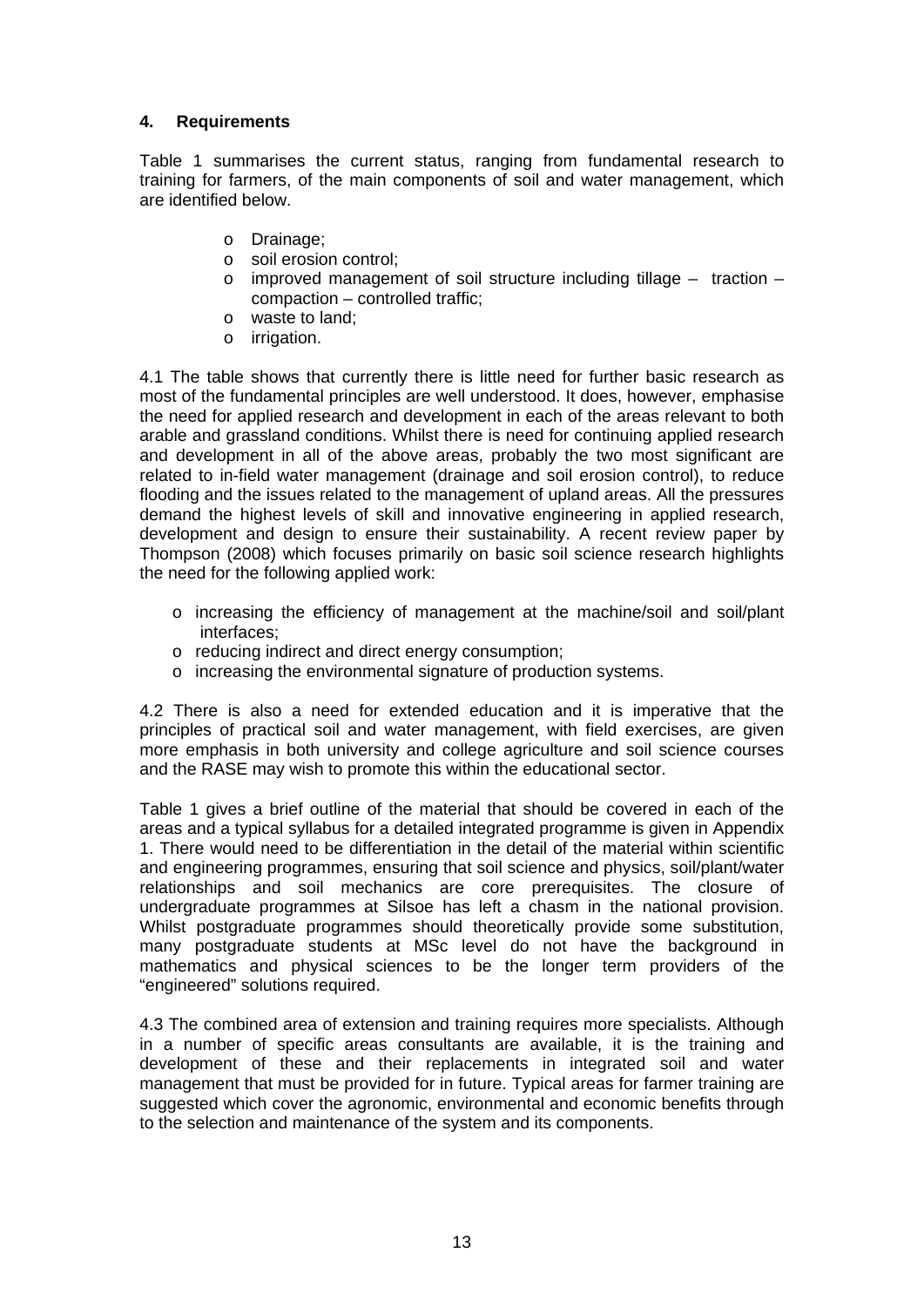| ent status of key soil and water management issues |
|----------------------------------------------------|
|                                                    |
|                                                    |
| <br> <br> <br> <br> <br> <br>(                     |
| $\frac{1}{2}$                                      |

| Subject                   | Position                                                                                                                                                                                                                                              | Research<br><b>Need</b><br><b>Basic</b>                                                                                                                                                                                        | Applied Research and<br>Development<br>Need                                                                                                                                                            | Education                                                                                                                     | Extension                                                                                                                                                                                                 | Farmer Training<br>Requirement                                                                                                       |
|---------------------------|-------------------------------------------------------------------------------------------------------------------------------------------------------------------------------------------------------------------------------------------------------|--------------------------------------------------------------------------------------------------------------------------------------------------------------------------------------------------------------------------------|--------------------------------------------------------------------------------------------------------------------------------------------------------------------------------------------------------|-------------------------------------------------------------------------------------------------------------------------------|-----------------------------------------------------------------------------------------------------------------------------------------------------------------------------------------------------------|--------------------------------------------------------------------------------------------------------------------------------------|
| Drainage                  | 30 years ago when in a period<br>of 10 years almost I million ha<br>Typically100,000ha/a in the<br>1970-1980's current estimate<br>Relying on the effectiveness<br>of drainage installed about<br>were improved<br>5000ha/a                           | principles are well<br>The fundamental<br>understood<br>$\bar{\bar{z}}$                                                                                                                                                        | control in drainage water<br>and flood risk, in lowland<br>1. Relationship between<br>3. Drainage economics<br>and upland conditions.<br>2. Soluble phosphate<br>good field drainage                   | Syllabus ranging<br>practical design<br>soil physics to<br>installation<br>from                                               | to a current estimate of<br>From more than 500<br>giving advice on<br>Impartial advice<br>Need for sound<br>design<br>$\overline{20}$                                                                     | flow and flood control<br>3. Drain maintenance<br>2. Relationship with<br>environmental<br>economic and<br>1. Agronomic,<br>benefits |
| Erosion<br>Control<br>sai | run-off, soil loss, sediment &<br>soil conservation structures/<br>good conservation practice<br>Current need is to develop<br>The UK has little history of<br>measures to control water<br>for farmed land to avoid<br>phosphate transfer<br>erosion | principles are well<br>a need to develop<br>However, there is<br>design procedure<br>The fundamental<br>to identify risk of<br>soil erosion and<br>required for UK<br>the measures<br>an effective<br>understood<br>conditions | internationally tested cost<br>1. Practical adoption of<br>effective conservation<br>2. Improved methods<br>e.g. grass waterways<br>for controlling runoff<br>from tramline wheel<br>measures<br>marks | from soil physics<br>Syllabus ranging<br>todesign and<br>conservation<br>examination<br>through soil<br>measures<br>layout of | needed to deliver the<br>Catchment Sensitive<br>A further structure is<br>Natural England via<br>Currently EA and<br>Farming Officers.<br>Some in the past<br>through ADAS.<br>more detailed<br>solutions | 2. System selection<br>and maintenance<br>1. Agronomic,<br>environmental<br>economic &<br>benefits                                   |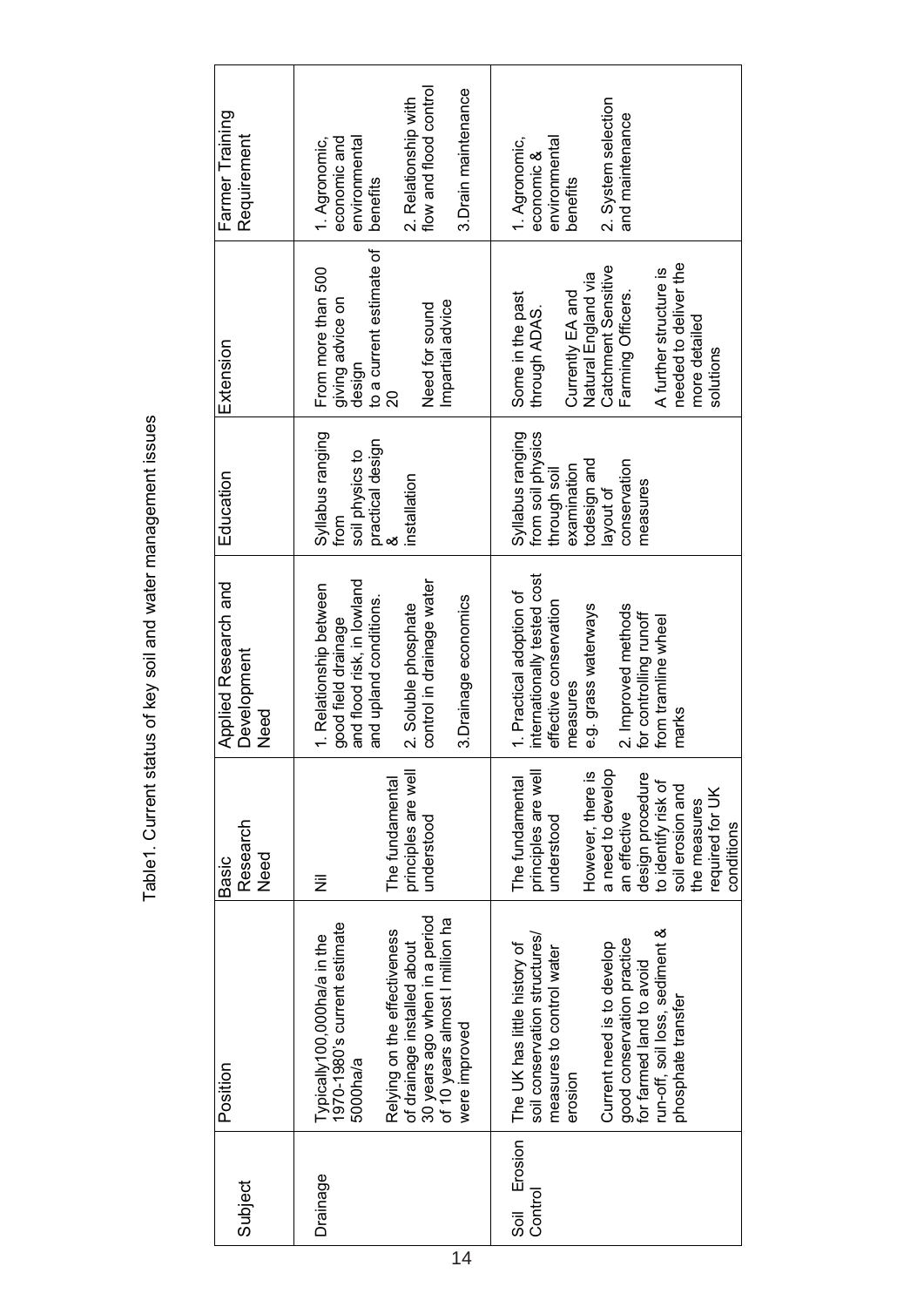| appropriate system<br>2. Selection of the<br>environmental<br>1. Agronomic,<br>economic &<br>equipment<br>benefits<br>most<br>and                                                                                                                                                    | appropriate application<br>2. Selection of the<br>1. Agronomic,<br>environmental<br>economic &<br>methods<br>benefits<br>most                | application methods<br>2. Selection of the<br>water regulations<br>3. Understanding<br>most appropriate<br>environmental<br>1. Agronomic,<br>economic &<br>benefits                                                                |
|--------------------------------------------------------------------------------------------------------------------------------------------------------------------------------------------------------------------------------------------------------------------------------------|----------------------------------------------------------------------------------------------------------------------------------------------|------------------------------------------------------------------------------------------------------------------------------------------------------------------------------------------------------------------------------------|
| Some still provided by<br>Specialists needed to<br>complex solutions<br>deliver the more<br>agronomists                                                                                                                                                                              | agronomic consultants<br>with further<br>Available<br>through<br>training                                                                    | through a network of<br>consultants<br>Available<br>specialist                                                                                                                                                                     |
| Syllabus ranging<br>/physics through<br>soil examination<br>soil mechanics<br>and selection<br>to machine<br>design<br>from                                                                                                                                                          | Syllabus ranging<br>basic pathology<br>assessment to<br>nutrient value<br>selection of<br>application<br>methods,<br>and risk<br>from<br>the | design and layout<br>Syllabus ranging<br>soil/plant/water<br>relations to<br>system<br>from                                                                                                                                        |
| 1. Practical demonstration<br>systems for "novel" crops<br>2. Appropriate cultivation<br>wheeling management<br>3. Selection of tyre/<br>on a range of soils.<br>systems, including<br>controlled traffic<br>of improved soil<br>management                                          | 1. Application techniques<br>2. Nutrient accumulation                                                                                        | 2.appropriate soil moisture<br>Techniques for improving<br>water use efficiency and<br>1.precise and targeted<br>3. benefits of spatially<br>variable application<br>specific application<br>precision, e.g.<br>methods<br>sensors |
| principles are well<br>The fundamental<br>understood<br>Ξ                                                                                                                                                                                                                            | principles are well<br>The fundamental<br>understood<br>Ξ                                                                                    | principles are well<br>The fundamental<br>understood<br>Ξ                                                                                                                                                                          |
| research institutes, universities<br>Reduction in crop yields due to<br>A great deal of work through<br>are widespread in wet years.<br>poor and weak soil structure<br>Much of this is no longer in<br>and Colleges and ADAS<br>place with the exception<br>of Cranfield University | An area which has been well<br>researched and some<br>UK Water, ADAS and<br>continues through<br>Universities                                | high quality salads and field<br>An area where the drive for<br>vegetables has maintained<br>activity.                                                                                                                             |
| Compaction,<br>Traction &<br>Controlled<br>Tillage,<br>traffic                                                                                                                                                                                                                       | Wasteto Land                                                                                                                                 | Irrigation                                                                                                                                                                                                                         |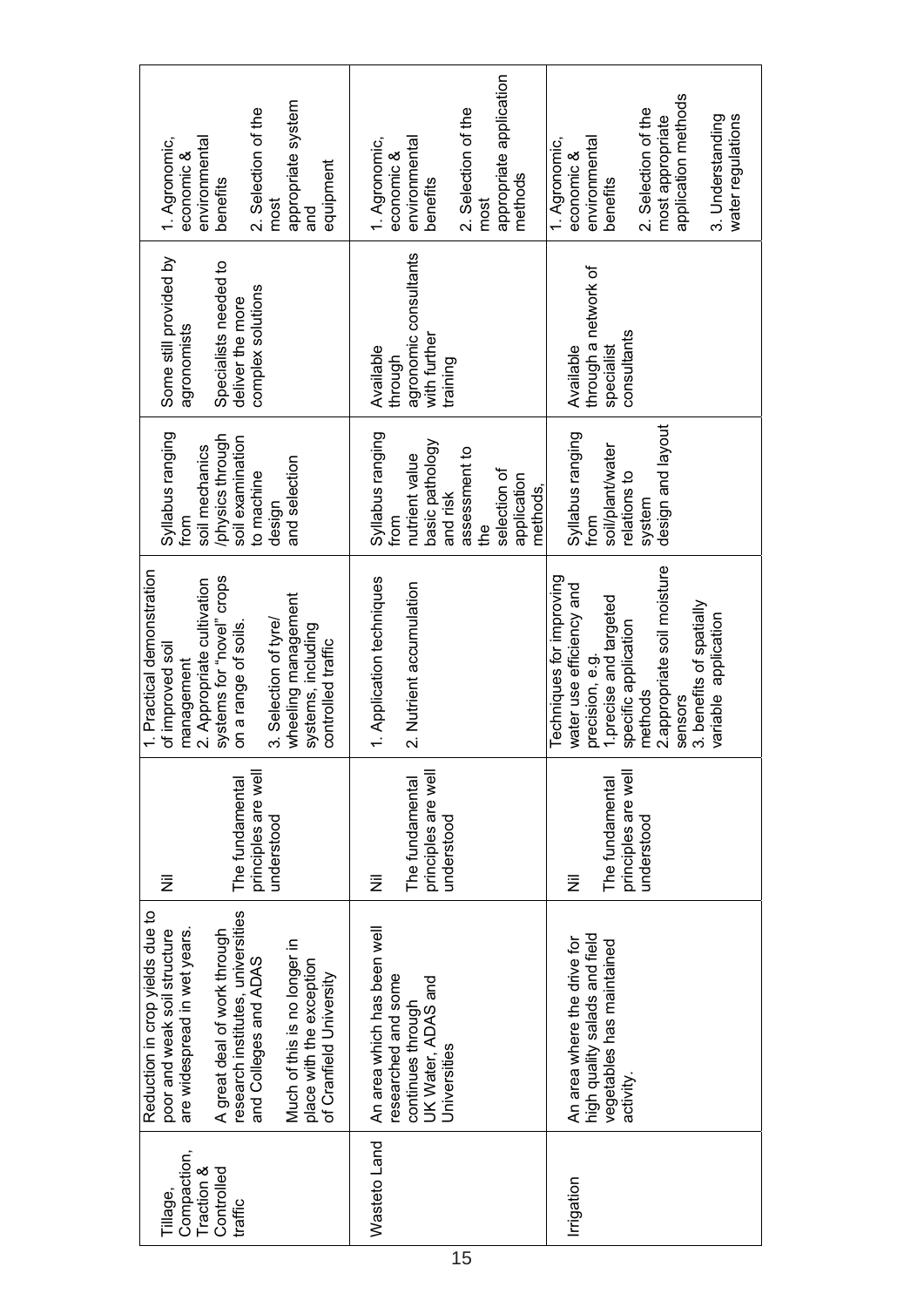# **5. Synopsis of National Capability**

Table 2 compares the national activity in research, education and extension of 1980 with the current position. 1980 was nominally selected as a base line to represent a period of "high agriculture" just prior to the peak in public funded R and D in 1983 when there were a comprehensive range of services available for soil and water management. After this time both funding and productivity started to decline (Leaver (2008)). Whilst there is no benefit in totalling the number of asterisks indicating personnel involvement, Table 2 clearly shows that there has been a very significant reduction in those involved in all three sectors of research, education and extension. The reasons for this are numerous and are linked to the general reduction in support for agriculture at both the government policy level and from the service providers. The latter are now much more commercially orientated, whether research stations, universities, colleges or advisers. This has occurred principally through a reduction in central support for their activities and the inability of farmers to pay as their incomes have declined.

# 5.1. Research (Fundamental and Applied)

The national capability in this area has been virtually eliminated from what 30 years ago was one of the most comprehensive capabilities in the world. The closure, amalgamation or size reduction of the Field Drainage Experimental Unit, Scottish Institute/Centre for Agricultural Engineering, ADAS Mechanisation, Newcastle University's Agricultural Engineering Department and the National Institute of Agricultural Engineering (Silsoe Research Institute), has significantly reduced the number of service providers to the establishments detailed below.

a) Rothamsted and North Wyke Research

SoilCIP (Cross Institute Programme) encompassing Rothamsted Research and North Wyke Research

Keith Goulding and David Chadwick report the SoilCIP brings together about £3M worth of ex-Core Strategic Grant research at Rothamsted and North Wyke into a new Institute Strategic Programme Grant for research into sustainable soil function on managed land. Of the c 70 staff in the SoilCIP, there are c 26 focusing on the interactions between soil and water.

At North Wyke Research, 18 of the staff focus on the agri-environmental aspects of waste to land, ammonia and GHG emissions, the reduction of diffuse pollution, manure loadings. They have just completed the revision of the Livestock Manures section of RB209. North Wyke receives core funding from BBSRC supported by contracts from DEFRA, EU and research councils (BBSRC responsive mode, NERC and ESRC, e.g. via the Rural Economy & Land Use programme).

At Rothamsted Research, the biogeochemistry, soil physics and modelling groups comprise 11 staff (4 alumni of Silsoe College, 3 of 4 in the soil physics group) with the major focus on soil/plant/water relationships under different soil stress conditions, nutrient cycling and modelling, and novel sensor development to monitor soil water status. In addition to the Rothamsted site, work is continuing at Woburn into tillage, irrigation, drought resistant varieties and the relationship between soil strength and crop growth.

Whilst this is a good size group and can cover many of the agronomic, environmental and biological aspects of the work, the majority of the staff are not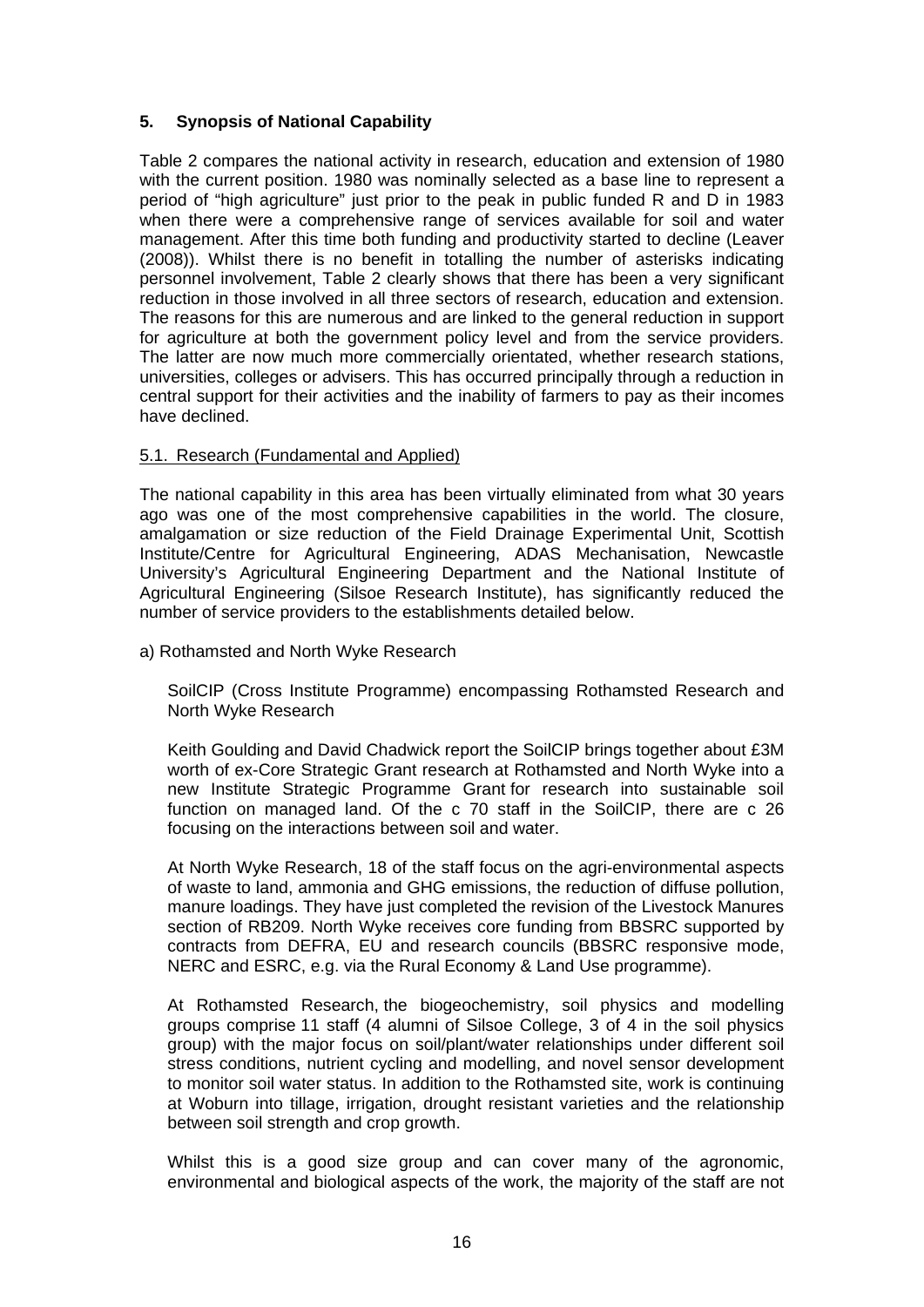applied soil physicists and engineers and the closure of "sister institutes" and university departments which developed the applied soil physics and engineering aspects means that the staff are now working in isolation.

b) Cranfield University – School of Applied Sciences (incorporating Silsoe College and Soil Survey of England and Wales)

 The continuing strength of Cranfield University shown in Table 2 is due to the current increase in the spread of activities combined with a number of recent appointments in areas related to soil bio-diversity and ecology. However, the recent retirement of key staff (with skills in soil conservation, drainage, applied soil physics and mechanics, land restoration, soil management, tillage, compaction and waste application to land) has resulted in a loss of those with a practical first hand experience of serving U K farming. This means that, in the short - medium term at least, the work may of necessity drift from the applied to the more fundamental and away from practical agriculture. However, within the past few weeks an advertisement has been released for a Professor of Agricultural Engineering with a focus on tillage and related topics.

 The work at Cranfield in these applied/engineering areas in recent years has been driven by short term industrial and Charities funding. It has been achieved through PhD student projects and by stretching the boundaries of the sponsored projects e.g. the rolling resistance of aircraft tyres when landing on dirt runways. This has kept a stream of activity going and has and will produce a further supply of post doctoral graduates over the next 1 to 2 years.

# Regrettably:

- o Many of these post doctoral graduates will return to their home countries to pursue their careers;
- o A number of well qualified UK/EU nationals have relatively recently moved to Australia and New Zealand where there is a better career structure;
- o In the academic year 2006-7, Godwin and his immediate colleagues supervised 18 research students of whom only 2 were UK nationals and one of those was past retirement age. This illustrates a further problem of the lack of suitably qualified UK nationals prepared to work in an area where policy and the general state of agriculture have not been conducive to a viable long term career.

 Cranfield provides national strength in the areas of soil erosion control and in broader soils related activities, in irrigation and water resources, aspects of waste application and off road traction (for 4x4 vehicles).

c) ADAS

.

 The role of ADAS has changed dramatically over the last two decades. In the early eighties it was a major contributor to research aimed at best practice for productive agriculture. Typical of this was the output from the Field Drainage Experimental Unit, assisting farmers with water table management. Similar work was being carried out on soil management/ cultivation systems by Soil Scientists and Agronomists. It was also very much involved with extension work with circa 1000 officers offering advice with soil and water specialist support.

 Currently ADAS conducts works in soil and water in two ways. Firstly, through Government funded research designed to quantify pollutants of water and air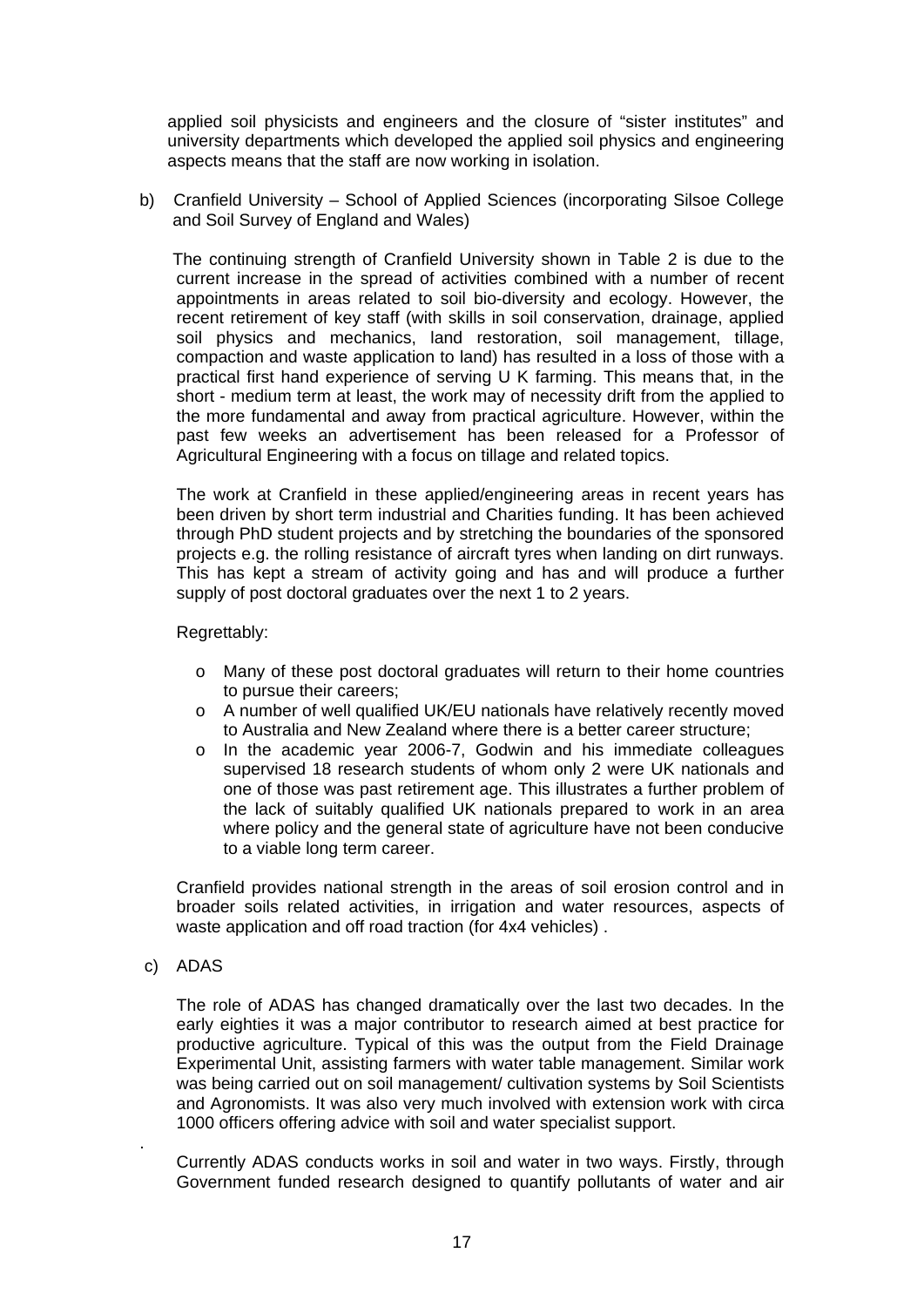derived from agriculture and to identify means by which farm management can be modified to minimise this pollution. This work is to assist compliance with EU Directives. The second activity, still considered by ADAS soil scientists, is to improve tools for technology transfer which are designed to minimise pollution of water and air (Fertiliser recommendations and Manure management are the two main areas).

ADAS no longer does a significant amount of advisory work or any R and D aimed at agricultural production, their work is directed towards minimising perceived damage to the environment due to agriculture or providing advice on soils to non agricultural industries. In part, this situation has developed because the privatised ADAS prices are higher than the agricultural industry has been able to afford.

ADAS continues to deliver independent research on environmental, livestock, arable, horticulture and food related topics from former Experimental Husbandry Farm premises (see Appendix 3), and elsewhere in 9 different English counties. However, there is little or no professional capacity in soil and water engineering and management.

d) Harper Adams University College (HAUC)

 HAUC is currently initiating a limited amount of applied research and PhD provision, principally in traction related topics and the combustion properties of bio-energy and farm wastes funded by The Douglas Bomford Trust and the Claas Foundation. HAUC has plans to increase the activity in this area. Currently HAUC is working with Cranfield University in the area of irrigation as it influences fresh produce quality.

e) Institute of Biological, Environmental and Rural Sciences (IBERS)

This Institute with 300 staff and a £20m budget has resulted from the merger of IGER (The Institute of Grassland and Environmental Research) and Aberystwyth University. It will occupy two sites, both in Wales, with the aim of 'sustainable land use, climate change, security of food and water supply'. Principally the work will be associated with plant and animal breeding for the Less Favoured Areas. Currently there are no engineers, applied soil physicists or applied soil scientists on the staff.

f) University of Reading - Soil Science Department

The University continues to train PhD students; however, because of the nature of external funding, the balance of research has changed over the years from that focused predominantly on agricultural production to a much stronger focus on environmental problems. They continue to work in aspects related to UK agriculture including pesticide degradation, management of organic materials and the fate of contaminants in the food chain with close ties with Rothamsted, North Wyke and Forest Research. The Department offers soil related courses in their Environmental Science undergraduate degree programme and at postgraduate level offer a NERC supported Masters Degree on Soils and Environmental Pollution.

g) There are other groups and individuals at selected Universities (e.g. Lancaster and Exeter) working primarily in the soil environment area, which although important, is not the main thrust of this report.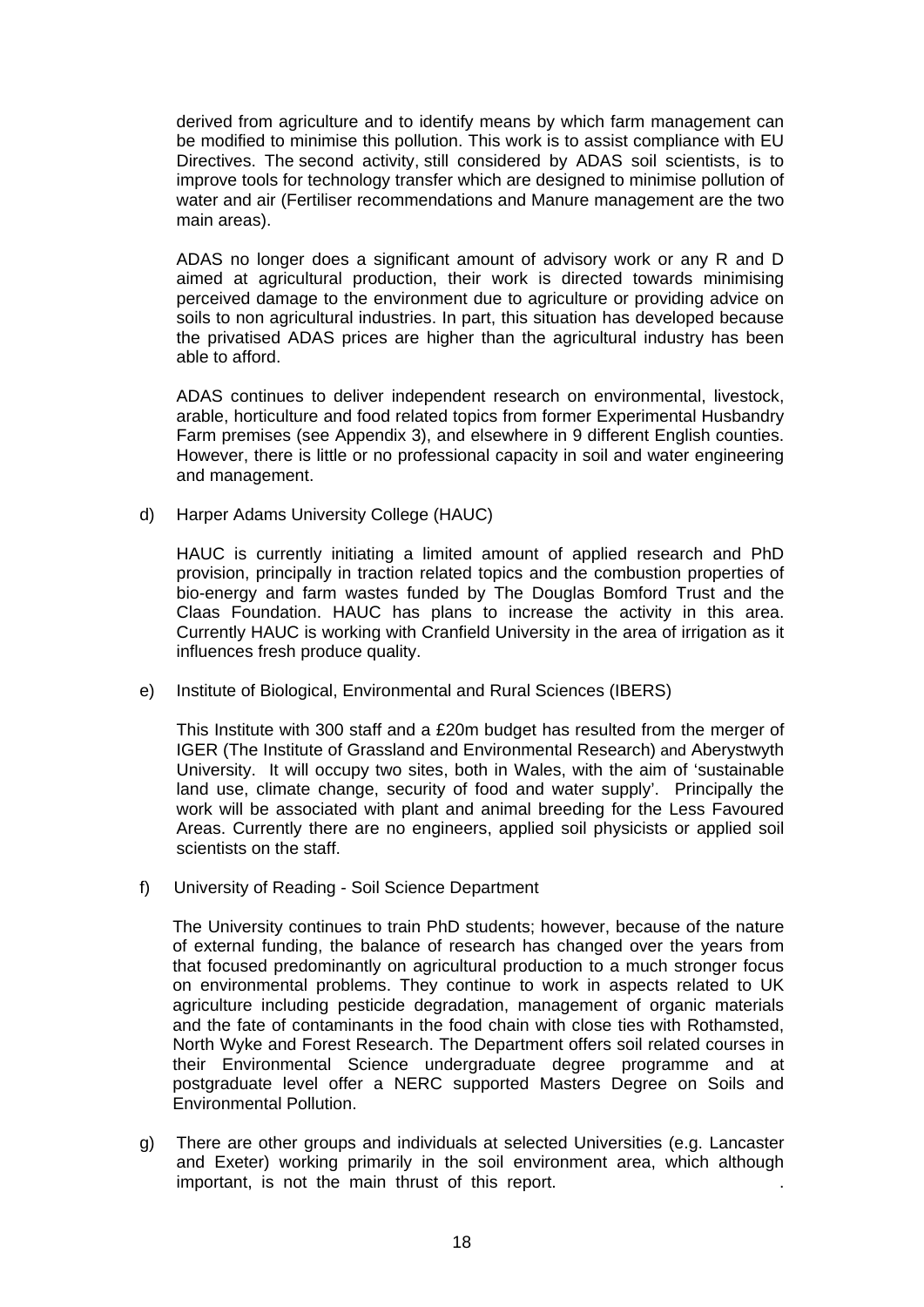Table 2. Comparison of the National Capability in Soil and Water Management between 1980 and the current time for Research, Education and Extension Table 2. Comparison of the National Capability in Soil and Water Management between 1980 and the current time for Research, Education and Extension

|                                         | 1980 Activity                                                                              | Staff             | 2008 Activity                                                                                                                                                                                        | Staff                 |
|-----------------------------------------|--------------------------------------------------------------------------------------------|-------------------|------------------------------------------------------------------------------------------------------------------------------------------------------------------------------------------------------|-----------------------|
| Research                                |                                                                                            |                   |                                                                                                                                                                                                      |                       |
| ADAS EHF'S                              | On farm experimentation in regional areas                                                  | ******            | Retains R and D facilities on 9 sites in England and Wales                                                                                                                                           | ******                |
| ADAS - Mechanisation<br>ADAS - Soils    | Practical soil management                                                                  | $\ast$            | Last man left to join TAG and has now retired                                                                                                                                                        | $\circ$               |
|                                         | Practical soil management                                                                  | $***$             | Environmental management                                                                                                                                                                             | $\ddot{*}$            |
| Cranfield University<br>(at Silsoe)     | Soil dynamics, Cultivations, Drainage of heavy<br>clay soil, Irrigation, Soil conservation | $*$               | system services, Digital soil mapping, Soil sensors, Irrigation and water<br>Transferred to Cranfield Campus. Soil conservation, bio-systems and eco-<br>resources, Off-road traction, Soil dynamics | $***$                 |
| Harper Adams University<br>College      |                                                                                            | $\pmb{\ast}$      | produce<br>CHP. fresh<br>for<br>energy<br>Traction, waste management, bio<br>conservation                                                                                                            | $\pmb{\ast}$          |
| <b>IBERS/IGER</b>                       |                                                                                            |                   | Merger of IGER and Aberystwyth University Management in upland LFA's<br>principally in breeding programmes for plants and animals                                                                    | physicists<br>No soil |
| Letcombe Laboratory                     | Direct drilling and minimum tillage                                                        | ***               | Closed                                                                                                                                                                                               | 0                     |
| MAFF-FDEU-Drainage                      | Drainage systems                                                                           | $\ddagger$        | Closed                                                                                                                                                                                               | 0                     |
| Newcastle University                    | Soil dynamics                                                                              | $***$             | Closed Agricultural engineering 1990; 1 specialist in Irrigation remains                                                                                                                             | $\ast$                |
| Engineering and SRI)<br>NIAE(Later AFRC | Cultivations, Traction, Soil Dynamics, Soil<br>Physics                                     | $***$             | Soil physics moved to Rothamsted Research<br>Closed                                                                                                                                                  | 0                     |
|                                         |                                                                                            |                   |                                                                                                                                                                                                      | ***                   |
| North Wyke Research                     |                                                                                            |                   | Agri-environmental aspects of waste to land, ammonia and GHG emissions,<br>the reduction of diffuse pollution, manure loadings                                                                       |                       |
| Rothamsted Research                     | Soil Physics                                                                               | $\ast$            | Soil Physics                                                                                                                                                                                         | ¥                     |
| SIAE                                    | Compaction                                                                                 | $\ddot{*}$        | Closed/amalgamated with SAC                                                                                                                                                                          | ¥                     |
| Soil Survey of England<br>and Wales     | Soil survey and applied soil physics                                                       | *****             | Merged with soil activity of Silsoe College in 2001 to form NSRI, now part<br>of School of Applied Sciences, Cranfield University -see above                                                         | As above              |
| Education                               |                                                                                            |                   |                                                                                                                                                                                                      |                       |
| Cranfield University<br>at Silsoe)      | MSc Soil and Water Engineering<br>BSc Agricultural Engineering                             | As above          | MSc Soil Management and Advanced Irrigation<br>Closed                                                                                                                                                | As above              |
| Farm Institutes and<br>Colleges         | Vocational programmes                                                                      | ****              | Many closed agricultural programmes for other rural related skills                                                                                                                                   |                       |
| Harper Adams University<br>College      | HND Agricultural Engineering                                                               | As above          | ANDOSSER Corresponding and the statement of the services of the corresponding on the set of the services of the services                                                                             | As above              |
| Newcastle University                    | BSc/MSc Agricultural Engineering/ Soil Science                                             | $\stackrel{*}{*}$ | Closed and $\,$ Agricultural Engineering Department/Closed                                                                                                                                           | $\ast$                |
| Reading University                      | <b>BSc Soil Science</b>                                                                    | $***$             | Closed; postgraduate courses soils/environment are active                                                                                                                                            | $\ast$                |
| Reaseheath College                      |                                                                                            |                   | Would consider provision at Level 3 National Diploma                                                                                                                                                 |                       |
| Rycotewood College                      | OND/HND Ag Eng and Soil and Water option                                                   | $\ast$            | Closed                                                                                                                                                                                               | 0                     |
| Writtle College                         | HND Agricultural Engineering                                                               |                   | Closed programme; 1 specialist in soil management remains                                                                                                                                            |                       |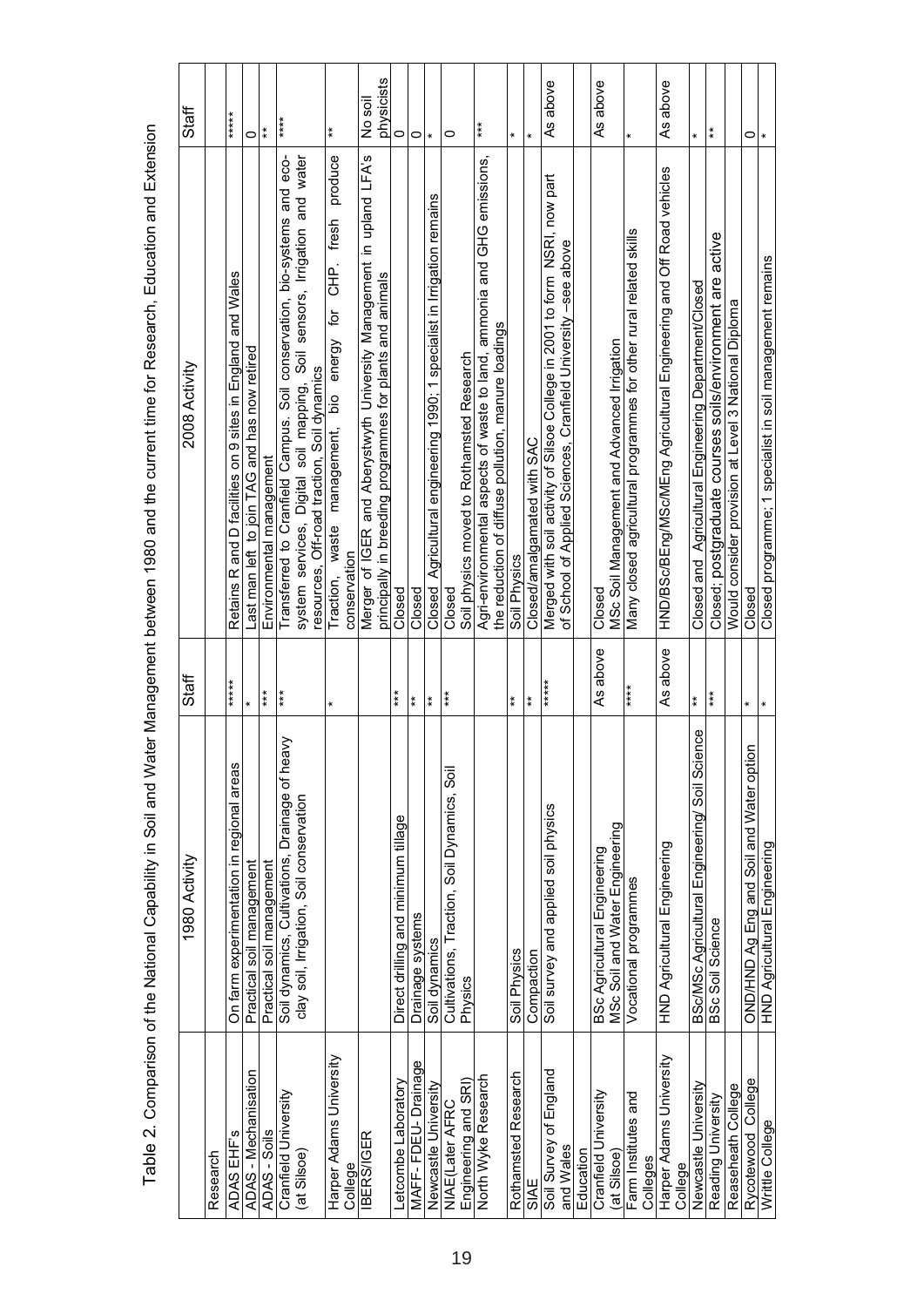| Extension                  |                                                      |           |                                                                                                                                           |             |
|----------------------------|------------------------------------------------------|-----------|-------------------------------------------------------------------------------------------------------------------------------------------|-------------|
| <b>ADAS</b>                | and<br>Soils, Drainage, Cultivations, Traction       | *****     | No direct one to one farm service; presentations based on applied research                                                                | $\ddot{*}$  |
|                            | Compaction, Management                               |           | on solely the environmental aspects of soil and water management                                                                          |             |
| <b>BASIS</b>               |                                                      | ı         | Accreditation of Soil and Water Management Short Course                                                                                   |             |
| Catchment Sensitive        | Not formed                                           |           | Management of selected catchments, limited soil and water advice, main                                                                    | *****       |
| Farming (EA/NE)            |                                                      |           | focus on pollution abatement                                                                                                              |             |
| Consultants (AICC c 220    |                                                      |           | A number provide specialist advice, primarily on cultivation techniques                                                                   |             |
| members including TAG      |                                                      |           |                                                                                                                                           |             |
| have 44% of professionals) |                                                      |           |                                                                                                                                           |             |
| Cranfield University       | Short courses in Soil Management, Drainage           | As above  | Not economically viable                                                                                                                   | As above    |
| (at Silsoe)                | and Irrigation                                       |           |                                                                                                                                           |             |
| FWAG                       |                                                      | $***$     | Soil and Manure Management Plans; advice on ELS's and HLS's                                                                               | *****       |
| Harper Adams University    |                                                      | As above  | BASIS Soil Management/ FACTS/EA Training                                                                                                  | As above    |
| College                    |                                                      |           |                                                                                                                                           |             |
| MAFF Drainage officers     | Drainage scheme design and installation control      | $*****$   | Closed                                                                                                                                    |             |
| SAWMA/IAgrE (Soil &        | Farmers' meetings and workshops, publication         | ×         | Closed late 1980's merged with IAgrE who maintain a series of                                                                             | Volunteers  |
| Water Specialist Group)    | of SAWMA Journal and short courses                   |           | professional meetings and workshops                                                                                                       |             |
| Soil Management Initiative | Not formed                                           |           | Exists in name only                                                                                                                       | ¥           |
| UK Irrigation Association  | of<br>aspects<br>practitioner<br>and<br>Professional | Volunteer | Professional and practitioner aspects of irrigation management                                                                            | * part time |
|                            | irrigation management                                |           |                                                                                                                                           |             |
|                            |                                                      |           | The above approximate full time equivalent numbers based upon expert advice the exact numbers are not critical they are submitted to show |             |

The above approximate full time equivalent numbers based upon expert advice, the exact numbers are not critical they are submitted to show The above approximate<br>the change in capability the change in capability

\* <5

\*\* 5 -10  $*** 10 - 20$ 

\*\*\*\* 20 - 50

\*<br>
\*\*\* 5-10<br>
\*\*\*\* 10-20<br>
\*\*\*\* 20-50<br>
\*\*\*\*\* > 50<br>
\*\*\*\*\* \*\*\*\*\* > 50

N.B. It is recognised that there could be other individuals involved and the authors apologise for any omissions; time and resources do not<br>permit a detailed survey of the current and past situation. N.B. It is recognised that there could be other individuals involved and the authors apologise for any omissions; time and resources do not permit a detailed survey of the current and past situation.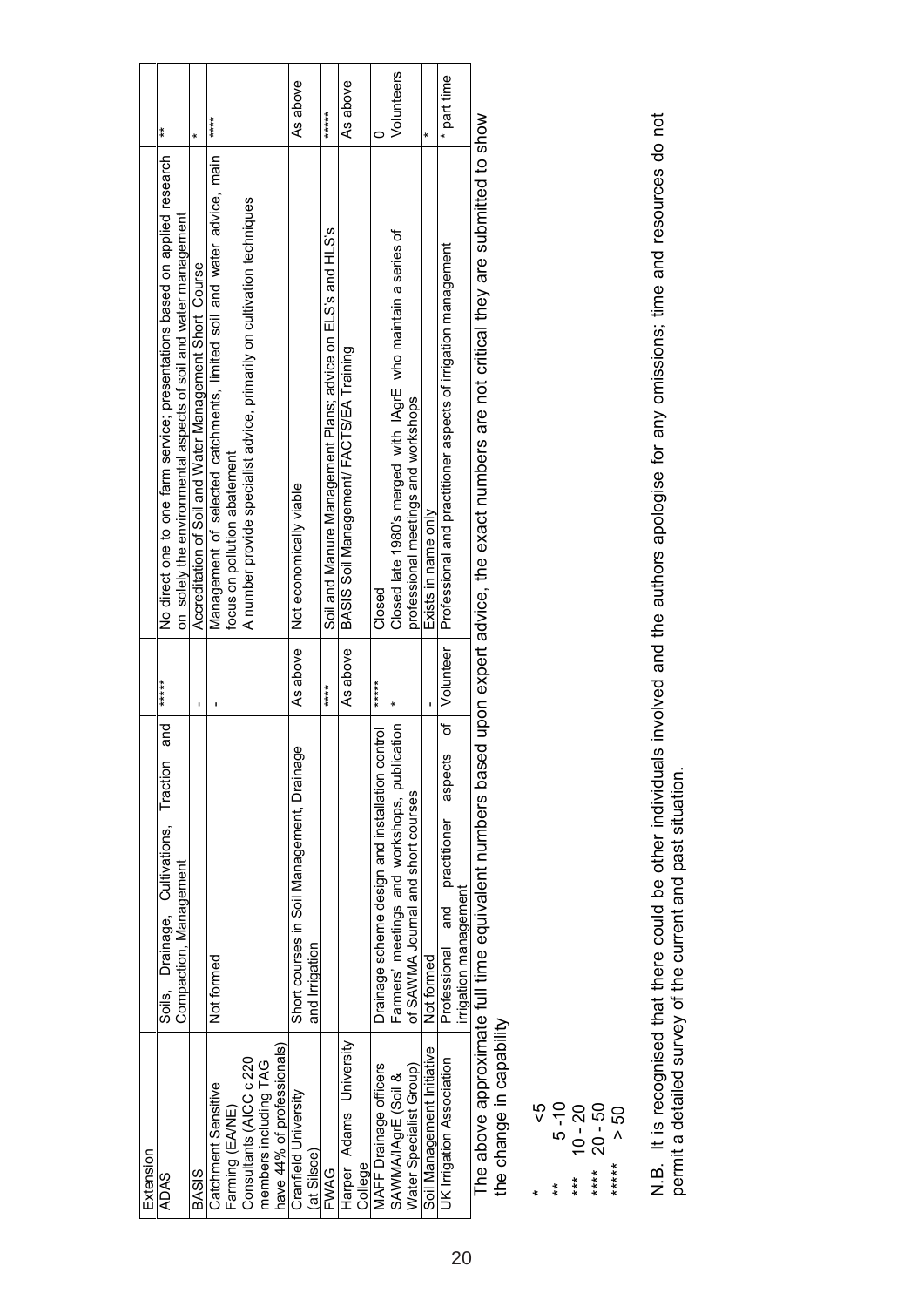#### 5.2 Funding for research

In general during the past 30 years the shortage of funding from the Research Councils has meant that the focus of research has been to maintain a purer scientific thrust rather than address practical solutions to agricultural problems. During the 1980's the phrase "near market research" which prevented the funding of projects that were expected to be commercialised within 5 years, did some damage to the more practically focused research and development. This directive might well have worked in other sectors, but it caused a major problem for agriculture with its diverse base of relatively, by industrial standards, small farm businesses. This saw the end of most applied research grants to universities and was one factor reported in the closure of Silsoe Research Institute.

A meeting held at Babraham in the late 1980's debated the focus of the future mission of AFRC/BBSRC. The overwhelming conclusion was that work in the area of "transgenics" was scientifically more important than work in soil and water in preparation for issues related to climate change. Regrettably this led to the virtually total decline in funding for soil and water management topics

A recent research review for DEFRA Chaired by Pollock (2008) reveals that research work on energy, water and waste have not been well funded, as they appear not to have been the responsibility of a particular funding mechanism. The factors reported in Section 3 concerning the production value of soil are closely related to them and suffer the same problem. This is illustrated by the fact that there is not one soil and water project related to production agriculture in the current call for tenders released by DEFRA. The continuation of this policy will ultimately lead to the collapse of national capacity in this area.

The development of the levy board funding system has to an extent replaced the Research Council support for applied research, but the vision is often, of necessity, short term and soils research is often considered generic and not crop and hence levy board specific. The newly formed Agriculture and Horticulture Development Board plans to appoint a research director that will manage cross commodity issues.

The Universities have suffered from the distortion caused by the Research Assessment Exercise which has focused on the performance of the individual/ department/school with peer reviewed articles rather than more practical outputs, publications and extension presentations. The third stream strategy (for businesses and community activities) within the universities may bridge the gap, but the authors agree with Leaver (2008) that this will require a change of thinking within university departments. Until this is fully addressed, lack of funding within a particular project and tight University budgets make the dissemination of research results more difficult with time.

The following paragraph reported in the "Why Science Matters for Farming" by the NFU (2008) gives an overview of the dramatic reduction in funding:

*In real terms, government science investment via MAFF fell by 45% between 1986 and 1998 (DTI/OST (1998)). In 2007 DEFRA funding of BBSRC institutes had dropped to £19 million from the real terms equivalent of £129 million in 1972, with*  further reductions expected. Overall, Defra's funding for sustainable agriculture will *fall by a further 20% by 2010-11 on top of the 12% cut for 2006-07. The institutes hit hardest by this – the Institute for Animal Health, the Institute for Grassland and Environmental Research and Rothamsted Research - are also the ones of most relevance and importance to farming (House of Commons (2007)).*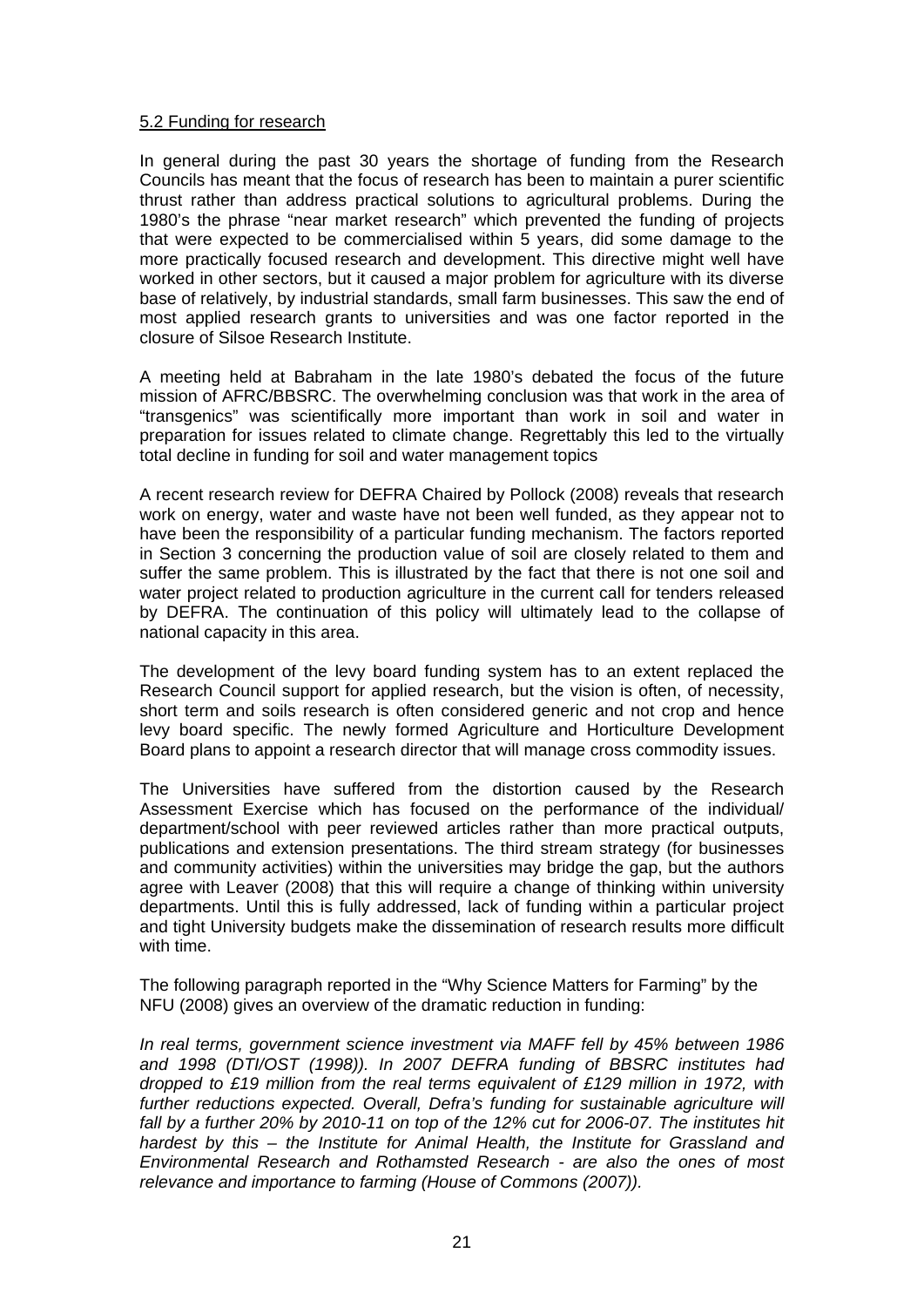During the late 1990's MAFF ceased the funding of both taught and research postgraduate scholarships, which did maintain a corps of well qualified graduates entering the industry, albeit small.

The report for the Commercial Farmers Group by Leaver (2008) states that the problem is not in the remit of DEFRA which is "to promote a competitive and efficient farming and food sector which protects and enhances our countryside and wider environment and contributes to the health and prosperity of our communities" or of BBSRC whose mission statement includes a responsibility for "basic, strategic and applied research" and "to promote and support the exploitation of research outcomes" also to "provide trained scientists and engineers which meet the needs of users and beneficiaries... including agricultural (and other) industries". The problem lies in the need for these objectives to be fulfilled.

All of this calls for the formation of a much more robust integrated plan for the future and the lack of coordination between individual sources of funds needs to be reversed. The authors are in complete agreement with the conclusions by Leaver (2008) that the period of decline in UK agricultural productivity has been strongly influenced by the decline in public sector funding.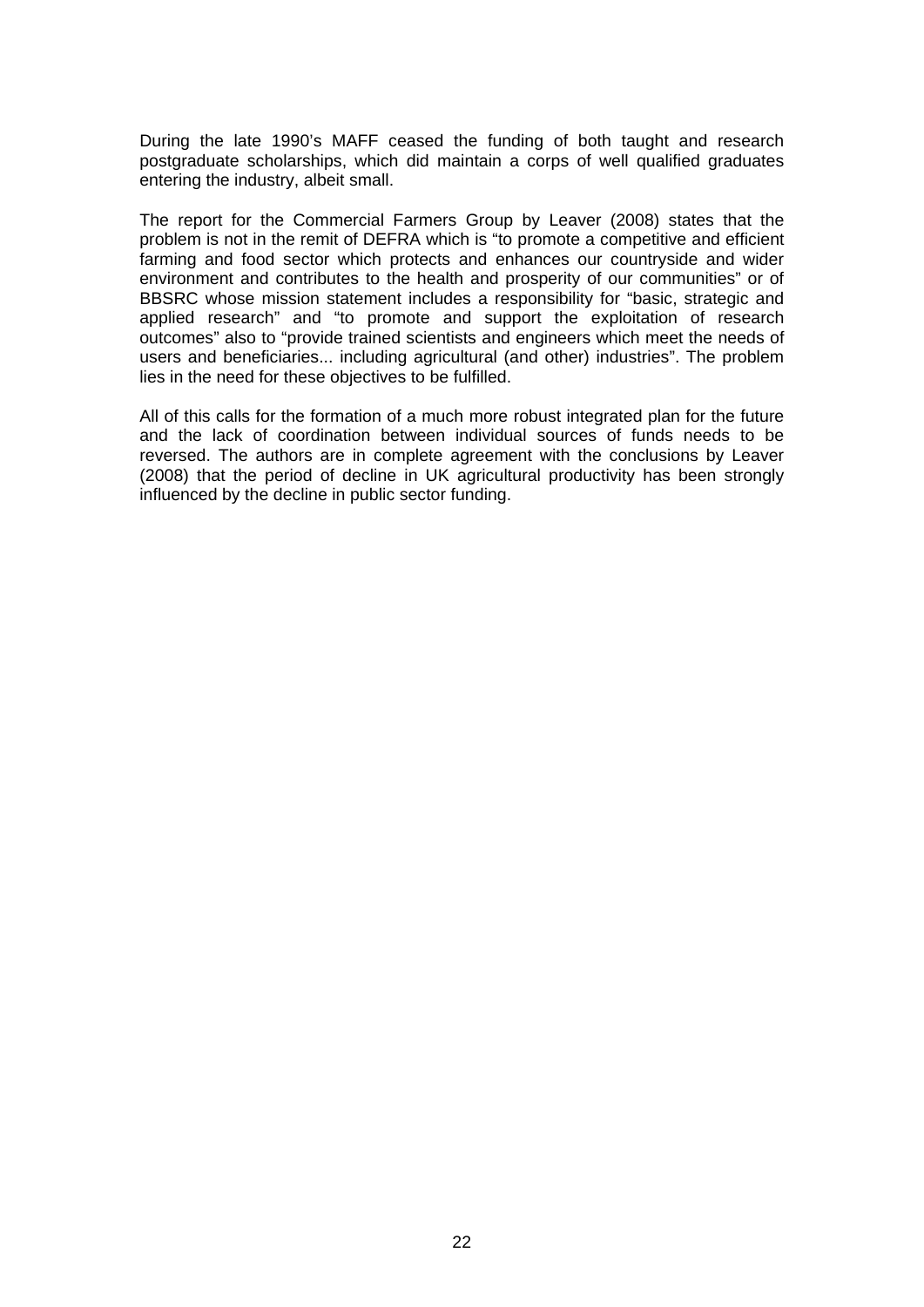# 5.3 Education

Similar conditions exist in the education sector with a small amount of soil and water management (with little engineering) being taught within the few remaining vocational and undergraduate agriculture courses in the Universities and Colleges mentioned in Table 2. Soil and soil management modules are available within the agricultural, biological science and environmental science programmes, but there is little or no coverage of practical soil and water management. This is despite the availability of practically orientated text books, for example Schwab et al (1955), which has been available for over 50 years with frequent new editions This leaves the MSc programmes in Soil Management and Advanced Irrigation at Cranfield as the main provider; these programmes each graduate 6 -10 students per annum, the majority of whom are from overseas countries and are currently sub-optimal in terms of student numbers. The problem here is that as the farming population declines in number and the industry becomes more "corporate" in nature, there are fewer students from farming backgrounds that wish to pursue agricultural careers. The thought of an uncertain career, better career prospects elsewhere after a less demanding academic training, together with undergraduate debt and the lack of postgraduate scholarships, have all impacted on student numbers and the viability of courses.

The welcome fact is that Harper Adams University College is expecting to enrol circa 70 freshmen into their undergraduate Agricultural Engineering and Off Highway Engineering programmes in October 2008. HAUC is currently considering the introduction of a programme in Soil and Water Management, with a strong agricultural focus, as a logical complement and extension to their other agricultural courses. This could provide a good opportunity to replace the undergraduate provision from the former Silsoe College. This would be further strengthened if Reaseheath College could act as a feeder college to HAUC, to replace the loss from the closure of Rycotewood College to agricultural engineering and soil and water management at the Level 3 National Diploma. This requires the validation of additional modules in either their agriculture or agricultural engineering programmes, to enable the relatively small number of candidates that the market demands to have a nationally recognised qualification. The topic of soil and water management could be the foundation of the new range of courses in sustainable agriculture which are currently being planned at Harper Adams.

At the other end of the education spectrum there is obviously a strong link between education and research at the doctoral level and the fact that 3 of the 4 staff in soil physics at Rothamsted were Silsoe trained, indicates the importance of maintaining a viable soil and water physics/mechanics group within Cranfield University. The broader issues relating to Research Students were considered in Section 5.1.

#### 5.4 Extension and Short Courses

a) Extension has also been decimated, principally due to the removal of the extension role of MAFF/ADAS for one - to - one on farm advice for soils, mechanisation and drainage design. Since the retirement of key specialists, little direct advice is now given, as there are no affordable means for farmers to seek help. Groups like TAG, LEAF, FWAG and independent crop consultants (such as members of AICC) provide advice on cultivation practices, some of which is conducted when undertaking other "paid for" roles, using information that they have gathered from their basic degrees, short courses and practical experience. These organisations suffer because there is, however, no corps of trained and experienced professionals for extending the full range of soil and water management research into practical farming solutions.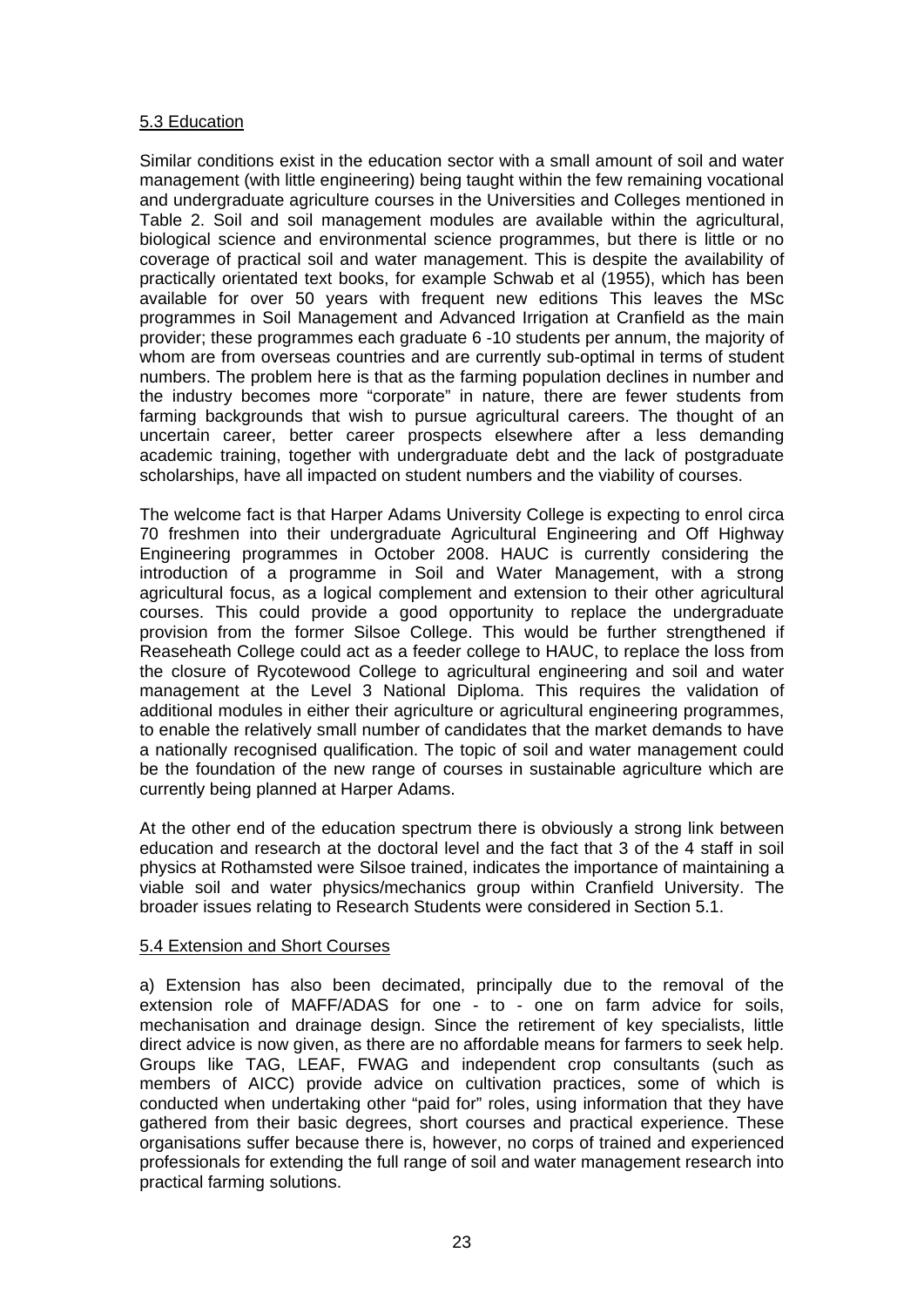b) In 1980 Cranfield University at Silsoe initiated a series of practical Short Courses in conjunction with the Soil and Water Management Association (SAWMA), the first of these in irrigation was the catalyst for the formation of the UK Irrigation Association. This was soon followed by further programmes in both Soil Management (tillage, traction and compaction) and Drainage. Initially these courses attracted 25 delegates per course and often the next course was fully booked before the completion of the current programme. Interaction with the farmers, manufacturers, consultants and dealers on these programmes ensured that the team were always kept abreast of current and future challenges. The role of SAWMA, initiated by a strong farmer led group after the publication of the Strutt Report which followed the soil problems that arose during the wet harvest of 1968, cannot be overstated. SAWMA was administered by RASE and published a "Journal" , see Appendix 2 for typical contents, which provided excellent networking opportunities to attract a viable cohort of candidates for short courses. Unfortunately as agriculture receded in the late 1980's, SAWMA and its secretarial support was not considered viable by RASE and was closed. To overcome a complete loss, the membership was transferred to the Institution of Agricultural Engineers who established a Soil and Water Specialist Group. This Group is currently very active with often 30+ members at its events. At this time the Silsoe short courses also became non viable, unless a specific customer (e.g. United Agri Products) or a "farmer group" guaranteed a given number of attendees.

c) In 2003 the Environment Agency, with inputs from NFU, FWAG and the Drainage District, funded a project at Cranfield University at Silsoe to evaluate the potential benefits of soil management on flood relief for the Parrett Catchment in Somerset and Dorset. Following the publication of the report (Godwin and Dresser (2003)) the need was recognised for the provision for a Continuing Professional Development accredited short course in soil and water management. BASIS was the obvious choice and this coincided with the launch of the Soil Management plans by DEFRA. Cranfield University at Silsoe developed such a course and trained approximately 100 practitioners in the first year with financial support from DEFRA. Subsequently Harper Adams University College and independent consultants have followed the outline syllabus prepared by Cranfield and BASIS and have continued to offer the course. Paul Singleton of BASIS reports that:

*"323 candidates have now taken the course and there are firm bookings for 60 for the rest of 2008. We expect other courses to be booked and so hope that over 400 candidates will have taken the one week course and exam by the end of this year. We feel this is good for a relatively newly established course and exam.* 

*You may know that we are working closely with the EA and now give one of the new 'Think Soils' books to each candidate taking the course. We have also mailed a copy of the book to every one of the candidates who have taken the course and the exam so far".* 

d) Dr André Carter reports that the UK Soil Management Initiative was set up in 1999 as an independent, non-profit-making limited company in response to a perceived lack of focus on soil management, lack of awareness of the problems associated with soil management, and lack of coordination of the efforts of those involved. Around twenty organizations, private, commercial, academic and government were involved. The objectives of SMI were:

- o To transfer technology to farmers;
- o To promote agricultural and environmental policies supportive of sustainable soil management;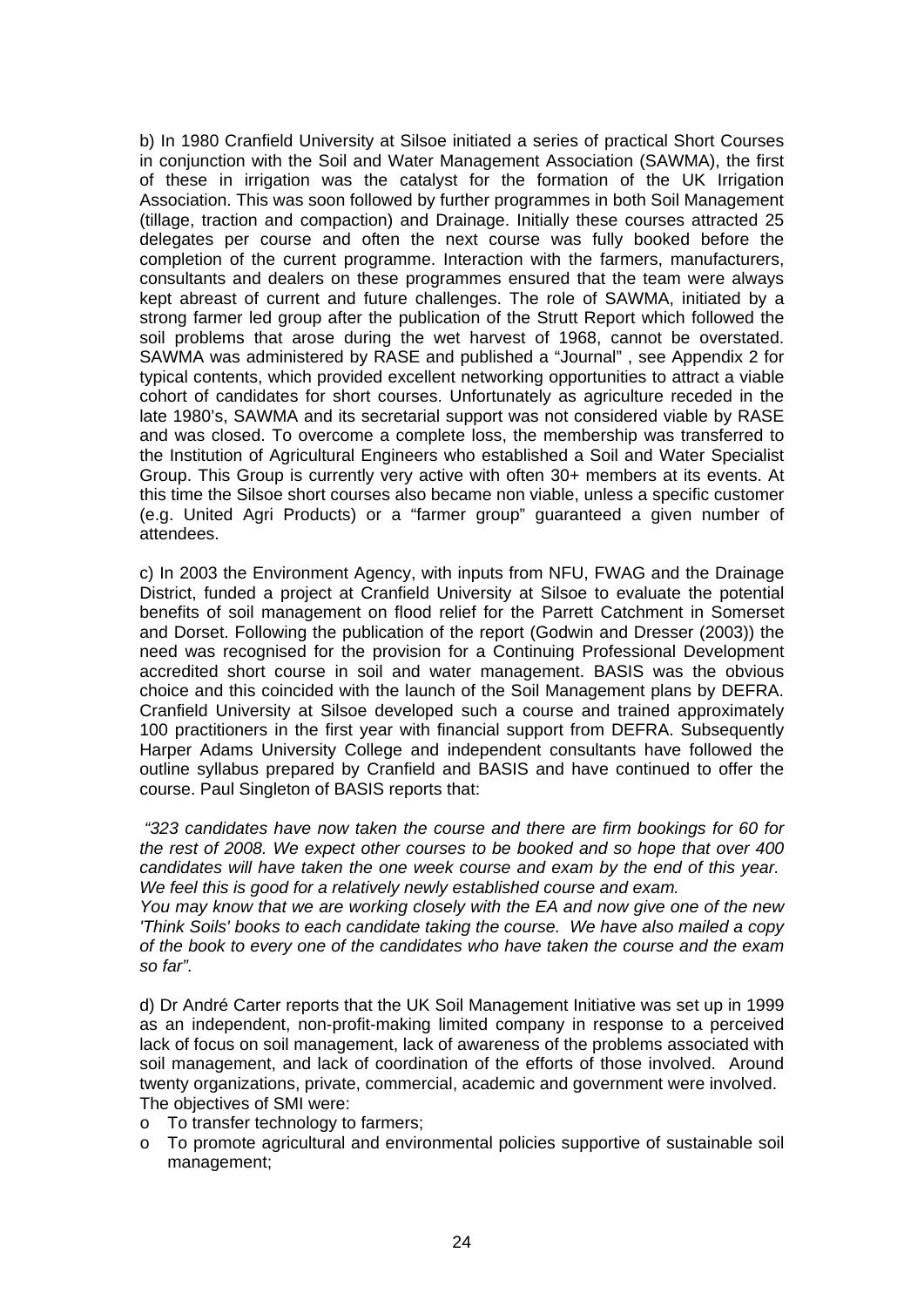- o To improve information exchange in the research, policy and practitioner communities;
- o To research, develop, evaluate and promote soil management systems to improve crop production and protection of the environment.

SMI was part of the European Conservation Agriculture Federation (ECAF) with groups in France, Germany, Italy, Spain and Portugal, together with a further seven European countries in the process of joining and FAO participation.

In the year 2000 there was a brisk programme of workshops, field demonstrations, meetings, scientific publications, draft topic sheets, press releases and web site development. Further plans were made for workshops and demonstrations in 2001- 2002, and for research projects over a longer period. In early 2007 an attempt was made to arrange a 'soils clinic' at the forthcoming Royal Show, sited with the Machinery Awards and the Tractor Village. Individuals were enthusiastic, but it proved impossible to raise the necessary funding. Now the SMI exists in name only. The failure of this project is attributable to lack of funding, notably the cessation of EU funding which was not replaced by DEFRA or any other UK group. The need for the work, and the ability of the people involved, has not been in doubt.

e) The Environment Agency web site states that:

*"Through a joint initiative between Defra, Environment Agency and the Natural England partnership, dedicated advisers will soon be on hand to help farmers tackle the causes of water pollution. The £25 million two year catchment sensitive farming initiative focuses at local level and pulls together farmers, farm advisers, conservation bodies, water companies, and a wide range of other interests".* 

This scheme has now been funded through to 2010 (with some indication of funding for a further year) and focuses on environmental stewardship in selected catchments in England, with a new emphasis on strategic partnerships with joint funding and greater collaboration. There is a current need for further trained personnel to staff the expansion to a further 10 catchments. Currently very little of the staff time is spent in advising farmers on direct soil and water management issues. A redefinition of this initiative linked to aspects of production agriculture is worthy of consideration.

The Environment Agency has produced a resource called Think Soils and is currently updating its Best Farming Practices book.

f) FWAG provides consulting services in the area of soil management plans and specialises in helping farmers and landowners access additional funding for their farm businesses through a range of grant schemes e.g. Entry and Higher Level Schemes. There is no core funding for FWAG and hence the farmer directly or through a contract with a third party, finances the advice on nutrients, energy, soil and biodiversity.

g) LEAF provides guidance for farmers through publications, including the LEAF Audit, training pack, Green Box, their demonstration farms and Innovation Centres. They are in the process of changing their structure which will increase the amount of soil, water and biodiversity information supplied. They also run well attended events which feature resource management which are open to non-members.

h) A number of ex ADAS and MAFF Drainage Officers and others do provide consulting services in the area of soil and water management. Many of these however are also approaching retirement.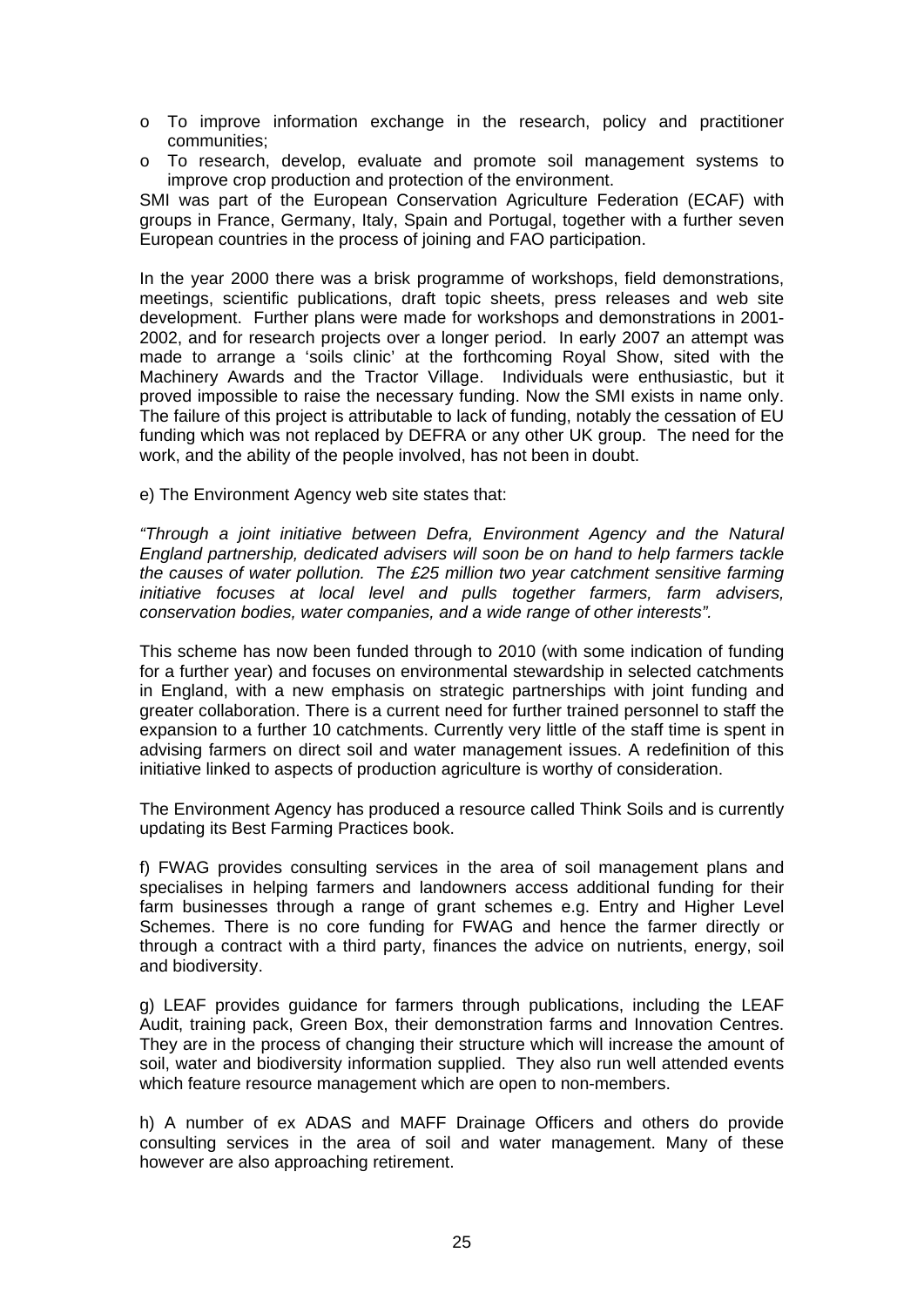# **6. Estimation of Current and Future National Requirements**

There is no foreseeable way to envisage the immediate replacement of the hundreds of professionals that were working in soil and water management in 1980, and neither is that necessary. What is required is the reversal of the current position where there are almost no applied soil and water engineers and applied soil scientists and soil physicists below retirement age to address practical agricultural problems. In order to take this forward a two stage approach is required:

# 6.1 The immediate future

The UK needs a small group to rescue and stabilize the present deteriorating position. The function of such a group would be:

- o To provide an applied research and development base;
- o To provide supervision for a series of PhD student projects;
- o To provide undergraduate and college teaching to institutions who lack the necessary skills in house;
- o To advise and to some extent staff short courses on soil management, to support BASIS, the Institution of Agricultural Engineers specialist soils group and any other technical or discussion groups with soil management advice or instruction;
- o To provide on farm consultancy;
- o To provide advice and expertise to Government and Agency groups.

This could be achieved by a total of 10 professionals, at least 5 of those being based at one "centre for soil and water management and engineering", specialising in applied research, development and postgraduate supervision. This would represent one soil and water management expert to every 24,000 farmers or salaried farm managers in England. The full economic cost would be approximately 10 times £100,000 or £1 million per year and should be funded via DEFRA and its agencies, the Regional Development Agencies, and the Higher Education Funding Council for England's Strategic Development Fund. The latter should allow greater collaboration between Cranfield University and Harper Adams University College in the area of soil and water engineering.

In addition to this there needs to be a continual flow of funds to provide doctoral student support of say 4 per year at a cost of £25,000 per student per year to both help in the provision of solutions to the short term problems and provide the professionals for the longer term.

#### 6.2 The longer term future

It is assumed that the group outlined above would produce, over a period of perhaps 5 years, a total cohort of several hundred much improved soil and water managers. These would include doctorate graduates, better educated undergraduates, and short-course trained agronomists, farmers, farm managers and others. The farming community in general would also have a greater awareness of soil management through demonstrations and publications. This cohort should be able to deal with any changing situation demanding soil management skills. Examples might be a move to controlled large scale surface and subsurface drainage, the former incorporating the need for a new approach to soil conservation, or new legislation relating to soil management. The need for a central lead group would continue.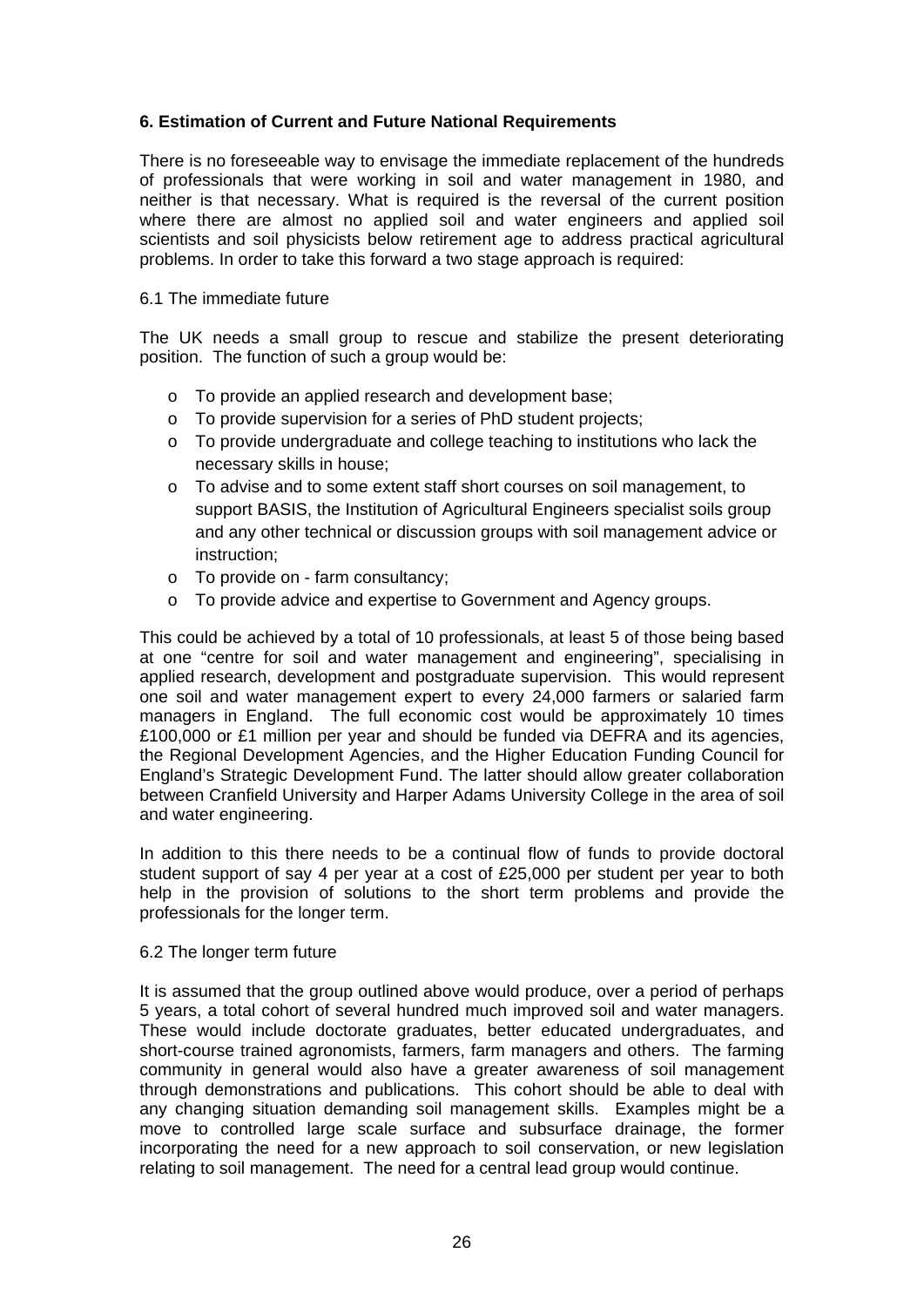The greatest challenge will be in finding and training appropriate staff to do this work. Two or three of the more junior positions could be filled by the cohort of current doctoral students graduating or about to graduate from Cranfield University, with the middle range and senior appointments from the few remaining experienced engineers, combined with the repatriation of UK nationals working overseas. The critical aspect is the availability of the recently retired professionals to be able to advise and mentor the staff in the foundation years.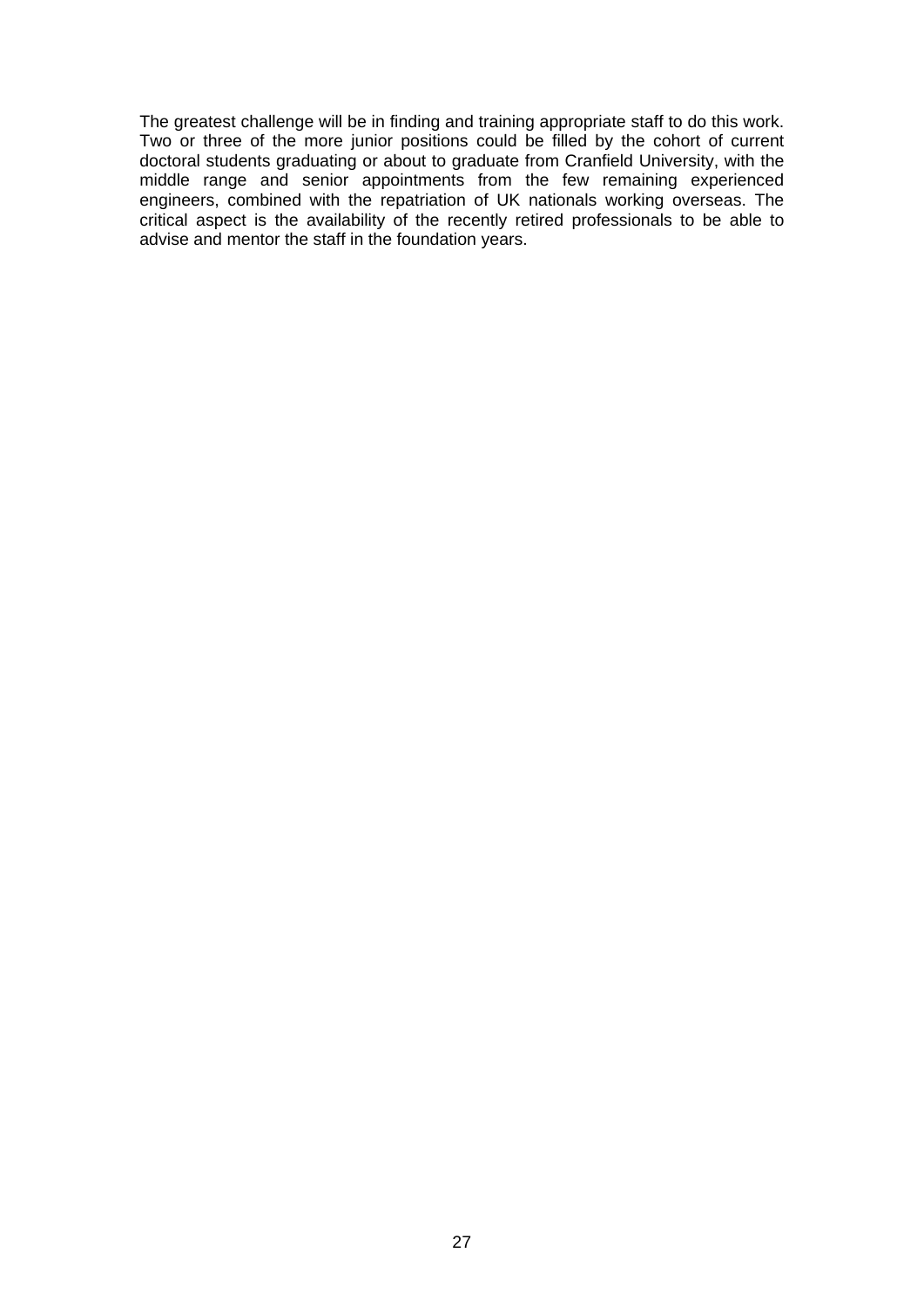# **7. Responses to Questions raised by the Practice with Science Group**

#### 7.1 *Is the UK's soil and water management research capability "fit for purpose" and does it have a vision for the future of the science and the needs of a changing UK farming industry?*

It is apparent from Table 2 and Section 5 that the UK soil and water research base is not as it should be and that it has diminished catastrophically from its peak. This is compounded by the fact that many of the key applied soil science, soil physics and engineering researchers have now retired. There is little connection with agriculture and apparently no coordinated future vision for applied research. Recently "piece meal studies" have been conducted where researchers and academics "grab" whatever funds they can.

In July 2008 presentations by immediate post doctoral and doctoral students on waste application, tillage, traction and compaction work at Cranfield University at Silsoe, received much positive feedback from soil dynamics and soil and water research engineers at conferences in the USA, with comments saying that this work was virtually the only work happening internationally. Hence the state of soil and water research internationally is even less robust than the current UK position. There is, therefore, no comfort in the concept that you can "buy into" other nations' research, especially with soil and water topics which are very much local site and weather specific.

Currently, Cranfield University is advertising the position for a Professor of Agricultural Engineering, with skills in the area of tillage, traction and compaction, and precision farming. In addition staff and architects are working on plans to rebuild the world class facilities developed on the Silsoe Campus with new laboratories on the Cranfield Campus.

Where long term fundamental work is being conducted it tends to be rather "blue sky" and needs to be part of a coordinated overall strategy. In the recent past there has been a significant move to computer modelling because it is relatively inexpensive. These models can be very valuable in assisting in the full understanding of physical processes and as tools to help design solutions to field problems. These models need, however, to be validated with real data, and they cannot provide the total practical solution to applied research problems. They should be valuable tools to assist in the engineering design of new solutions.

The good news is that a significant amount of good science and engineering has already been conducted and it is the application of this that is required to meet the changing needs of UK agriculture. Hence, the future thrust must be from individuals and research programmes at the applied end of research, and linked strongly to development and extension.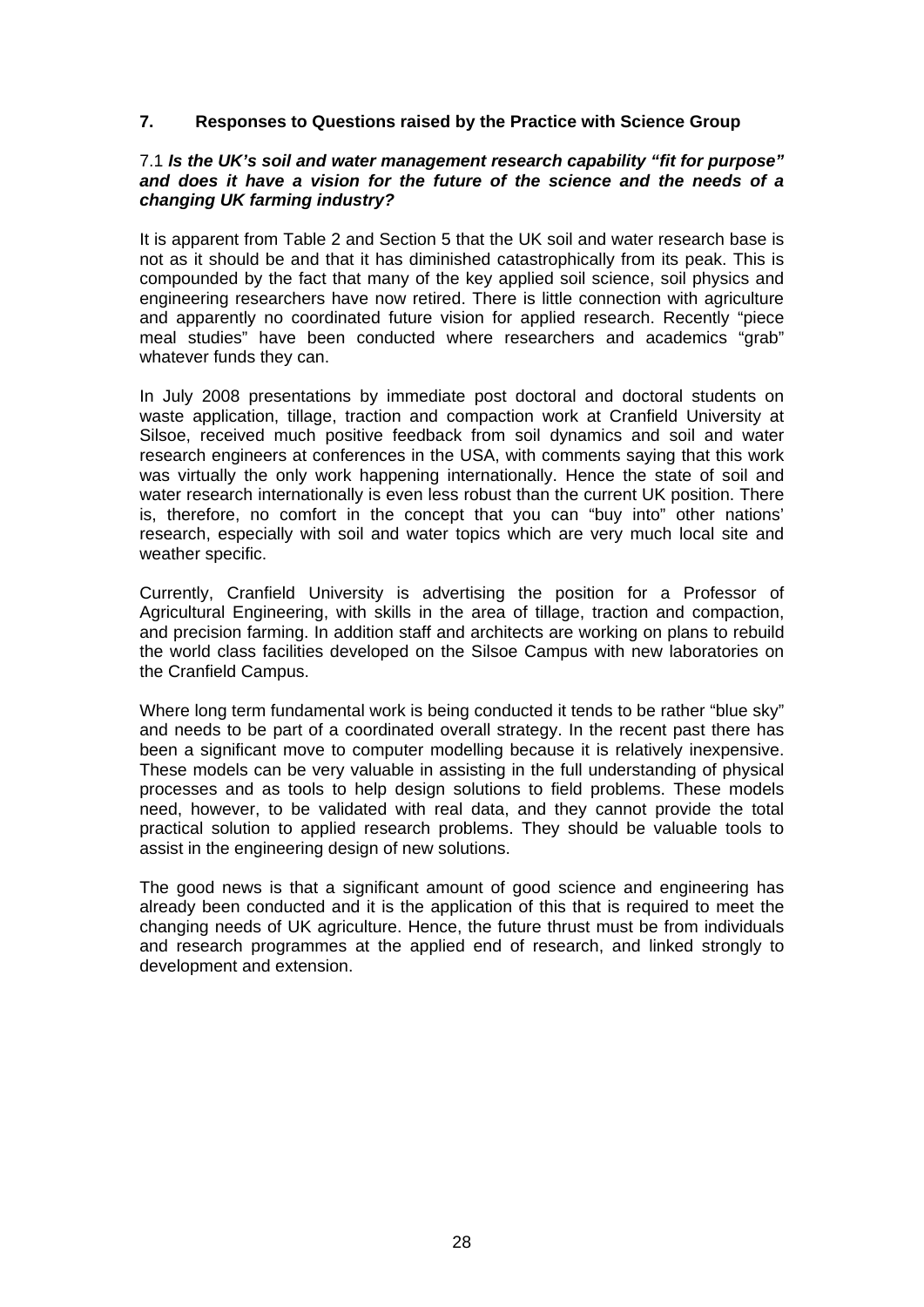# 7.2 *What future soil R & D will be required to ensure the agricultural industry can meet the challenges of increasing output whilst reducing dependence on agro-chemicals, pesticides etc and improving the environment?*

The main thrust of this for the immediate future will be with applied research and development using the storehouse of fundamental knowledge, although some fundamental work will be required. The main topics for research were identified in Section 3, however, for completeness are highlighted below. The actual requirements will be dependent upon the needs of the market conditions and the general direction of agriculture.

# Fundamental Research

To develop an effective design procedure to identify risk and the measures required to reduce runoff and control soil erosion under UK conditions.

# Applied Research

- o Relationship between good field drainage and flood risk, including the use of the soil for water storage and detention for both lowland and upland situations. Linking this to the management of uplands for increased production of food and fuel, whilst maintaining water supply and bio-diversity;
- o Control of nitrates and soluble phosphates in drainage water;
- o Drainage and soil management economics;
- o Practical adoption of internationally well tried soil conservation measures to reduce runoff and erosion that do not restrict mechanised field operations e.g. grass waterways;
- o Improved methods for controlling runoff from tramline wheel marks;
- o Appropriate cultivation systems for "novel" crops for a range of soil types;
- o Selection of tyre/wheeling management systems, including controlled traffic, to reduce compaction and the need for deeper tillage and tillage energy;
- o Application techniques and nutrient accumulation for farm wastes, composts and bio- solids to reduce demand for fertilisers;
- o Techniques for improving water use efficiency and precision such as:
	- $\triangleright$  Precise, specifically targeted water application methods;
	- $\triangleright$  Appropriate low cost soil moisture sensors for water control; and
	- $\triangleright$  The benefits of spatially variable application of water to accommodate variation in soil water holding capacities.

Although not referred to earlier, further work is required in the area of precision farming concerning:

- o The spatially variable application of fertiliser to target the inputs and to reduce residual nitrogen, and
- o The reduction in the overall requirements for herbicides and pesticides.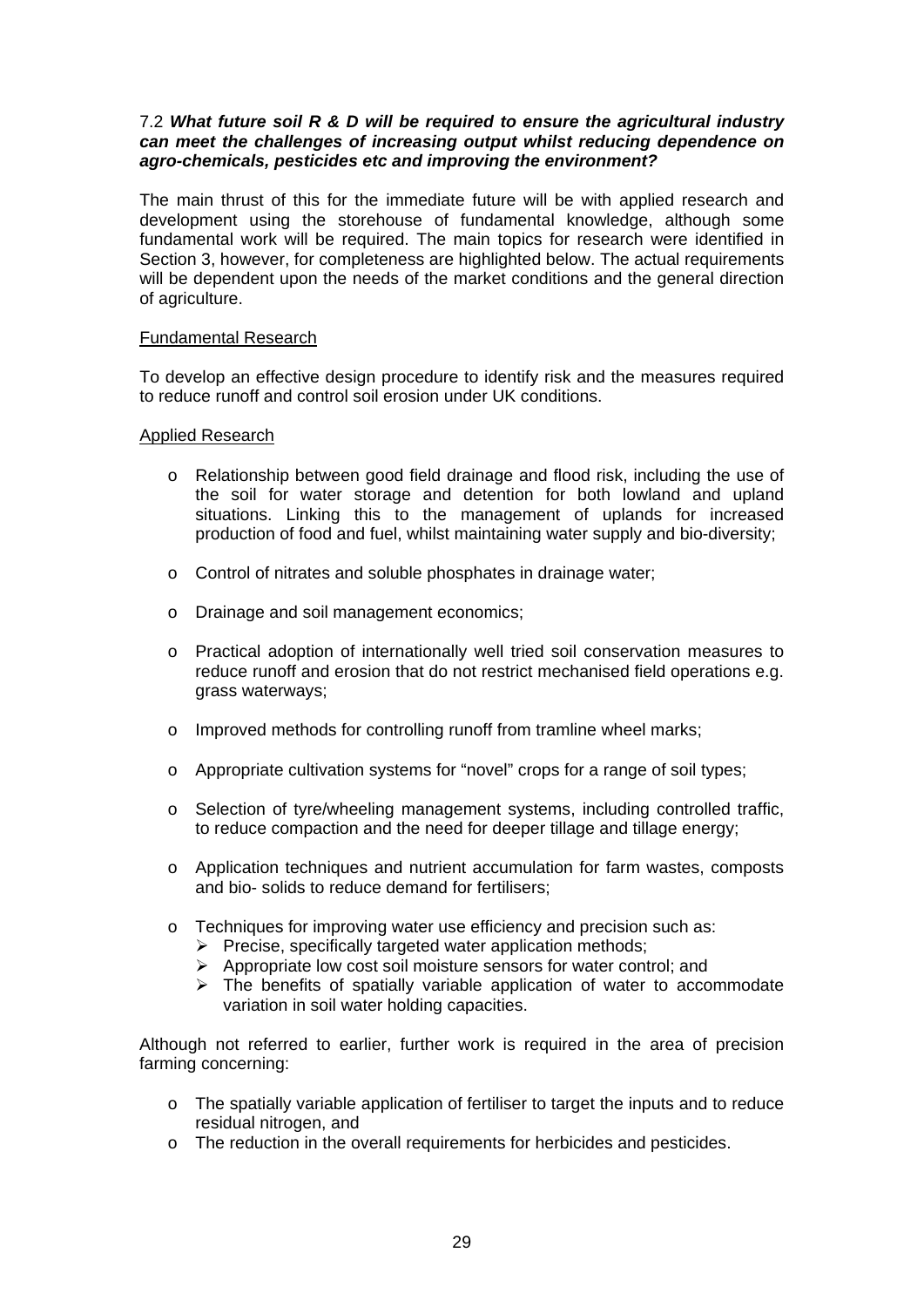The herbicide and pesticide research is currently being addressed by the Silsoe Spray Applications Group led by Professor Miller which is currently a part of The Arable Group (TAG). The Spray Applications Group is a unique national asset, providing quality research and advice on improving the effectiveness of agrochemical applications. Specific current and future topic areas include:

- o Developing the fundamental relationship between application method and the formulation of active ingredients;
- o Improving the targeting of spray applications, particularly drift control; and applying this in practice;
- o Matching agrochemical applications to spatially variable targets;
- o Improving product handling and traceability.

Currently the tenure of the Group's base at Silsoe and the location of this world leading facility are under discussion. Support from the RASE for the continuance of this activity would be particularly valuable.

## 7.3 *Does the UK have access to the necessary soil and water management resources (including expertise), given a background of cuts in R & D capacity and expenditure?*

The answer to this question is best split into physical resources and expertise.

#### a) Physical Resources

Whilst there is some concern with these, the recent moves of the Soil Physics Group from Silsoe Research Institute to Rothamsted Research; and Silsoe College and Soil Survey and Land Research Centre to Cranfield University, have resulted in new build and refurbished state of the art soils laboratories respectively. The Rothamsted laboratory is equipped with growth rooms and high quality soil/plant/water physics equipment including x-ray soil particle size analyser, rainfall simulator and computer controlled tri-axial soil strength measuring apparatus.

The pending moves of the world class soil engineering and recently completed off road traction laboratories from Silsoe Campus to Cranfield campus will again result in new laboratories to house the equipment for tillage, traction and compaction, and erosion studies.

The long term tenure of Spray Applications Group laboratories currently at Wrest Park, Silsoe, a national gem, is currently being discussed with BBSRC. It is imperative that this world leading facility is transferred and then maintained and developed at the most appropriate and stable location for its future role.

The "Soil Hall" at Harper Adams University College is a valuable national resource for teaching and short courses. Further investment would increase its value for applied research and doctoral studies.

ADAS is maintaining a presence at a number of former Experimental Husbandry Farms to undertake applied research and development work at a range of locations across England and Wales, as given in Appendix 3.

#### b) Expertise

This is of much greater concern than the physical resources. In the short term there is probably adequate staff expertise in the environmental and biological sciences for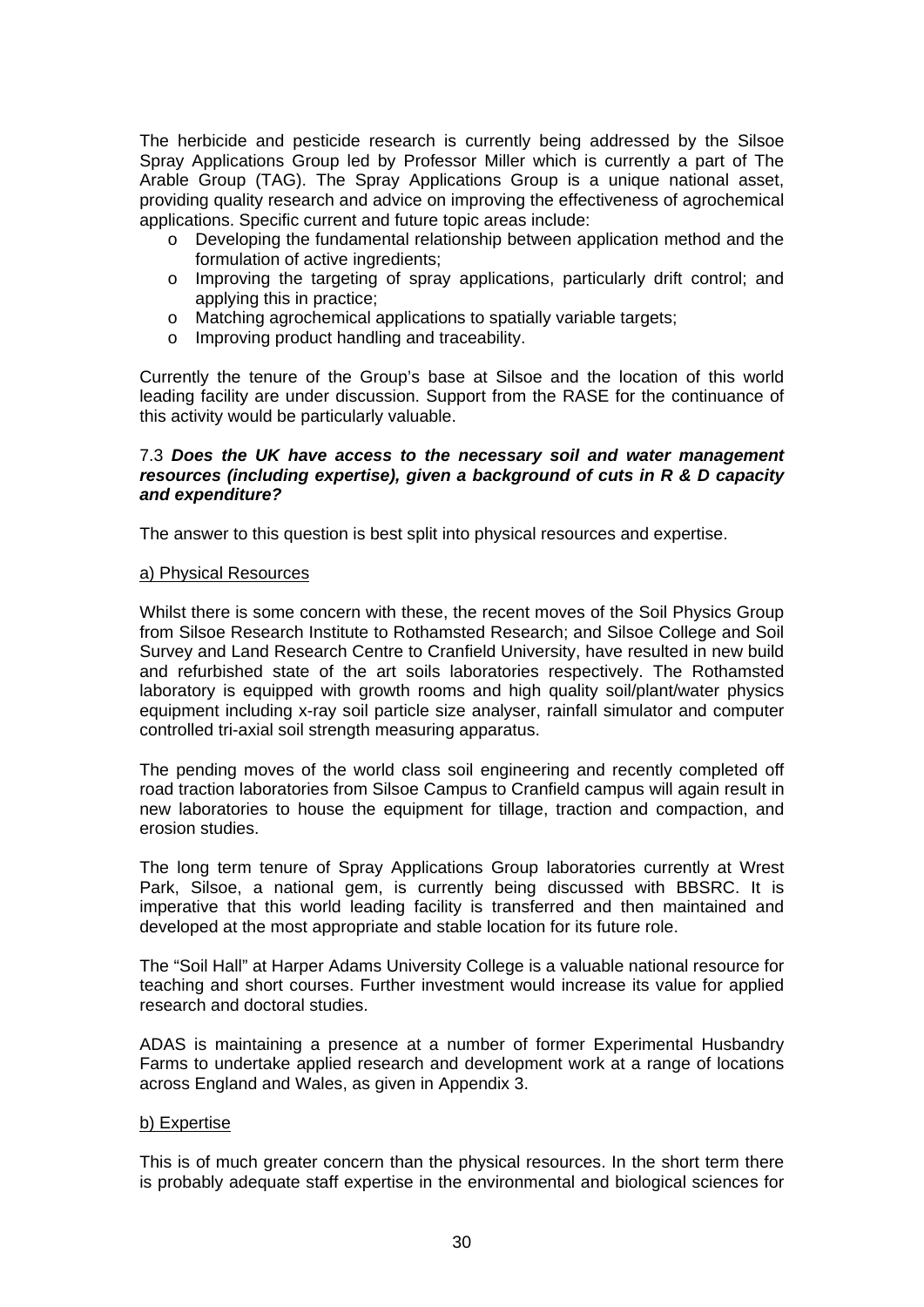much of the research at centres such as North Wyke, IBERS and ADAS's former EHF's and elsewhere. However, as many of the key soil and water engineering researchers have now retired, there is a shortage of those with the practical skills to "engineer" sustainable solutions, hence leaving applied research poorly served.

The biggest challenge is in renewing the pool of professionals who can identify and conduct the applied research, deliver practically oriented teaching, provide extension advice and deliver short course training for farmers. These are not easy to find as they generally require a good knowledge of agriculture and have a sound science/engineering base. It is encouraging that a number of candidates with international reputations are expressing interest in the Cranfield professorship.

# 7.4 *How can UK soil and water management capability be sustained, provided with more resources and integrated with capacity elsewhere in the EU and the world?*

- o There needs to be change in national policy from being predominantly environment driven to production in an environmentally sensitive framework;
- o Ensure that a greater proportion of those with sound agriculture, science and engineering backgrounds are engaged in the formulation of the strategy;
- o Government/Defra/EA should "bite on the bullet" and source adequate applied work to ensure that the national capability for the production of food and fuel, whilst meeting environmental requirements, is optimised to reduce the UK dependence on international factors. The solutions to soil problems are site-specific and cannot be imported like farm equipment and food;
- o The agricultural community needs to convince the former Levy boards and AHDB that soil is important to all and work to ensure that the proposed mechanism for integrated applied research and development flourishes;
- o The UK's link to the EU and other parts of the world has been excellent; this is based on the parity of esteem between the international cadre of scientists and engineers involved in soil and water management. In order for this to continue the UK needs respected scientists and engineers to both share ideas and be capable of evaluating them to ensure they satisfy UK soil and weather conditions;
- o It is recommended that RASE work with the Agriculture and Horticulture Development Board, Agri Food Charities Partnership and the individual Charities to create a postgraduate research scholarship fund for a minimum period of 5 years to enable the development of a cadre of good applied soil physicists and engineers for the longer term. This group between them should study applied problems, covering each of the key areas in soil and water management and engineering. The funding should be for UK/EU nationals (who pledge to work in the UK for a period) with a minimum of 4 graduates starting each year for 3 consecutive starts. These projects should have either or preferably both a commercial/agri-business and/or research station partner and operate rather like CASE Awards. These would be in addition to the 3 students at each of Cranfield University and Harper Adams University College that are currently funded by the Douglas Bomford Trust (either alone or with Chadacre and Morley Trusts and the Claas Foundation).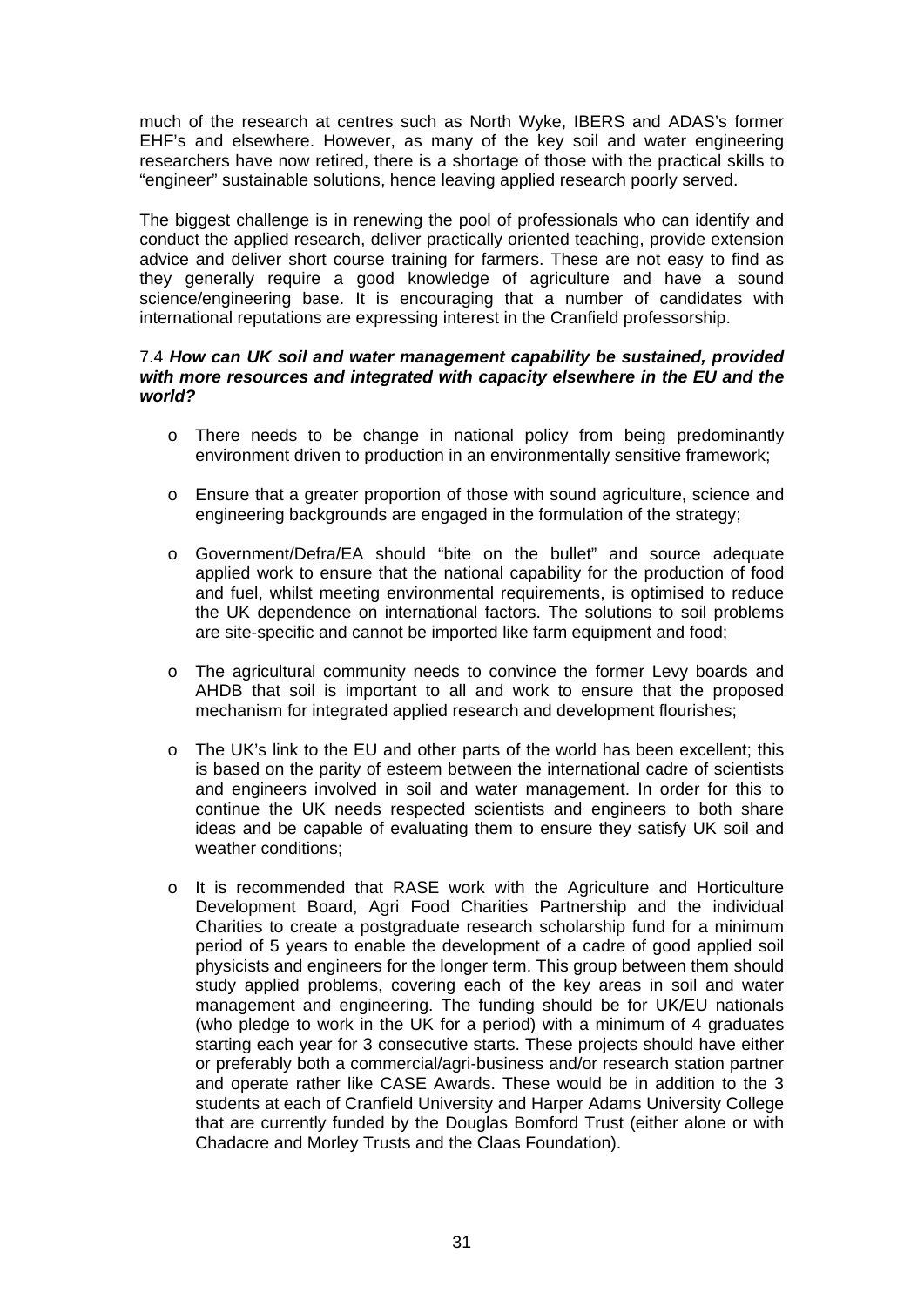# 7.5 *Are sufficient people being attracted to soil and water management and related areas as a career?*

The answer is a very definite "no". Experience suggests that there may be a sufficiently large group of individuals who would be attracted if there was a career structure and rather more job security.

The RASE should generate a fund in conjunction with other charities to provide "small top – up" grants for undergraduate engineers at Harper Adams in a similar manner to a number of equipment companies, and to fund soil and water projects.

The lack of postgraduate scholarships restricts the number of applicants and this must be addressed by Government agencies with help and input from a number of the agricultural charities and the AgriFood Charities Partnership (AFCP), see section 6.1.

#### 7.6 *Is there a career structure which will help to retain them in the discipline/in the UK?*

Currently there is no sensible career structure in the UK and in recent years it is probably only Cranfield University that has provided such a mechanism through an "academic" route. This has enabled the progress of a number of top quality masters students to post doctoral graduates and through to junior researchers and postgraduate teachers. Those staying in the UK are, however, few.

Nationally there needs to be a vision for a career structure available to encourage graduates at all levels to enter the profession. Initially this is most likely to be within the "Education" sector, but possibilities could exist in bodies such as the Environment Agency. The education sector can offer applied research, teaching and extension under one umbrella and permit progression from the junior academic/research grades to Professor and beyond, with further opportunities arising in the government, commercial and private sectors. All this needs to be heavily weighted to practical application of research findings into sensible on-farm development.

Within a body such as the Environment Agency, a section could be established which would allow the requirements of profitable production agriculture to be considered and developed alongside those of the environment. Initially it is envisaged a graduate's inputs and experience would be largely within extension, then progressing into policy and strategy matters within the remit of 'production within an environmental framework'.

Following the education route, one way forward to address this issue would be the reintroduction of the Scottish/US College system of practical developers/advisers alongside researchers and teachers to enable the profession to flourish. A system like this at a number of selected centres would enable a career structure to develop based upon applied research and development, extension and teaching.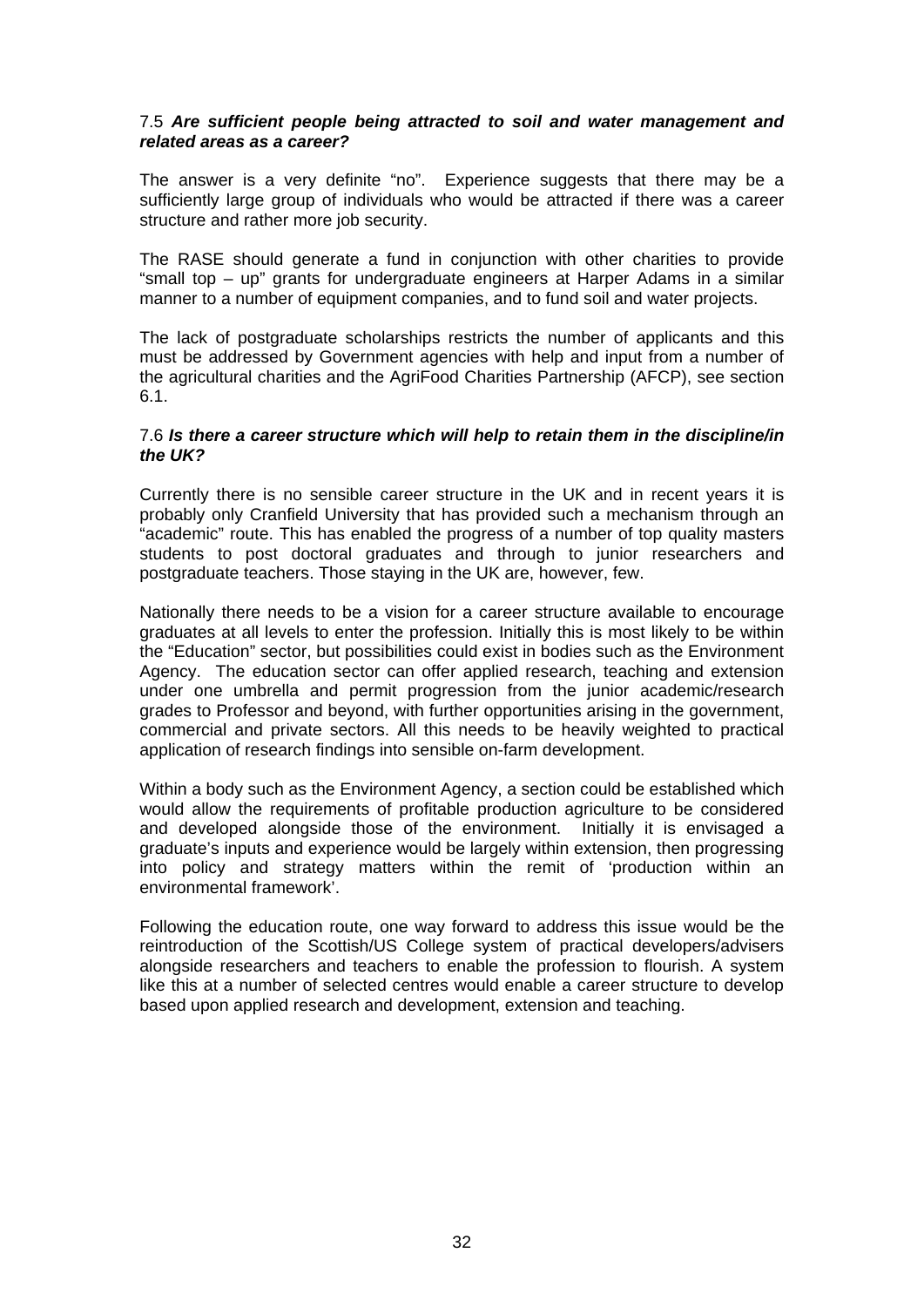Consideration should be given to the selection of one base for a pilot scheme and Harper Adams University College is one that would appear to have the key requirements, namely:

- o A sound agricultural base;
- o The only undergraduate agricultural engineering department in the country;
- o A strong agronomy/plant sciences department;
- o A keen interest to develop its activity in soil and water management;
- o Opportunity for staff to be involved in training, teaching and applied research which would open up career opportunities for able people;
- o A large cohort of undergraduate students to undertake projects;
- o Through its old-students an excellent network of farmer contacts;
- o A central location serving England and Wales, the latter providing a convenient link to IBERS and issues relating to the LFA's. Also close to Stoneleigh Park, where the RASE is keen to establish soil and water demonstration activity.

Other College (or Former ADAS EHF's) based units at say 3 other regional centres could develop with time to accommodate regional and catchment differences.

# 7.7 *Is there sufficient capacity of the right quality in the education system to train the appropriate soil and water managers of the future?*

The answer to this question is "no and the existing capacity is diminishing quite rapidly". The major problem is that the experienced professionals have retired and their successors are not obvious because of the lack of mid-career professionals to take on leadership roles.

Currently Harper Adams University College, with its mission fundamentally aligned to the needs of practical agriculture, is moving to position itself centrally in national agricultural strategy. However, there is a need to recruit new blood to undertake the educational role and have much more direct engagement with farmers in soil and water management. It is critical that this is undertaken in the very near future so that the existing cadre of retirees can help mentor the incoming group. Currently Reaseheath College, in Cheshire, provides a progression of students from their First and National Diplomas into the HND/Foundation Degree and Degree programmes at HAUC in agricultural engineering. The Principal of Reaseheath College is open to further discussion on extending these to encompass aspects of soil and water management providing satisfactory accreditation procedures can be established.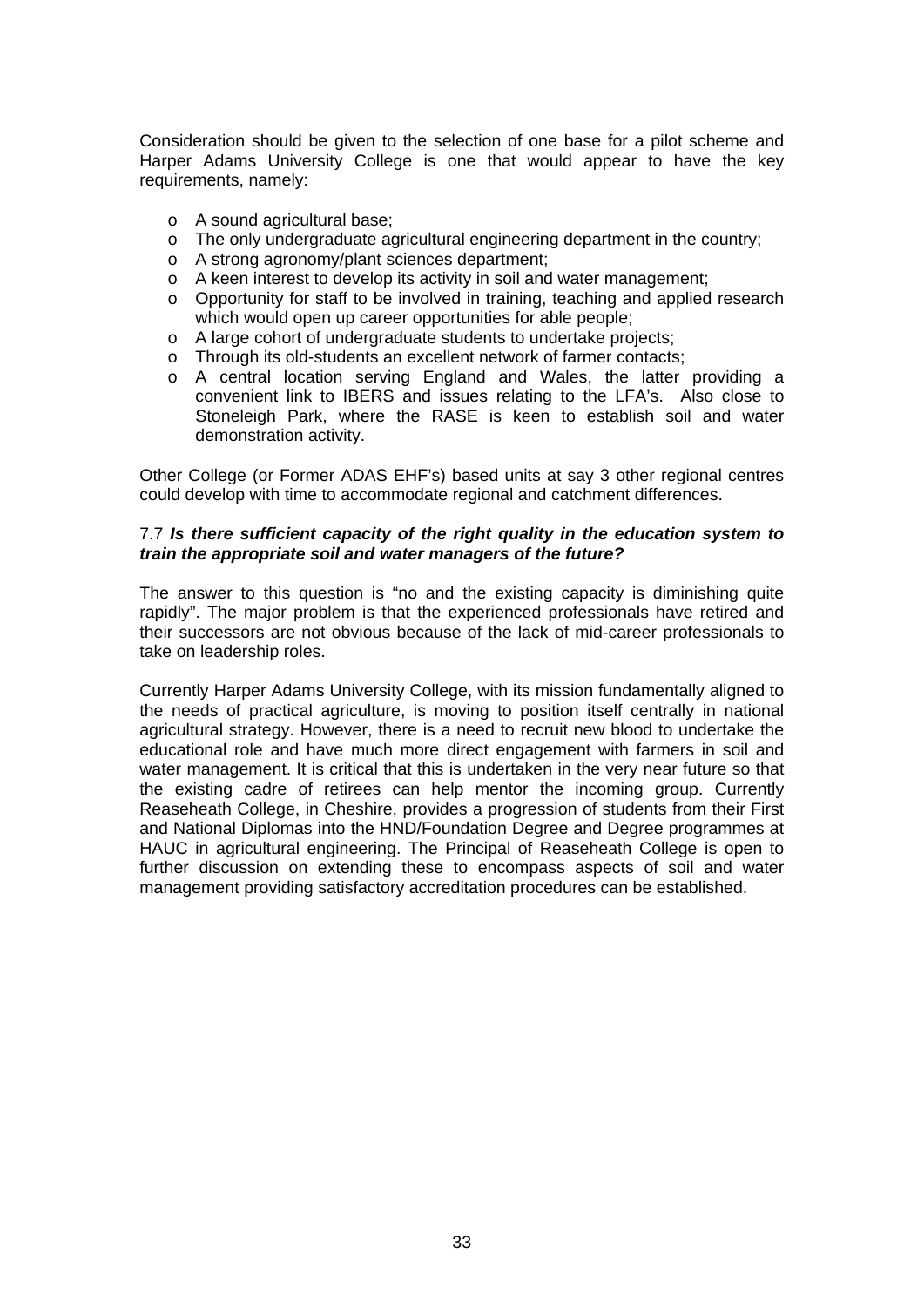# 7.8 *Do farmers and contractors receive reliable information about soil and water management?*

In most cases the answer to this is "yes" but there are circumstances where both quality and reliability could be improved. The situation could deteriorate in future as the number of experienced providers approach or pass into retirement. This is further exacerbated by the lack of a centre of excellence from which farmers and advisers can obtain sound practical professional advice. There is little or no direct on-farm help unless farmers pay consultant fees and the availability of knowledgeable consultants is reducing. Those paying and attending the BASIS Soil and Water Management short course will receive good advice. Farmers have commented on the fact that they have no source of independent advice available to them.

# *If so, how and from where, and is there more that can be done?*

Farmers generally obtain their information from the following sources, namely:

- o Press articles, for example in the Farmers Weekly and Farmers Guardian. These are not structured and are published when the material is available;
- o Privately retained agronomists (e.g. TAG and members of AICC);
- o Courses such as the BASIS Soil and Water Management course;
- o Speakers at Farmer Discussion Groups, although the supply is diminishing;
- o Workshops and Conferences;
- o Events such as "Tillage" and "Cereals";
- o Specialist publications sponsored and written by or for machinery companies, for example Simba, Vaderstaad and Claas. Usually these are well written but of necessity focus on the issues surrounding a particular range of products;
- o Cranfield University for booklets on irrigation and water resources;
- o Staff of FWAG, Natural England and the Environment Agency (via CSF Officers) provide some advice in the course of their other advisory duties. These, however, are generally focused on environmental issues and not on production. In future these two issues need to be more balanced;
- o LEAF Audit and associated publications;
- o Long course agricultural training programmes.

The most critical aspect here is to ensure that there is a nucleus of professionals engaged in practical soil and water management who can "feed" all of the above with first hand or immediately second hand advice. Professionals with appropriate training and experience need to be present across the sector, from Government Agencies, through educational establishments to extension services. The potentially more senior grades should be encouraged to undertake a Masters degree or be recruited from such a programme. Provision needs to be made for studentships to support the studies and a path provided towards worthwhile careers afterwards.

Unfortunately since the withdrawal of Rycotewood College there is no vocational (equivalent to OND/C or HND/C) programme in the topic and soil and water issues are not always effectively covered in basic agricultural programmes. This latter situation could be rectified by extending the specialist work at Reaseheath and Harper Adams University College and encouraging other Universities and Colleges to introduce a syllabus similar to that given in Appendix 1, or as a minimum, give more attention to soil and water management than at present. If required the establishments could draw upon the expertise of the group suggested in Section 6.1.

Possibilities also exist to develop the BASIS course to provide more detailed information in specific areas.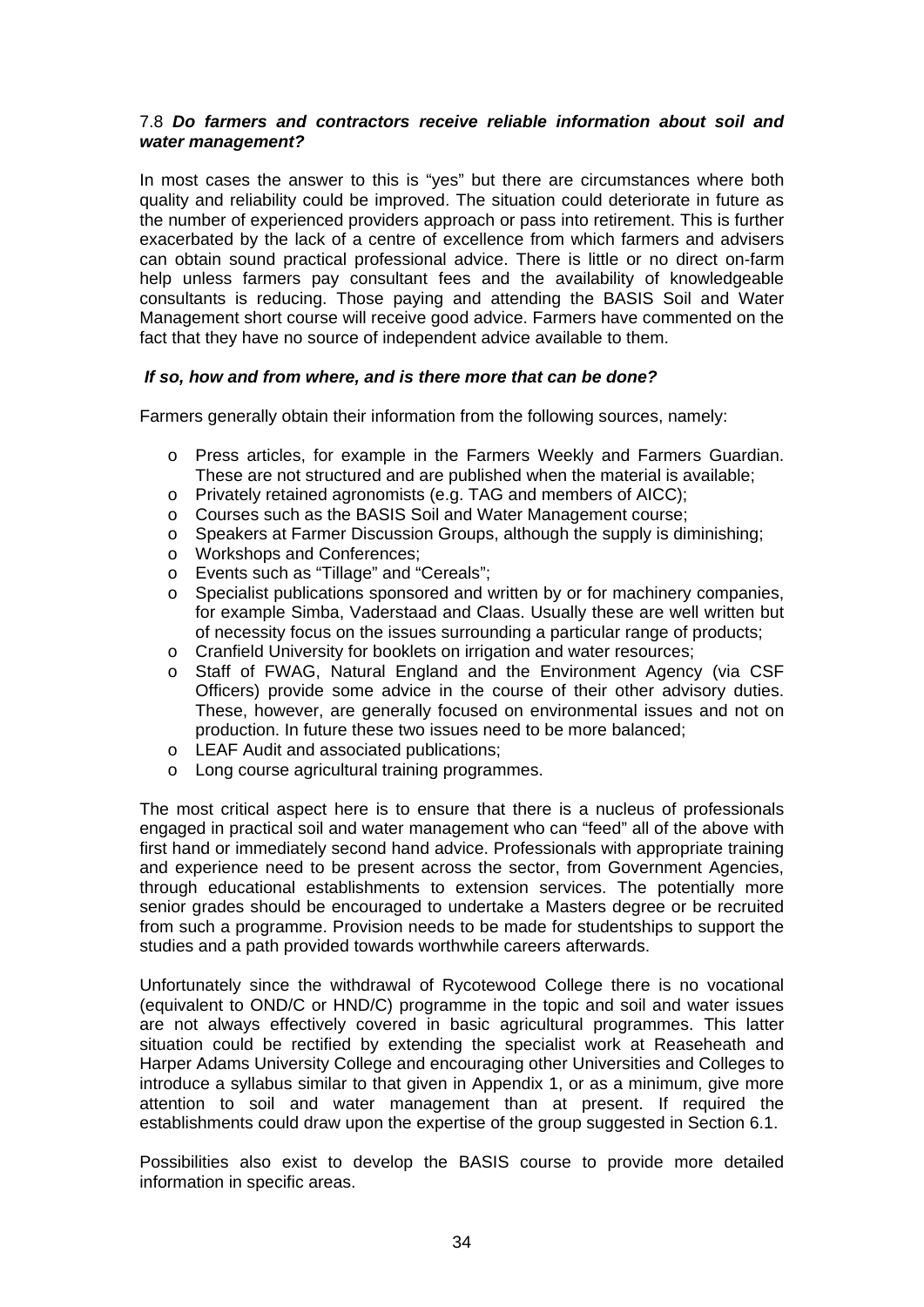# 7.9 *Do they take notice of such information and implement "good practice"?*

From our experience in both lecturing to groups of farmers and talking to individual farmers over a period of 40+ years the answer to this is generally "yes", especially when they receive practical affordable solutions that fit within their farming system. The problem is, as mentioned before, the lack of providers. This was illustrated by a conversation with Caroline Drummond of LEAF, in June 2008 at Cereals, where she was saying that with the retirement of key individuals there was no one that she could recommend to her members to solve soil and water problems.

Caroline also states that "one of the key areas that drive farmers to change and make decisions is legislation, the GAEC is having a big impact on what farmers do the other is the farm assurance schemes such as the Red Tractor and LEAF Marque for example. They make key recommendations to farmers against which they are inspected".

# *If not, what should be done and by whom to encourage this?*

Ensure that there are a sufficient number of trained professionals available to undertake development work and provide advice. This work should be centrally coordinated either by DEFRA, one of its agencies, AHDB or the RASE acting for and supported by DEFRA coordinating an industry wide group. Such personnel would be the equivalent of the former 'Drainage Officers' of the past, but many fewer in number and broader in remit.

# 7.10 *Are there specific knowledge transfer actions which the Royal Agricultural Society of England should consider taking?*

Yes: Possible actions include the following:

- 1. Work to encourage DEFRA to be more pro-active to embrace production alongside environmental issues.
- 2. Work with:
	- o The Institution of Agricultural Engineers Soil and Water Group;
	- o Soil Management Initiative (SMI);
	- o Research, education and extension providers (e.g. TAG and AICC);
	- o Machinery companies and the Agricultural Engineers Association;
	- o Soil consultants;
	- o LEAF;
	- o FWAG;
	- o The Association of Drainage Authorities (arterial drainage systems);
	- o The farming press;
	- o NFU;
	- o Local and national radio and television.

To:

i. Formulate an effective Soil and Water Management network to rekindle the aims of SMI and SAWMA and its Journal, (see Appendix 2 for a typical table of contents) with farmer groups. If funding permits, the revised Journal should be in both hard copy and electronic format. The RASE should also consider making available an electronic library of relevant soil and water management articles.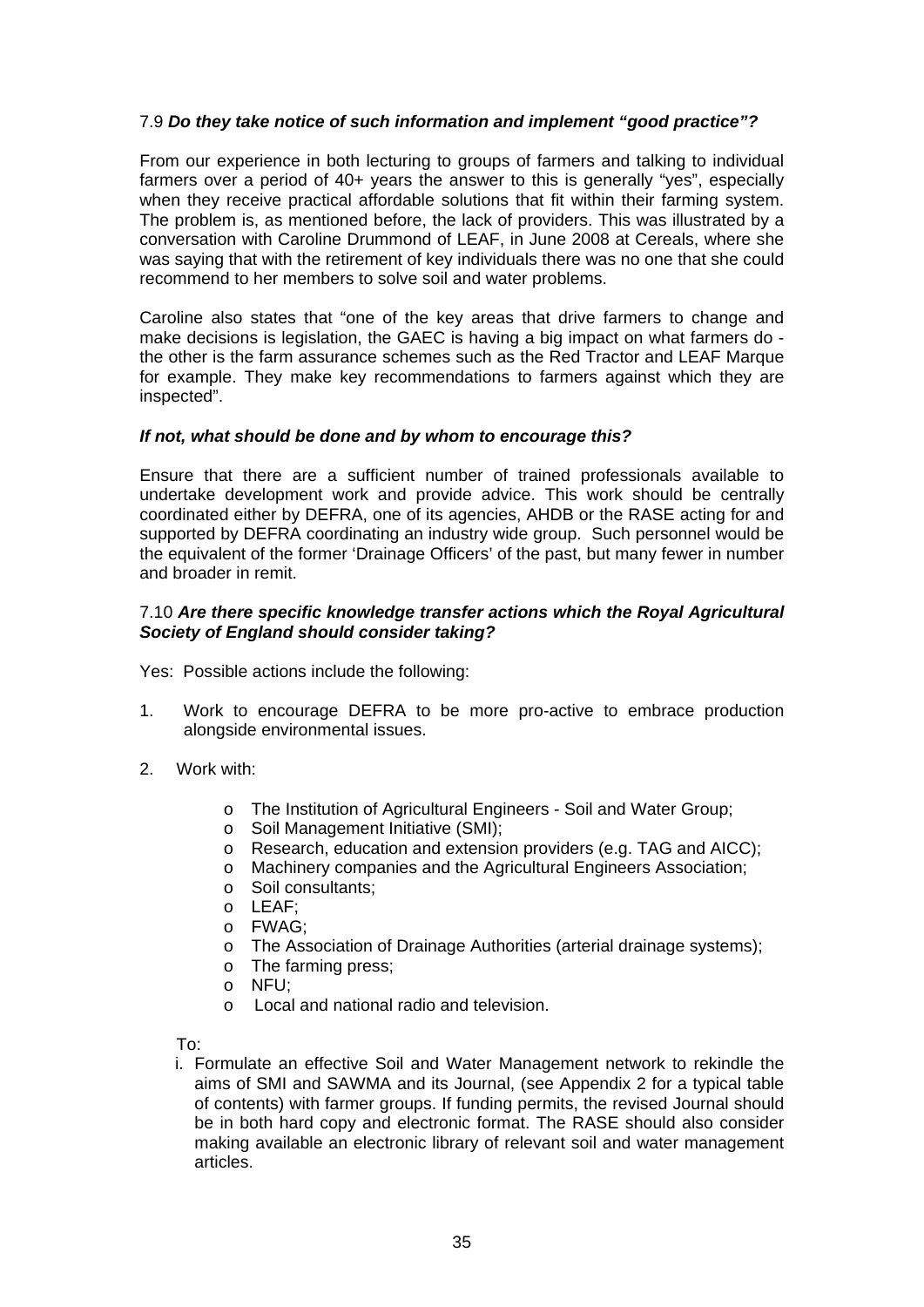- ii. Organise an event; integrating sections on drainage irrigation soil erosion control - tillage/compaction on an annual or biennial basis as a standalone activity and to discuss working with AEA to extend the remit of the "Tillage" event. Historically SAWMA would have a ½ day Technical Workshop ahead of the annual Farmers Weekly "Drainage Event". Have a display at "Cereals".
- iii.Consider the formation of a series of county, regional or catchment based "Landcare" groups and/or Soil and Water Management Districts akin to the Australian/New Zealand and US models. The aim would be to stimulate soil and water related activity to enable profitable and efficient production together with good environmental management as reported by Palmer (2008). These groups function extremely well, but they need a good coordinator who is funded for their input. This might be possible through the Regional Development Agencies such as Yorkshire Forward who have shown strong leadership in this area.
- 3. Request that the Department for Children, Schools & Families ensures that agriculture and soil and water issues are included in school syllabi.

# 7.11 *Are soil and water management issues understood and their importance taken into account sufficiently by policy makers?*

Having discussed this question with DEFRA it is fair to report that the key major national issues are well understood by the leading policy makers and where they require further assistance they refer to stakeholder and strategy forums which include ADAS, key universities, Rothamsted Research, Environment Agency and Natural England, consultants and the NFU. Certain issues, for example those concerning rising sea levels, are considered in future Foresight projects.

In recent years the official policy has been focused on the environmental issues associated with climate change and the decline in levels of soil carbon, erosion risks and the protection of soil and water from diffuse pollution. Discussion with DEFRA indicates that their proposed Soil Strategy does consider the anticipated national requirements to improve food security and to provide for the increase in production of bio fuels. Their proposed strategy also covers the issues of soil and water management in the "built" as well as the rural environment.

In order to manage policy in this area Defra developed a broad over arching First Soil Action Plan for England (2004-2006) and have followed this with a consultation document to develop a Soil Strategy for England (2008) which was released on 31 March 2008, with a deadline for responses of 23 June 2008. Responses are currently being analysed and the proposed Strategy revised. To quote the consultation draft of the proposed Strategy, its purpose "is to maximise the benefits that soils can bring to the economic and environmental well being of today's generation and future generations, and one of the key benefits listed is the production of food and fibre. This aim relates to DEFRA's wider aim for the populace to live within our environmental means and reflects the key principles of the UK Sustainable Development Strategy, which includes living within our environmental limits". In reviewing these documents it is noted that there are general references to issues such as compaction damage, soil carbon and organic matter levels, erosion and drainage and the need to be aware of environmental implications especially with the demands of climate change.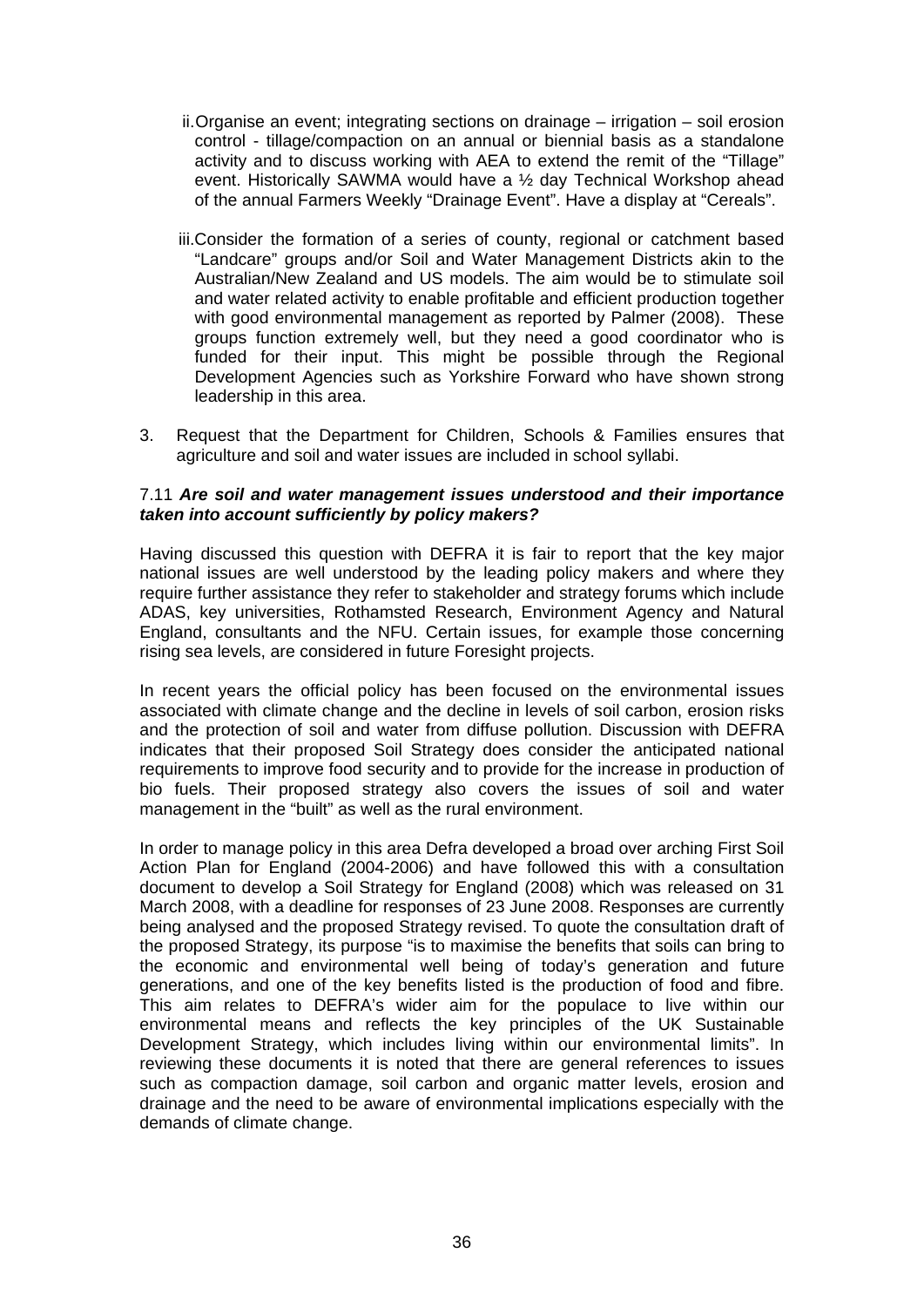Overall the DEFRA policy is one of maintaining and improving the condition of soil and water nationally, which is critical for long term sustainability of the environment, agriculture and the population.

# *If the answer to the question above is "No", then how can soil and related issues be highlighted to policy makers and advisors?*

The answer to the above question is not a categorical "*No*". It is sensed, however, that the practical agriculture community believe that in developing government policy there has been insufficient focus on the measures required to ensure food security whilst meeting the soil, water and environmental objectives. In reviewing the overall position, this deficiency appears to have arisen through a lack of connectivity between farmers, soil and water engineers, and soil specialists working closely with farmers and DEFRA, and has resulted in the absence of a robust 'advisory mechanism' for the key practical outputs discussed earlier. This is despite a Soils Advisory Forum with stakeholders from all these fields and they are involved in policy development and implementation. Bringing these parties still closer together and the provision of an advisory mechanism would appear vital when the agricultural industry manages 72% of the land area.

The RASE should discuss the findings of this report both internally and with DEFRA, Natural England, Environment Agency, NFU, CLA, and research and education bodies to raise ministerial awareness. This could be extended to a symposium based on this report, inviting other pre-eminent speakers, to call for change. The Society should also try to ensure the group advising the policy makers has full access to individuals capable of providing sound balanced advice on soil and water management aspects related to both production and environmental issues. It is not that there is a fundamental conflict  $-$  it is just that, at times, there appears to be; hence communication and dialogue need strengthening for the long term benefit of the industry and the environment.

It was disappointing when reviewing the list of respondents to the DEFRA Action Plan and Soil Strategy Consultation, that the RASE had not been able to contribute directly. It is suggested that in future the Fellows and Associates of the Royal Agricultural Societies be asked to provide expert opinion.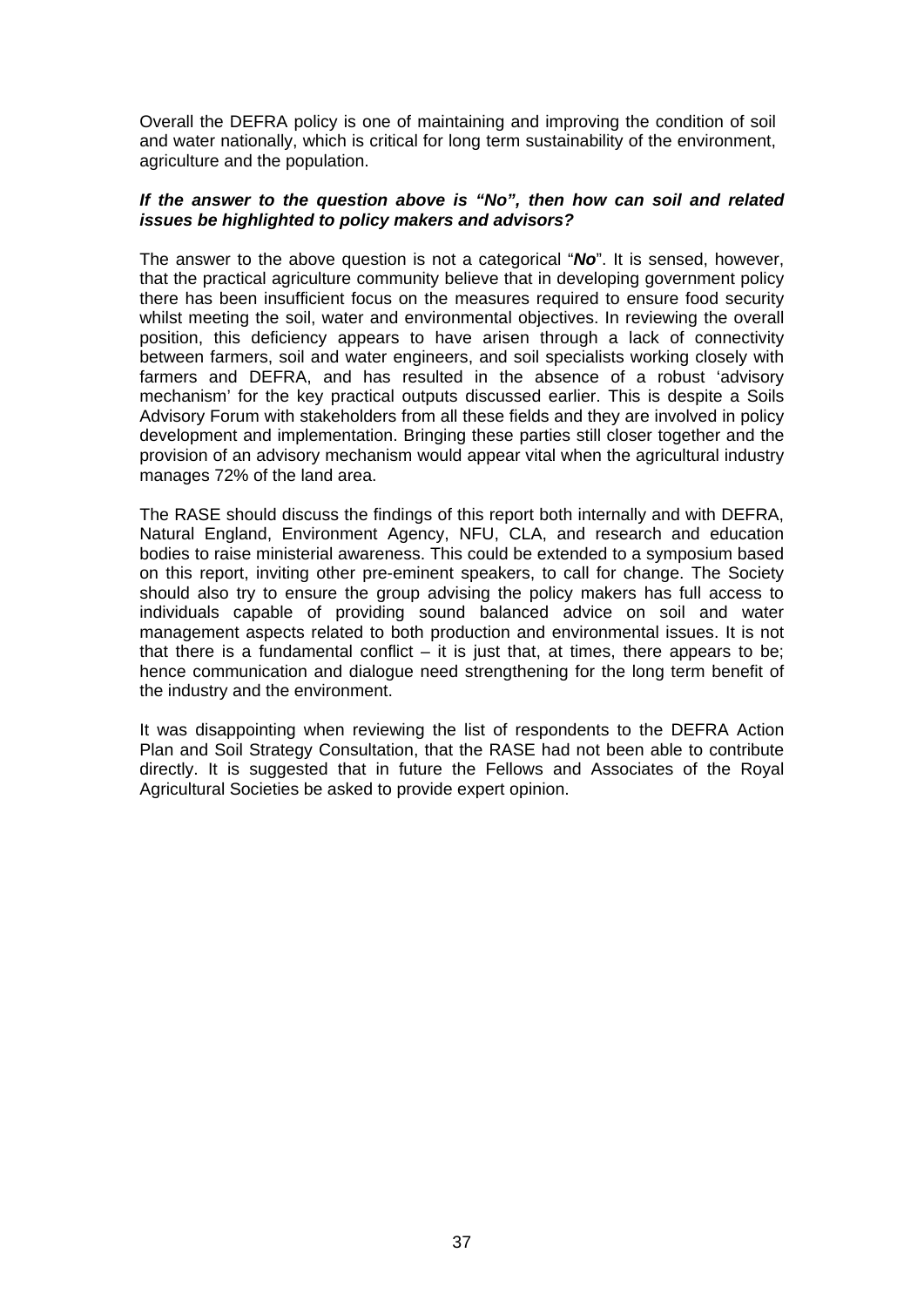# **8. Conclusions and Recommendations**

# 8.1 Conclusions

Agricultural production in general and soil and water management in particular, face a considerable challenge in meeting the demands of increasing food production and security at both national and international level, the demand for alternative fuels, climate change, soil protection, flood and pollution control and the availability of water resources for crop and animal production combined with the diminishing supply of labour. The effect of the latter will be to increase the average size of the field equipment.

The Environment Agency, Natural England and other Conservation bodies are becoming increasingly involved in soil and water issues at farm level. Their remit, however, is in environmental matters alone and the expertise within these bodies to understand the implications from the farm production point of view is minimal. There is, therefore, the need for specialists who can bring both aspects together, to ensure profitable farming whilst meeting environmental requirements.

Currently due to various issues of both policy and economy, there is a much depleted professional body of specialists who can address the research, extension and training issues required to support the farming community and work with the environmental bodies. Whilst many would argue that there is a shortage of professionals in soil science, soil ecology and the environment there are less than a handful in engineering and applied soil physics. The career structure for new entrants to the profession is also poorly defined, and this discourages entry. Immediate attention needs to be given to the provision of a small cohort of professionals that can supply the necessary expertise whilst there is sufficient time for them to be mentored by those (now mostly retired) with a proven record in the field.

There is a considerable store of fundamental research information available and whilst there is a need for some further supplementation, the prime requirement is to utilise and develop this existing information, linking in with field experiences elsewhere, to address current problems. Future emphasis, therefore, needs to be given to applied research and development, conducted by a cohort with a good understanding of agricultural and environmental needs who can "design" innovative solutions to practical problems.

The specialists required need a suitable academic background together with a good base and support structure (possibly at colleges or universities, or within a Government Agency) and to be in regular contact with farmers to discuss and help solve their problems.

The educational provision for both future specialist professionals and farmers in soil and water management is at a precarious level, the continuity of supply having been upset by the closure of the undergraduate and short course programmes at Silsoe. Harper Adams University College is, however, considering possibilities of extending its Higher National Diploma – Foundation Degree and undergraduate engineering programmes, to encompass a greater amount of soil and water management. It is recommended that this should be conducted in conjunction with Reaseheath College to provide a Level 3 National Diploma for technician training and as a feeder route for progression to Harper Adams. This development could be an important step in helping fill the void and should be strongly encouraged. Other universities and colleges running agricultural and soil science courses also need to be encouraged to include modules in applied soil and water management within their programmes.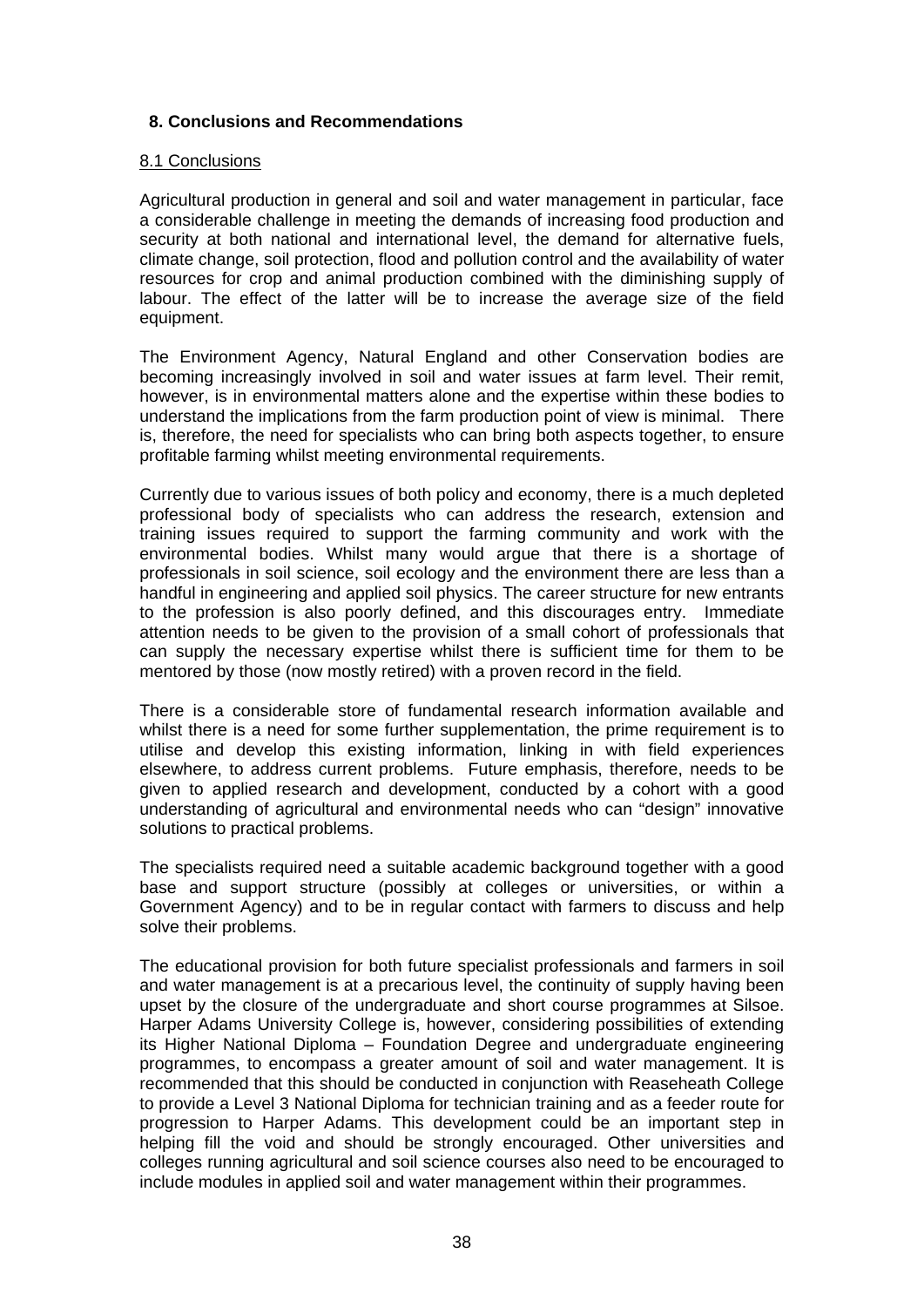Subject to there being a continual source of up-to-date information available, there are adequate low-cost opportunities for extension. The major outlets would be through the media, college and university teaching, clubs and societies, BASIS training and perhaps add-on displays at events such as 'Tillage'. There is, however, little prospect of the majority of farmers being able or willing to pay full-rate professional fees for one-to-one advice on the farm, at current commodity prices with rising input costs.

The lack of funding for applied research, development, educational initiatives and all forms of extension poses a major problem to be addressed by the Royal Agricultural Society, Government and Government Agencies, the many agricultural charities, levy boards and commercial/agri-business companies. It may also be wise to consider Lottery funding, as the issue affects the whole nation. It is estimated that to stem the immediate decline, a minimum fund of one million pounds is required per year for a minimum 5 year period and that this be accompanied by further minimum funding for doctoral research programmes over the same period of £300,000. A further fund of £20,000 to £30,000 per year would also assist in supplemental funding of undergraduate and postgraduate students and their projects.

#### 8.2 Recommendations

Alert DEFRA and other bodies to the problem and persuade DEFRA to move from its current largely environmental policy to one which also embraces production within the environmental framework. The commitment of DEFRA and its supporting agencies will be critical if the current situation is to be reversed.

The RASE working with other parties should attempt to raise £1 million/year for a 5 year period to stem the decline in available professionals and to raise the funds to train doctoral engineers and applied soil physicists over the same period.

Encourage the development of research, training and professional accreditation at the existing establishments, namely:

- o Rothamsted, North Wyke Research and IBERS in basic and strategic research. With the exception of Rothamsted, however, there are no applied physicists and engineers at the other two centres, hence good linkages need to be formed with the other partners in the network;
- o Cranfield University in postgraduate teaching and basic and applied research;
- o Harper Adams University College in undergraduate education, training and applied research;
- o Reaseheath College to provide Level 3 National Diploma graduates and act as a feeder route to Harper Adams University College;
- o BASIS in the further development of accredited short courses for practitioners;
- o Institution of Agricultural Engineers for professional accreditation (EngTech, I Eng, CEng and CEnv).

Create an atmosphere of excellent communication between all parties.

Give consideration and support to the establishment of one base for a pilot scheme to provide a national centre for soil and water management and engineering. This centre would link applied research and development with teaching, extension and short course provision. If the soil and water developments currently under If the soil and water developments currently under consideration at Harper Adams University College proceed, this centre would appear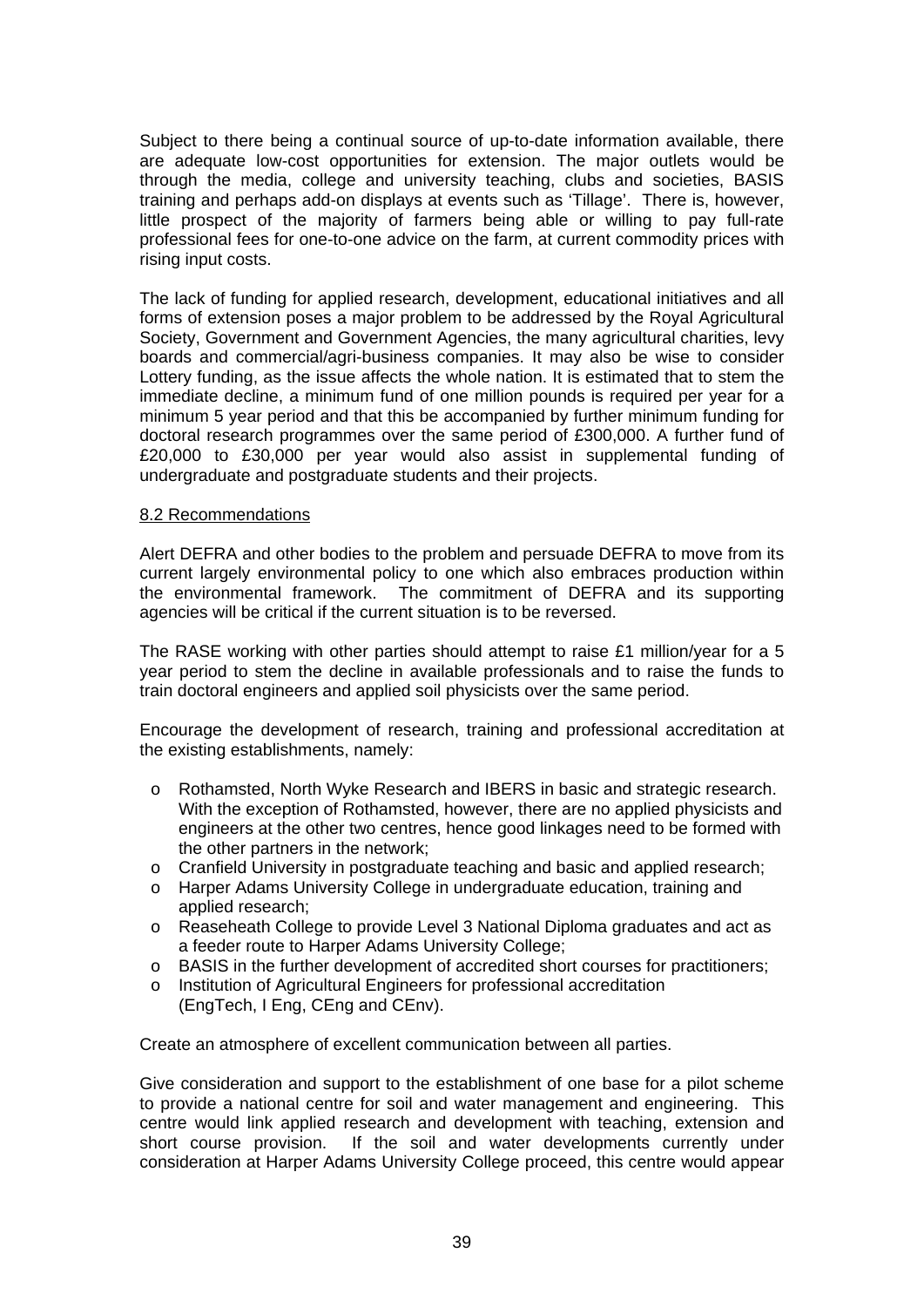to be the most appropriate for such a base. Its particular attributes for such a pilot scheme are as follows:

- o A sound agricultural base;
- o The only undergraduate agricultural engineering department in the country;
- o A strong agronomy/plant sciences department;
- o A keen interest to extend its activity into soil and water management;
- o A large cohort of undergraduate students to undertake projects;
- o Would provide the opportunity for staff to be involved in training, teaching and applied research which would open up career opportunities for able people;
- o Through its old-students an excellent network of farmer contacts;
- o A central location serving England and Wales, the latter providing a convenient link to IBERS and issues relating to the LFA's. Also close to Stoneleigh Park, where the RASE is keen to establish soil and water demonstration activity.

Collaborate with the following key groups and other interested parties:

- o Institution of Agricultural Engineers;
- o Soil Management Initiative;
- o Agricultural Engineers Association and members;
- o NFU;
- o LEAF;
- o FWAG;
- o Natural England;
- o Environment Agency;
- o The Irrigation Association;
- o TAG.

To organise events, produce a journal (hardcopy and electronic) and develop an electronic library of soil and water management articles to promote good soil and water management practices and to provide a network for practitioners.

Provide support for the continued existence of the Silsoe Spray Applications Group as a national asset, to ensure that the best quality research and advice can be provided to improve the effectiveness of agrochemical applications.

Convene a conference for all interested parties, to include DEFRA and its agencies, farmers, charities, firms, practitioners, professional bodies and educational establishments, to consider potential future techniques which, with further development, would be both advantageous to profitable production and the environment. The objective would be to enthuse as wide a range of parties as possible into putting more effort and resources into improved soil and water management techniques. Link this with other groups e.g. NFU and the Commercial Farmers Group who share many of the same concerns.

The Practice with Science Advisory Group should nominate a champion/facilitator to work with agri-business over a period of years to steer the new initiatives, and report to the Group as required.

All parties consulted in the preparation of this report were thoroughly supportive of its aims and recommendations, especially the farming community, and a number said 'It's about time for farmers to speak up for themselves'.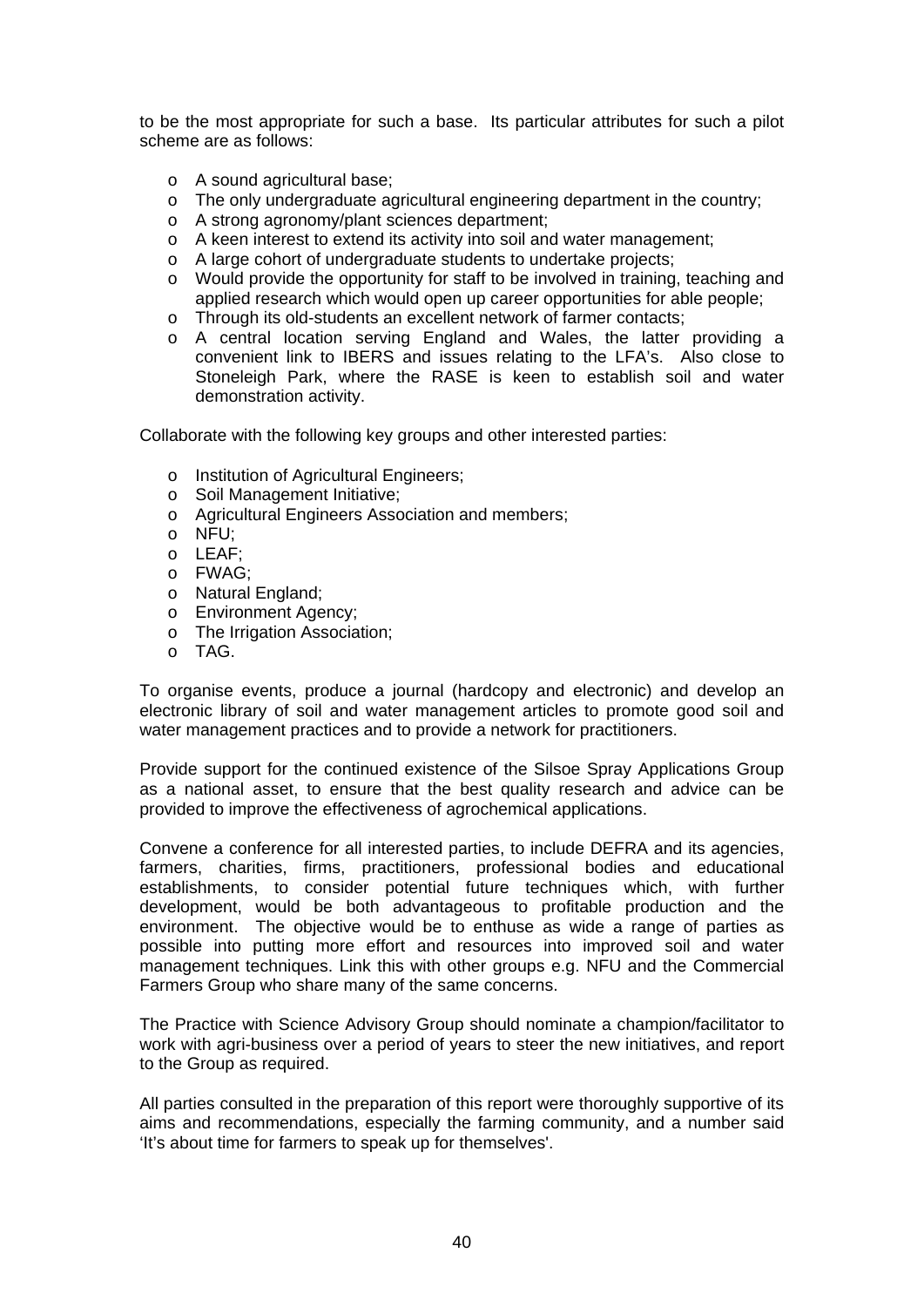#### **Acknowledgements**

The authors wish to record their thanks to the Royal Agricultural Society of England. The following provided particular guidance and support in the report's preparation:- Sir Don Curry, Chair of the "Practice with Science" Advisory Group and all Members of the Group, notably Stephen Howe, Professor David Leaver, Richard Gueterbock, Denis Chamberlain and Joanna Righton.

Grateful thanks are also extended to the Felix Thornley Cobbold Agricultural Trust for financially supporting this work and the following groups and individuals, who provided valuable assistance in the production of this report.

| <b>ADAS</b>                                                        | Professor Brian Chambers and<br><b>Neil Pickard</b>                                                                                                                                                |
|--------------------------------------------------------------------|----------------------------------------------------------------------------------------------------------------------------------------------------------------------------------------------------|
| AEA                                                                | Roger Lane Nott                                                                                                                                                                                    |
| <b>AgriFood Charities Partnership</b>                              | Dr Paul Biscoe                                                                                                                                                                                     |
| Agriculture and Horticulture Development<br>Board - Research Forum | <b>John Cross</b>                                                                                                                                                                                  |
| <b>AICC Ltd</b>                                                    | <b>Sarah Cowlrick</b>                                                                                                                                                                              |
| <b>BASIS</b>                                                       | Paul Stapleton                                                                                                                                                                                     |
| <b>Commercial Farmers' Group</b>                                   | Prof David Leaver                                                                                                                                                                                  |
| <b>Cranfield University</b>                                        | Professor Mark Kibblewhite and<br>Dr Jerry Knox                                                                                                                                                    |
| <b>DEFRA</b>                                                       | Maya de Souza                                                                                                                                                                                      |
| Douglas Bomford Trust                                              | Peter Redman                                                                                                                                                                                       |
| Environment Agency (CSF)                                           | Emma Blunden                                                                                                                                                                                       |
| <b>Farmers and Growers</b>                                         | Simon Dawson, Rudston, E. York's<br>Lindsay Hargreaves, Elveden, Suffolk<br>James Forsyth, Butlers Marston, Warwick<br>Philip Meitner, Sparsholt, Hampshire<br>Philip Merricks, Romney Marsh, Kent |
| <b>FWAG</b>                                                        | <b>Chloe Palmer</b>                                                                                                                                                                                |
| <b>Glenside Group</b>                                              | Nander Robertson                                                                                                                                                                                   |
| Government Sustainable Farming and<br>Food Delivery Group (Chair)  | Sir Donald Curry                                                                                                                                                                                   |
| <b>Harper Adams University College</b>                             | Professors Wynne Jones and Andy<br>Cobb;<br>Dr Keith Chaney and David White                                                                                                                        |
| <b>IBERS</b>                                                       | Professor Mervyn Humphreys                                                                                                                                                                         |
| <b>Iowa State University</b>                                       | <b>Professor Stewart Melvin</b>                                                                                                                                                                    |
|                                                                    |                                                                                                                                                                                                    |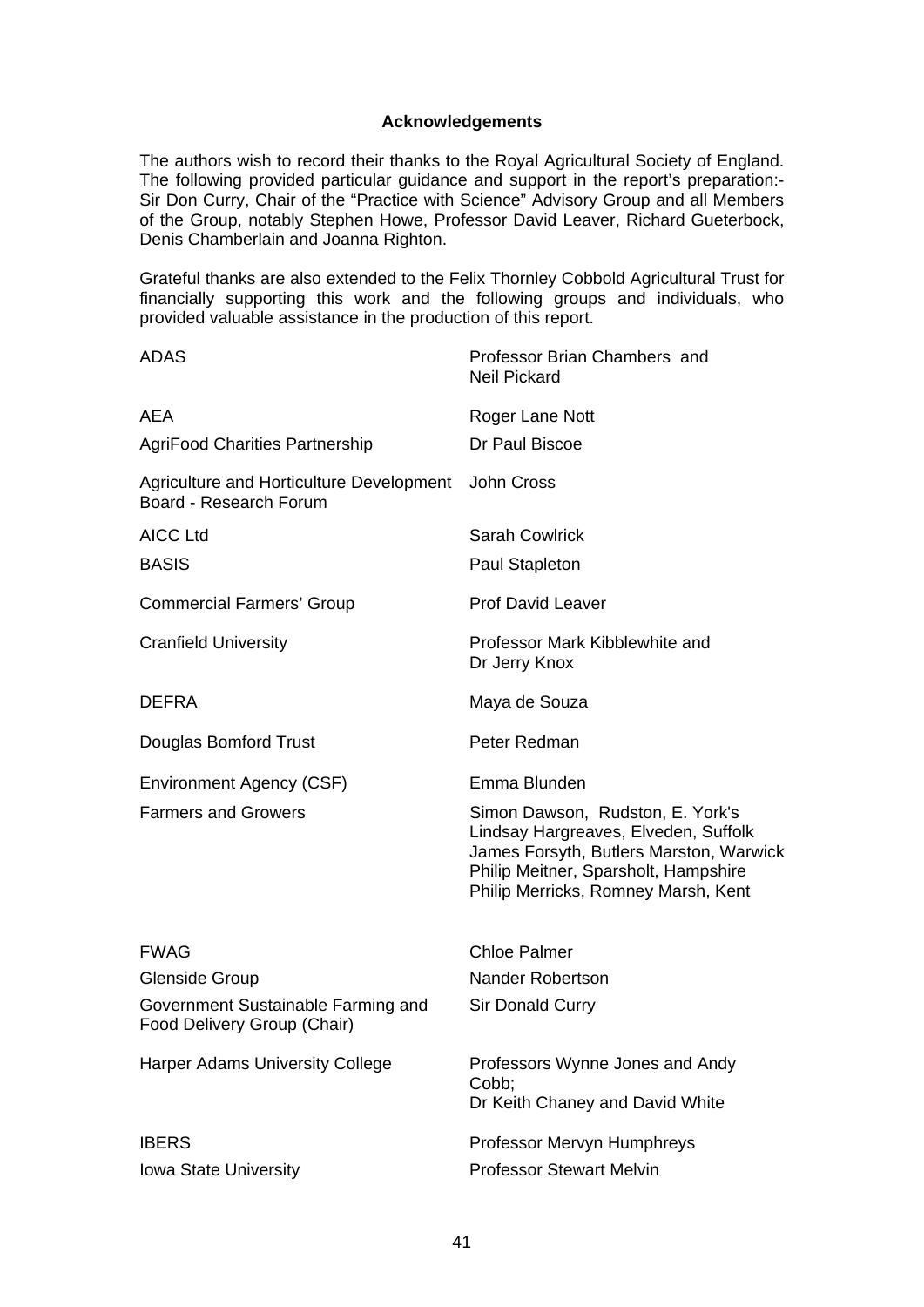| Landcare, New Zealand                                                       | Dr Marc Dresser                                                   |
|-----------------------------------------------------------------------------|-------------------------------------------------------------------|
| Institution of Agricultural Engineers                                       | Chris Whetnall and Tim Chamen                                     |
| LEAF                                                                        | Caroline Drummond                                                 |
| Natural England (CSF)                                                       | Andrew Earl                                                       |
| <b>NFU</b>                                                                  | Dr Helen Ferrier                                                  |
| North Wyke Research                                                         | Dr David Chadwick                                                 |
| Reaseheath College                                                          | Meredydd David                                                    |
| <b>Rothamsted Research</b>                                                  | Professors Keith Goulding and<br>Andy Whitmore and Dr Chris Watts |
| Soil Management Initiative                                                  | Alastair Leake and Dr Andre Carter                                |
| TAG and Silsoe Spray Applications Group Professor Paul Miller and Jim Orson |                                                                   |
| University of Illinois                                                      | <b>Professor Kent Mitchell</b>                                    |
| University of Reading                                                       | <b>Professor Stephen Nortcliff</b>                                |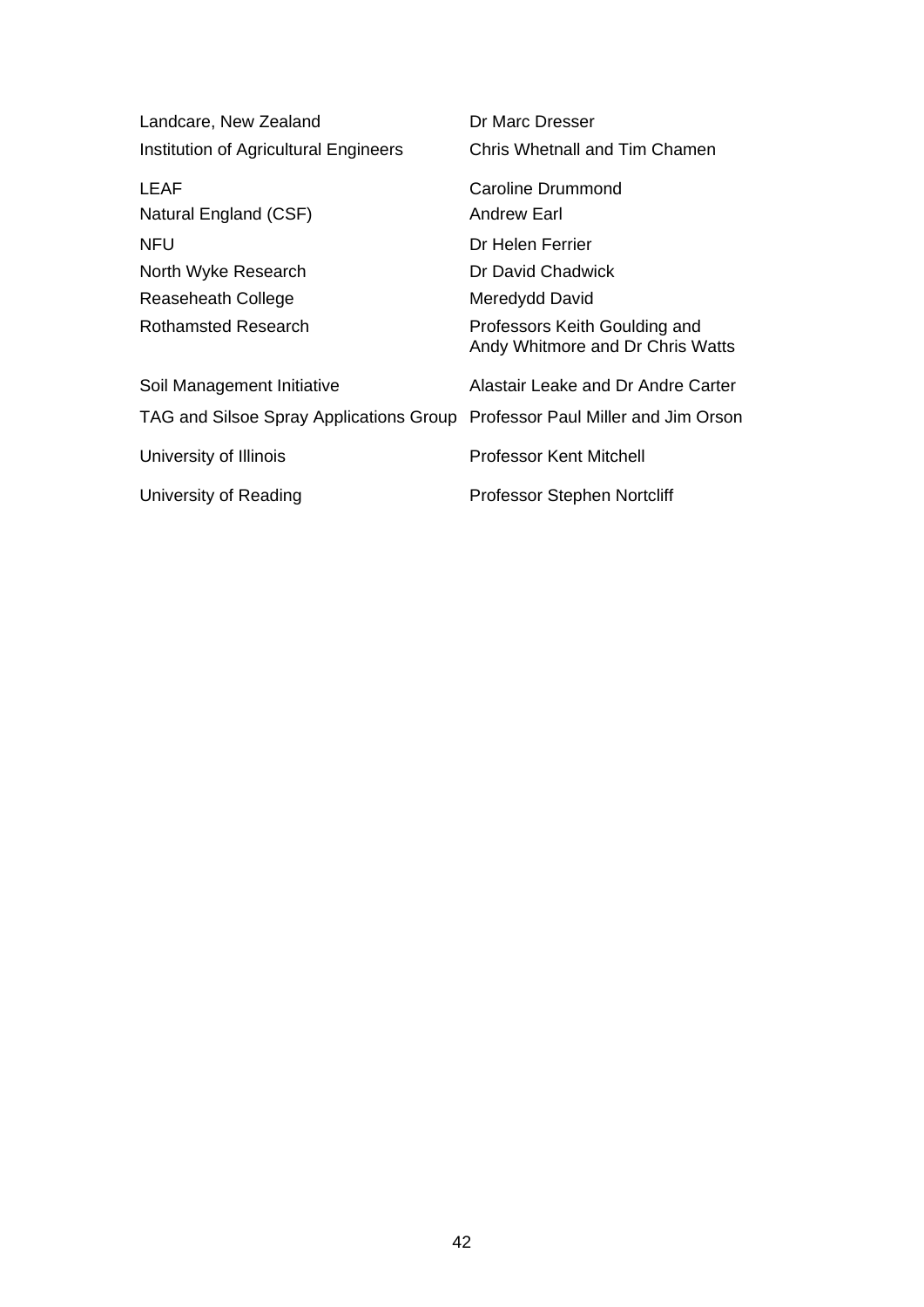#### **References**

- 1. DEFRA 2004.First Soil Action Plan for England (2004-2006), www.defra.gov.uk/Environment/land/soil/sap/index.htm
- 2. DEFRA. 2008. Soil Strategy for England, www.defra.gov.uk/Environment/land/soil/sap/index.htm
- 3. DTI/OST 1998, Science, Engineering & Technology Statistics 1998 [Cm 4006], tables 2.2 and 3.2
- 4. Godwin R. J. and Dresser M. L., 2003. Review of Soil Management Techniques for Water Retention in the Parrett Catchment. R&D Technical Report P2-261/TR Environment Agency
- 5. House of Commons 2007, Select Committee on Science and Technology, Written evidence supplementary memorandum from the Biotechnology and Biological Sciences Research Council, March 2007 [http://www.publications.parliament.uk/pa/cm200607/cmselect/cmsctech/68/68](http://www.publications.parliament.uk/pa/cm200607/cmselect/cmsctech/68/68we39.htm) [we39.htm](http://www.publications.parliament.uk/pa/cm200607/cmselect/cmsctech/68/68we39.htm)
- 6. Knox J., Kay M. and Hammett P., 2007.A Fair Share for Water. Cranfield University, EEDA, Environment Agency, NFU and UK Irrigation Association
- 7. Leaver D. 2008. The need for a new vision for UK Agricultural Research and Development. The Commercial Farmers Group. Reprinted in the Journal of the Royal Agricultural Society of England, Vol. 169.
- 8. Palmer C. 2008. Meeting the Global Food Challenge. Farming and Wildlife, Spring, FWAG, Stoneleigh, Warwickshire. Reprinted in Landwards Vol 63, No2. IAgrE, Silsoe, Bedford
- 9. Pollock C. 2008. 2<sup>nd</sup> Report of the Sustainable Farming and Food Research Priorities Group. DEFRA
- 10. NFU. 2008. Why Science Matters for Farming, NFU, Stoneleigh, **Warwickshire**
- 11. Schwab G.O., Frevert R. K., Edminster T. W. and Barnes K.K., 1955. Soil and Water Conservation Engineering. John Wiley and Sons, New York
- 12. Stansfield C.,1987 Field Drainage 1940-1984 A success! But where now? SAWMA Journal, Vol 15, No's 1and 2. RASE, Stoneleigh, Warwickshire
- 13. Thompson T. R. E. 2008. The future engagement of soil science in agriculture. Journal of the Royal Agricultural Society of England, Vol. 169.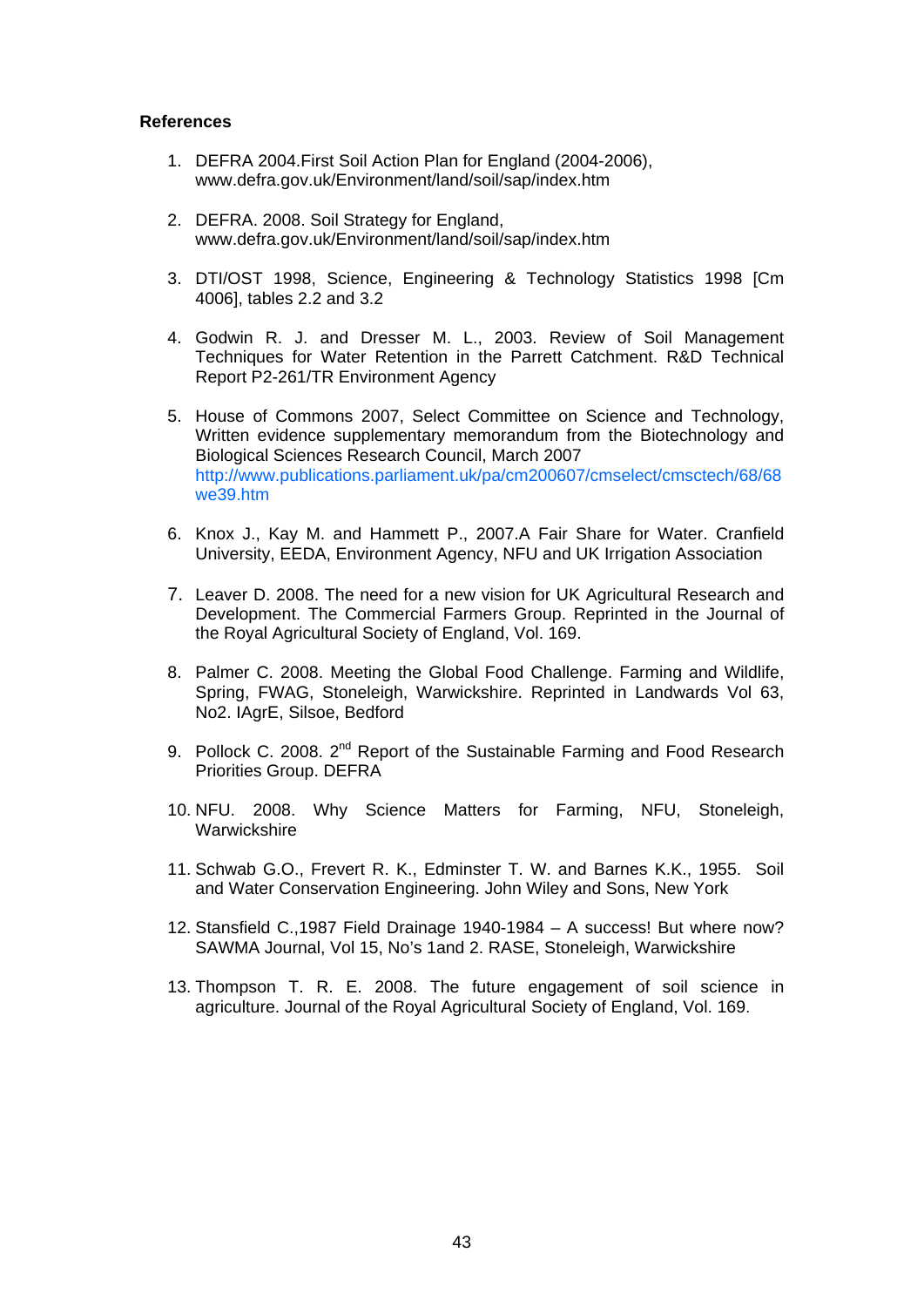# **Appendix 1**

# **Proposed syllabus for an integrated course in Soil and Water Management**

*Each of the lectures to embrace the necessary environmental implications,* 

*considerations and requirements* 

- 1 Introduction
- 2 Conditions for crop production
- 3 Role of drainage in agriculture
- 4 Surface drainage
- 5 Ditch design
- 6 Estimation of run-off
- 7 Piped systems, layout and spacing
- 8 Piped systems, pipe sizes
- 9 Installation and maintenance of schemes
- 10 Mole drainage techniques
- 11 Irrigation water, crop need, water holding capacity, scheduling
- 12 Storage needs, reservoir, bore holes and river extraction
- 13 Irrigation methods, system layout
- 14 Irrigation methods, operational considerations
- 15 Agricultural production systems and soil erosion
- 16 Principles of soil and water conservation
- 17 Practices of soil and water conservation
- 18 Wind erosion and its control
- 19 Erosion risk assessment and socio/economic constraints and benefits
- 20 Soil and Water Conservation
- 21 Optimising rainfall through cultural practice
- 22 Mechanization requirements
- 23 Preparation of soil tilth and packing states overall requirements
- 24 Basic tillage tine mechanics: effect of depth/width ratio and rake angle
- 25 Principles of traction
- 26 Deep loosening principles and equipment
- 27 Inversion
- 28 Disintegration : Active secondary tillage
- 29 Re-arrangement and compaction : Passive secondary tillage
- 30 Mechanical weed control
- 31 Factors affecting soil compaction
- 32 Approaches to farm operational planning
- 33 Localization of loads, gantry, tramline and bed management systems
- 34 Improving subsoil fertility nutrients
- 35 Residue management and straw incorporation
- 36 Farm waste effluent plans
- 37 Codes of Good Agricultural Practice
- 38 Injection and land spreading techniques
- 39 Economics of alternative land spreading methods
- 40 Integrated field methods and conservation systems for managing soil, water, plants and machines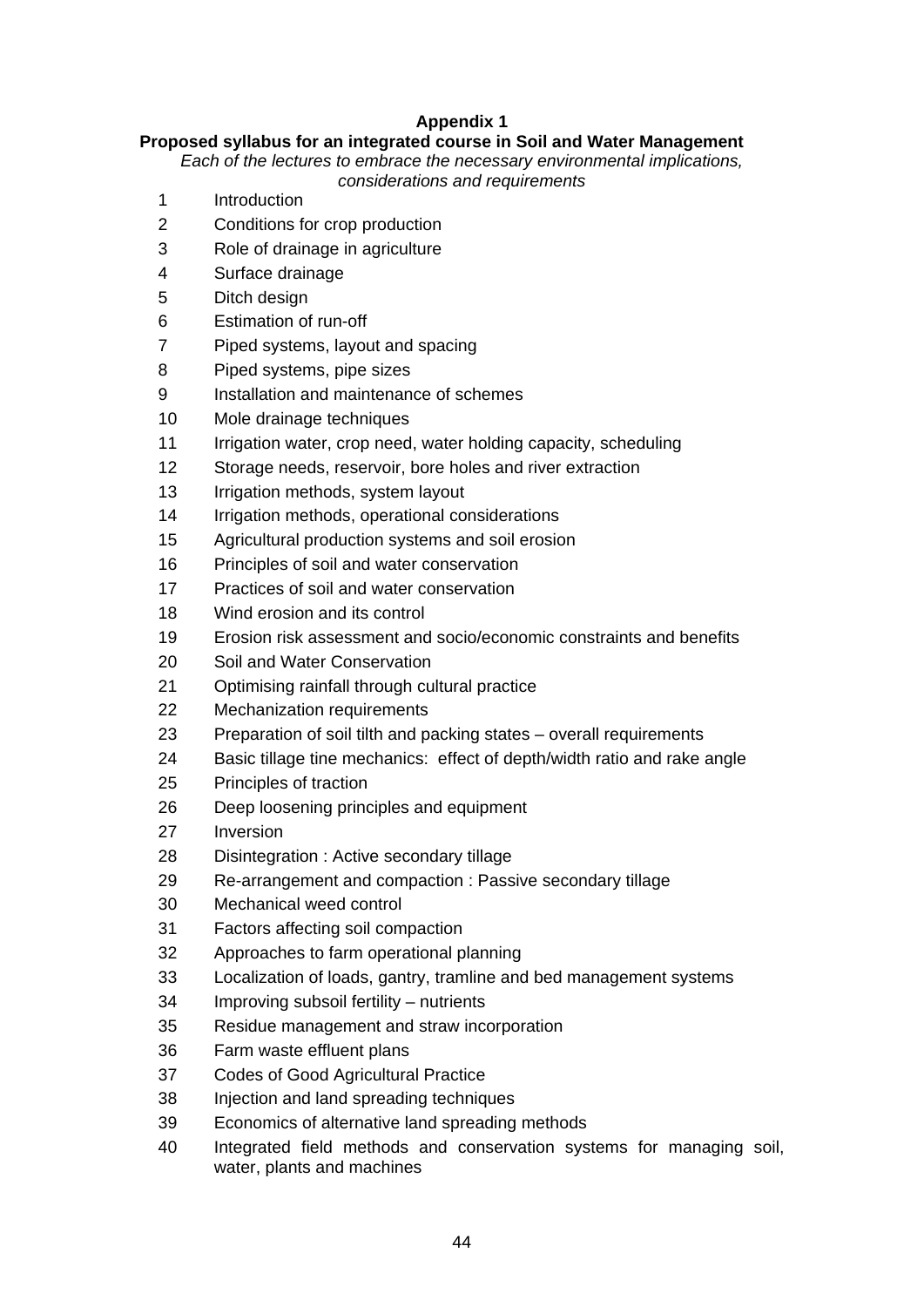# **Appendix 2 Sample contents from 'Soil and Water', the Journal of the Soil and Water Management Association Limited**

# **Volume 9, No 1, 1981**

| On the use of tensiometers                            | Dr Frank Cope,<br>(Fisons Ltd)                                       |
|-------------------------------------------------------|----------------------------------------------------------------------|
| A case for better and more permanent drainage systems | <b>Robert Walpole</b>                                                |
| Drainage system design - there's nothing new          | Dick Dottridge,<br>(White Horse<br>Contractors)                      |
| Overcoming compaction - a step-by-step approach       | G Spoor and<br>R J Godwin                                            |
| Irrigation and protection against spring frosts       | Michael Hunt<br>(TV weather<br>presenter)                            |
| <b>UK Irrigation Limited</b>                          | Launch 15/10/1980                                                    |
| Soil physical conditions and the pea crop             | C Tudor, K Dawkins<br>P D Hebblethwaite,<br>M McGowan and<br>J King  |
| Meeting market demands - clay drain tiles             | Henry Oakland                                                        |
| North Norfolk cereal cropping                         | Mike Darbishire<br>(SAWMA chairman)                                  |
| New material can help drainage system maintenance     | D Clark (HH<br>Robertson (glass<br>reinforced cement)<br>$(UK)$ Ltd) |
| Rothamsted Subject Day 1980 - a review                | T Woodhead and<br>J A Catt<br>(Rothamsted Expt.<br>Station)          |
| Macaulay Institute Jubilee                            | E M Watson<br>(Macaulay Institute)                                   |
| The work of the Drainage and Water Supply Officer     | Doug Castle (FDEU<br>at NCAE)                                        |
| Continuous corn in the Cotswolds $-$ a visit report   | Dr Harry Allen, (ICI)                                                |

Reports on SAWMA events – North Yorkshire drainage demonstration, Short Course in Field Drainage at NCAE

45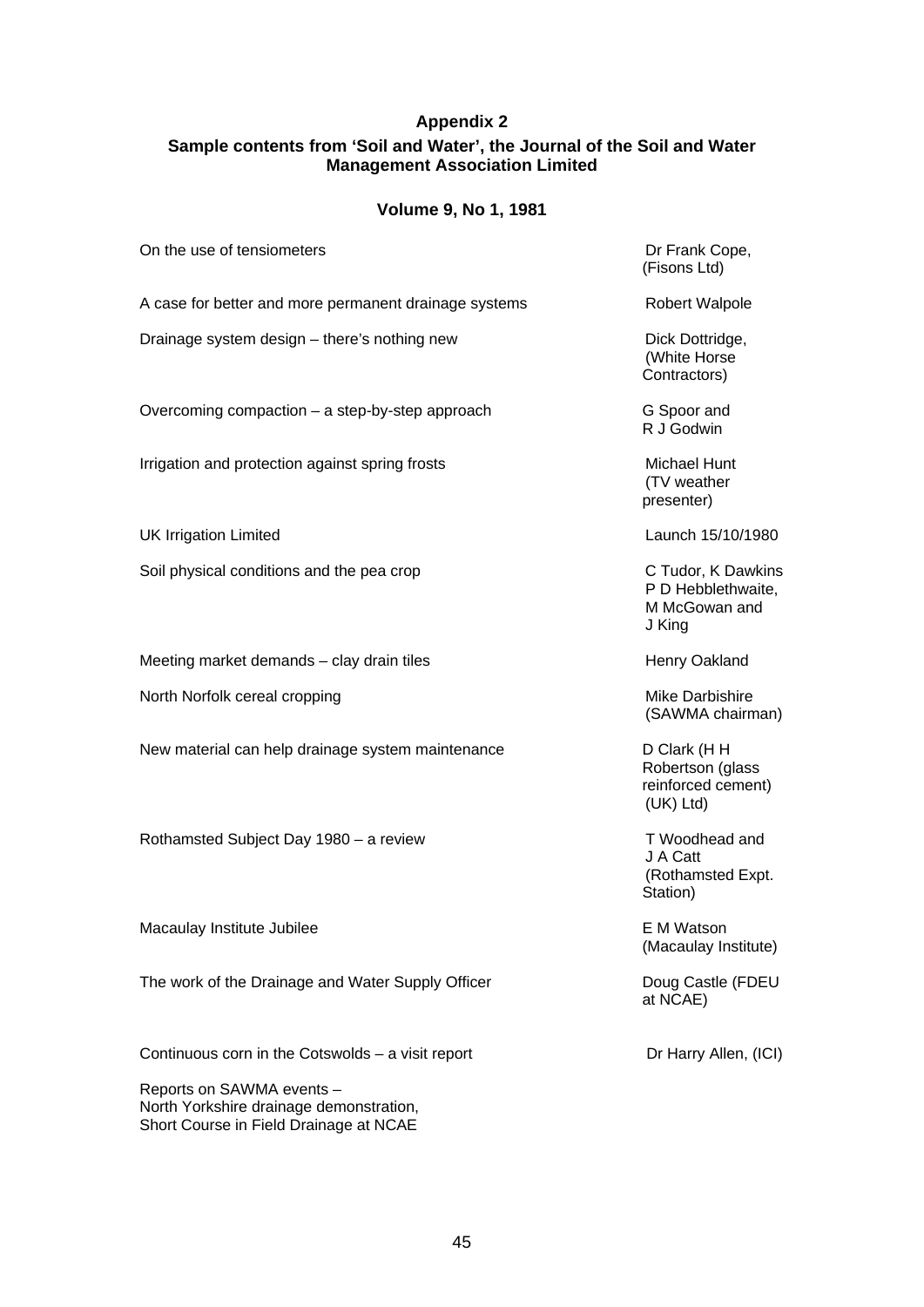# **Volume 15, Nos 1 & 2, Spring 1987**

| Minor news items - equipment, company news, awards, services                                                                                                                                                                                                                                                                                                                                                                                                    | 4 pages                                                                                                     |
|-----------------------------------------------------------------------------------------------------------------------------------------------------------------------------------------------------------------------------------------------------------------------------------------------------------------------------------------------------------------------------------------------------------------------------------------------------------------|-------------------------------------------------------------------------------------------------------------|
| Demands on soils increasing                                                                                                                                                                                                                                                                                                                                                                                                                                     | John Hollis, Soil<br>Survey of England<br>and Wales, report<br>on 13 <sup>th</sup> Int Soil Sci<br>Congress |
| The Hamble Series - Soil Assessment                                                                                                                                                                                                                                                                                                                                                                                                                             | M G Jarvis, Soil<br>Survey of England &<br>Wales                                                            |
| Field drainage 1940 - 1984 - A success! But where now?                                                                                                                                                                                                                                                                                                                                                                                                          | Chris Stansfield,<br><b>ADAS</b> London                                                                     |
| One pass tillage to avoid recompaction – recent work at Silsoe College                                                                                                                                                                                                                                                                                                                                                                                          | R J Godwin                                                                                                  |
| Tillage – What now and what next?<br>Report on the SAWMA 1987 Tillage Conference at Rothamsted (200 in attendance)<br>Tillage: a series of notes.<br>Gantry systems: reduced energy requirements,<br>Faster, more intelligent tractors,<br>High speed straw incorporation,<br>Fuel economy and efficiency,<br>Reduced energy requirements,<br>Electronics for cultivation management<br>Book reviews (3), research notes (3 items)<br>A survey of water erosion | <b>Robert Evans (Soil</b><br>Erosion Research,<br>Cambridge) & Dick<br>Skinner (ADAS Soil                   |

Skinner (ADAS Soil Scientist, Cardiff)

Field meeting – a report on a SAWMA visit to Redesdale E H F, Northumberland

A report on the SAWMA Annual General Meeting hosted by Dowdeswell Engineering, Stockton, Warwickshire

Study your soil and keep down your costs – a report on a Soil Management Course at Silsoe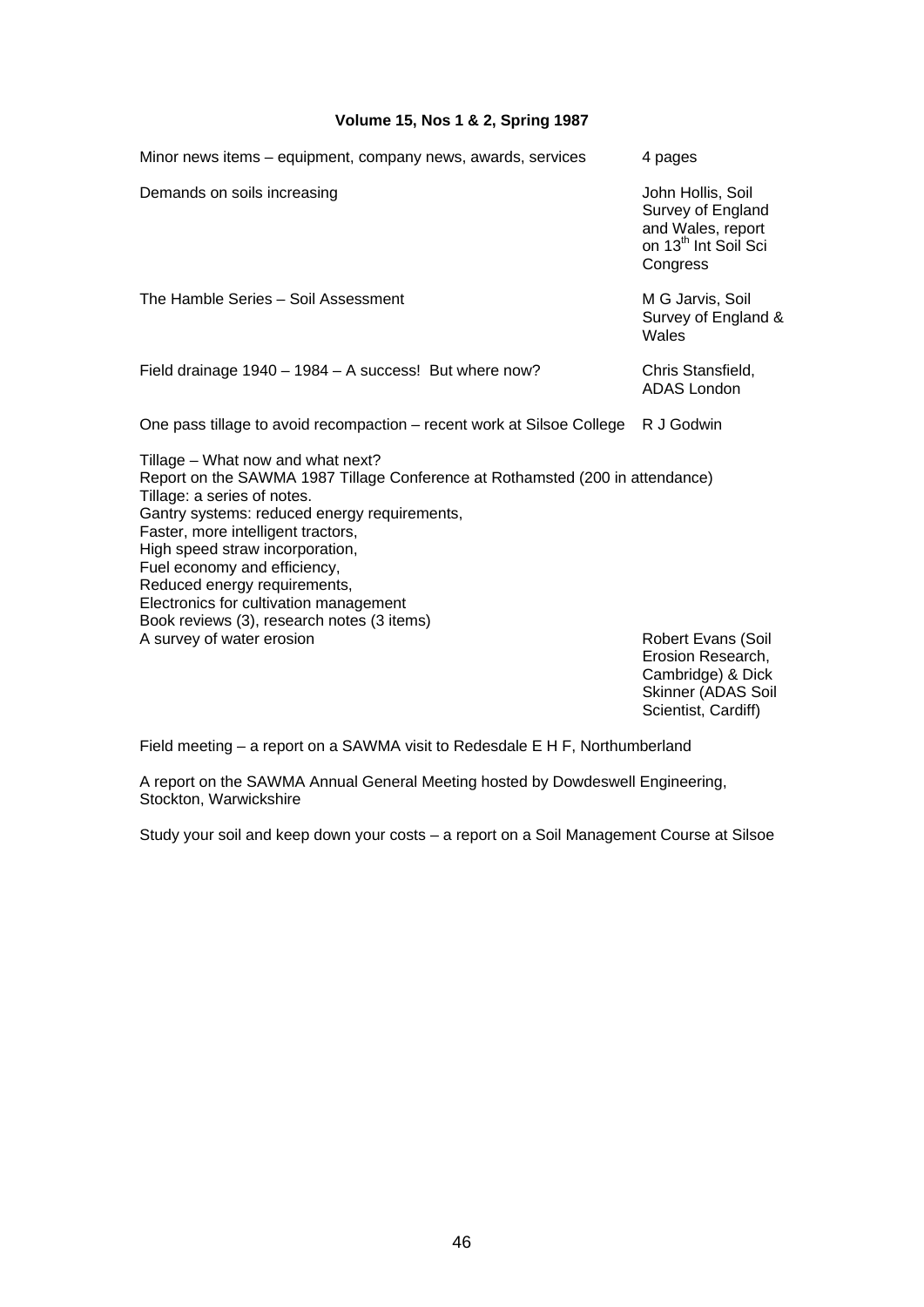# **Appendix 3**

# **Current status of former ADAS Experimental Husbandry Farms**

**ADAS** continues to deliver independent research on environmental, livestock, arable, horticulture and food related topics from former Experimental Husbandry Farm premises and elsewhere in 9 different English counties.

#### Arthur Rickwood Farm (Black Fen, Cambridgeshire)

ADAS rents the site from Defra for work on high health status sheep, energy crops (particularly miscanthus), and horticultural research.

#### Boxworth (clay, Cambridge)

Farm sold to a private buyer. Defra retains ownership of all offices, laboratories and glasshouse, with 40ha of land and rents them to ADAS. Over 70 staff work from the site.

#### Drayton (heavy clay, Stratford on Avon)

ADAS managed on behalf of Defra. Ruminant, pig and poultry research for mainly corporate clients. Most of the farm is in short rotation willow coppice, with a small area of grass and arable for the Environmental Change Network programme.

#### Gleadthorpe (sand, Mansfield)

Farm sold to a private buyer. ADAS has a long lease on offices, laboratories and some buildings, plus long term trial areas. Mainly environmental research, over 30 staff. The poultry work has been moved to Drayton.

#### High Mowthorpe (chalk, Yorkshire)

Farm sold, but ADAS lease offices, glasshouses and laboratories and around 30ha for arable and livestock research. Some 20 staff work from the site.

#### Pwllpeiran (upland, Aberystwyth)

ADAS rents the site from the Welsh Assembly and continues hill and upland environmental and livestock research.

#### Redesdale (upland, Northumberland)

ADAS has given up the tenancy with the private landowner and withdrawn. Defra still owns, and has let to a tenant, the 20ha Dargues Farm on the same site.

#### Terrington (silt, King's Lynn)

The farm has been sold and all the offices and the pig unit vacated. The 5 arable staff have an office on a nearby farm and continue to look after 4000 arable trial plots in this 'high cereal disease pressure' area.

#### Rosemaund (Hereford)

The farm has been sold, but ADAS retains a lease on buildings and laboratories with 30ha for arable and livestock research. Some 25 staff work from the site.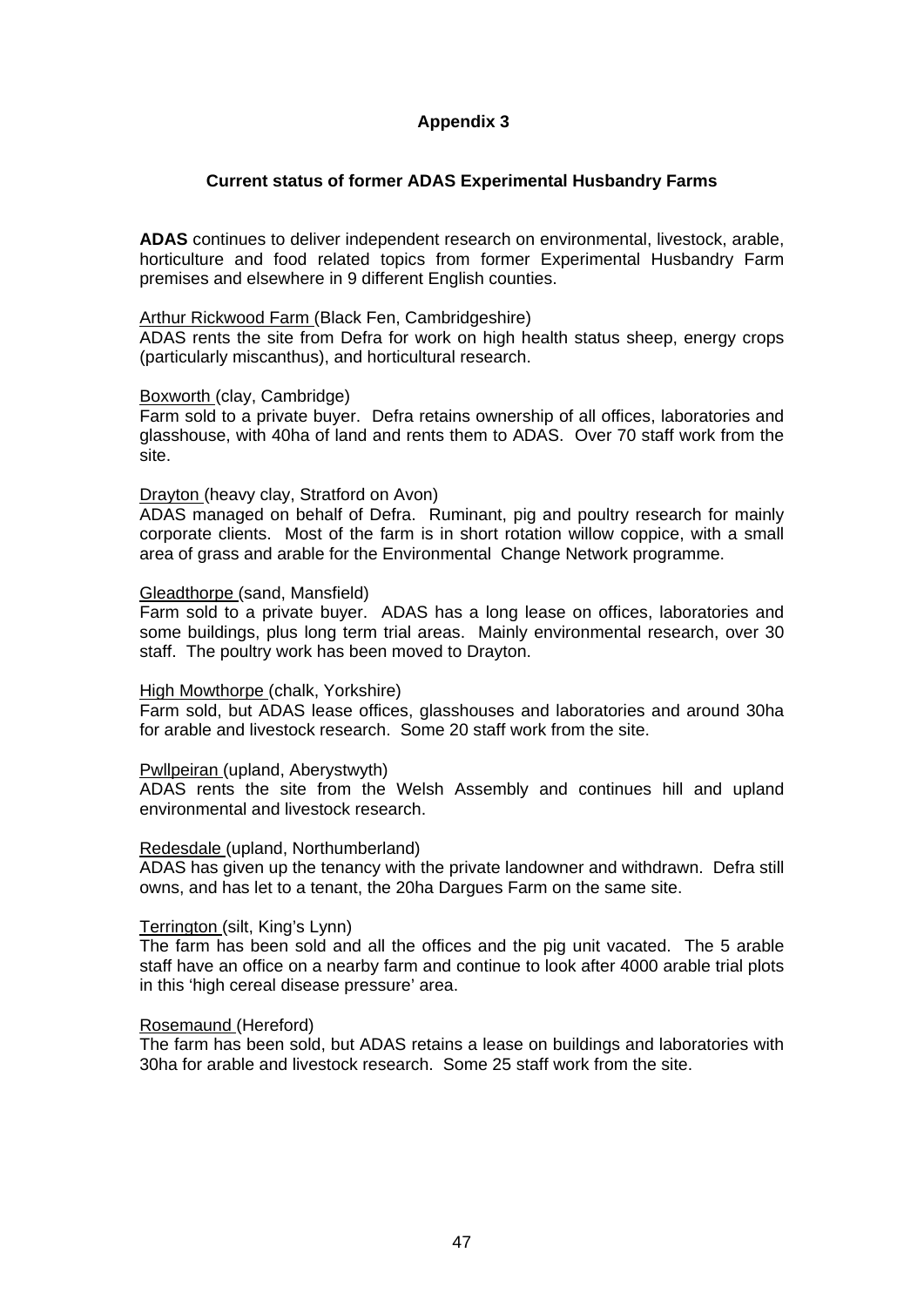# **The Royal Agricultural Society of England**

Since 1840, the Royal Agricultural Society of England has played a leading role in the development of agriculture, the food chain it serves and the vibrant rural economy within which it operates. As the independent voice for the sector, the Society encourages innovation, the advancement of science, effective technology transfer and agricultural methods which are in tune with the environment and the highest ethical standards.

A thriving agricultural and land based industry relies upon the rapid uptake of scientific advance. The Society is committed to improving the profitability and competitiveness of rural businesses by providing the link between research and production. Our work includes:-

- Developing strong relationship with partners who work in science, technology and research;
- Sharing best practice and information to transfer the benefits of research to practical farming;
- Finding solutions to common problems both nationally and internationally;
- Promoting and demonstrating a rural low carbon agenda.

The Society's "Practice with Science" Advisory Group, chaired by Sir Don Curry, is tasked with advising the Society on year-round activity relating to the Society's objective "to be the leading independent voice for agriculture and the rural economy", based upon its commitment to "Practice with Science".

The report "The Current Status of Soil and Water Management in England" is the first report to be commissioned by the "Practice with Science" Group.

# **Members of the "Practice with Science" Group**

Sir Don Curry (Chairman) Prof David Leaver Melinda Appleby Malcolm McAllister Ja[mes Cross](http://www.rase.org.uk/) **Philip Merricks** Vic Croxson **Hugh Oliver-Bellasis** Richard Geldard Prof Malcolm Stansfield Jim Godfrey John Stones Richard Gueterb[ock](mailto:joannar@rase.org.uk) **John Varley** Stephen Howe

Joanna Righton is the Secretary to the Practice with Science Group and the RASE's Rural Development Manager. She can be contacted at joannar@rase.org.uk, or on telephone number 024 76 858254

Royal Agricultural Society of England Stoneleigh Park Warwickshire CV8 2LZ

www.rase.org.uk